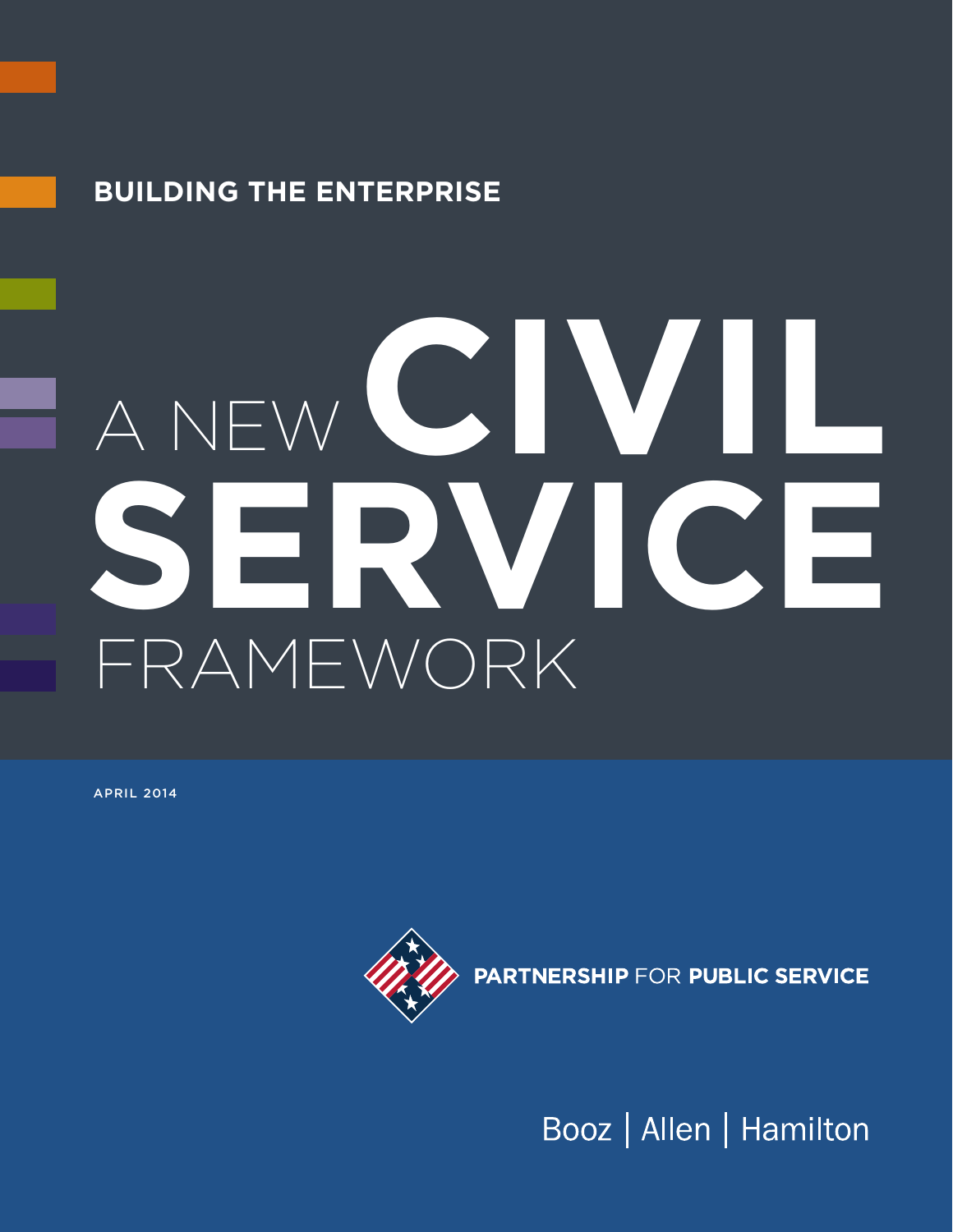by inspiring a new generation to serve and by transforming the way government works.

provides services primarily to the US government in defense, intelligence, and civil markets, and to major corporations, institutions, and not-for-profit organizations. Booz Allen offers clients deep functional knowledge spanning strategy and organization, engineering and operations, technology, and analytics—which it combines with specialized expertise in clients' mission and domain areas to help solve their toughest problems.

Booz Allen is headquartered in McLean, Virginia, employs approximately 25,000 people, and had revenue of \$5.86 billion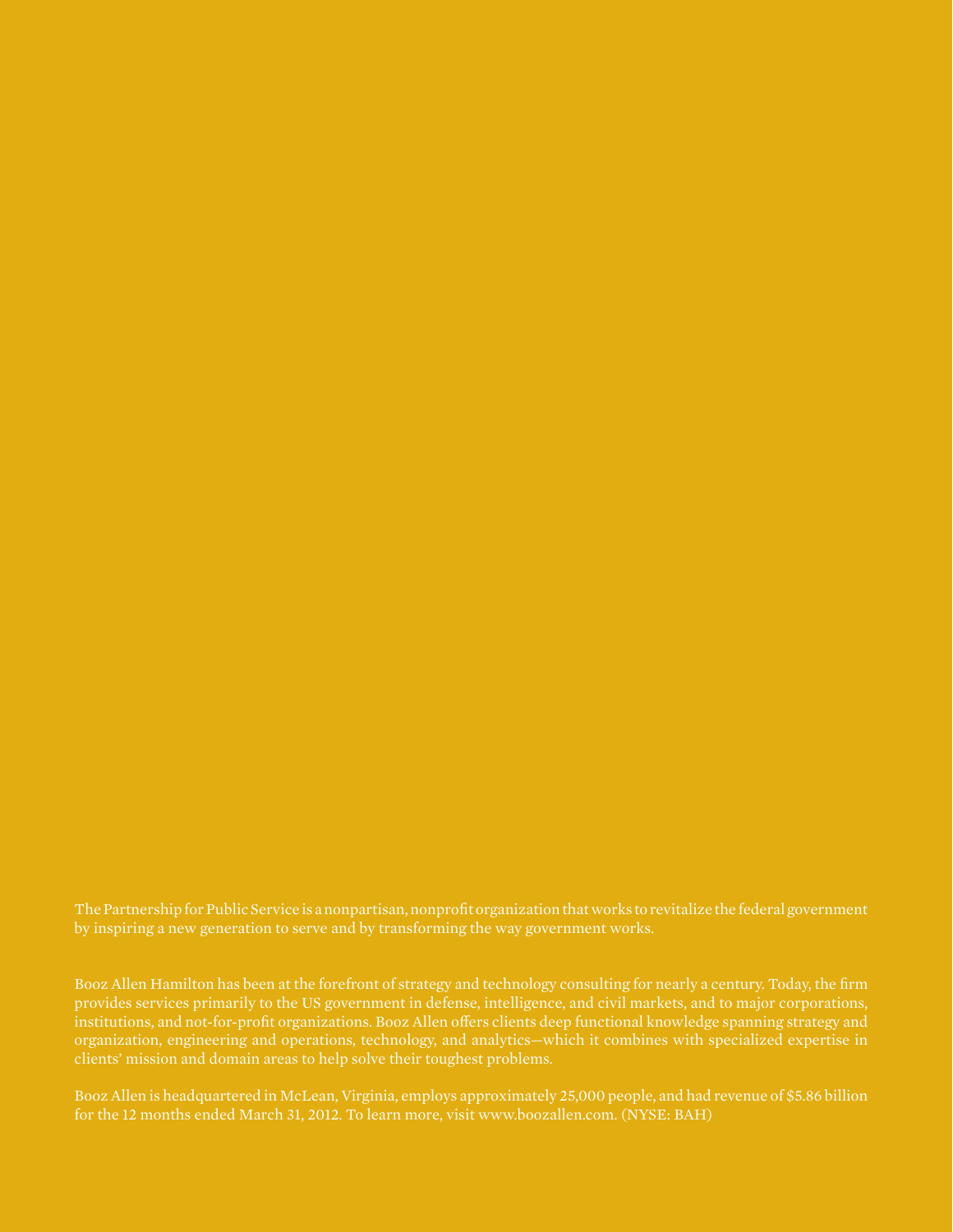### PREFACE

In 2013 the Partnership for Public Service and Booz Allen Hamilton articulated a vision for creating a federal government that acts as a single, integrated enterprise—not a set of disconnected agencies and programs—in tackling the nation's biggest problems and challenges. In no area is this need for a unified, whole-of-government approach more critical than in the way the government manages its talent.

Throughout our discussions with numerous current and former federal officials, academics and stakeholders about how to make government more effective, one theme that emerged early and often centered on the inadequacy of the civil service system in helping our federal government recruit, hire, develop, retain and reward our nation's top talent.

The Partnership is firmly committed to the idea that good government starts with good people. And to be clear, our nation is fortunate to count some of the brightest, most dedicated professionals among its ranks. But too often they succeed in spite of the current civil service system, not because of it, and it is getting harder to attract highly qualified and skilled employees in this age of pay freezes, ad hoc hiring freezes and tight budgets.

Only 9 percent of the federal workforce is made up of people younger than 30—compared to 23 percent of the total U.S. workforce. By 2017 nearly two-thirds of the Senior Executive Service, our nation's career leadership corps, will be eligible for retirement, and about 31 percent of the government's permanent career employees will be able to head out the door. Given the state of the economy over the past several years, government has held on to its experienced employees for longer than anticipated, but retirements are back on the rise.

We have an opportunity and an imperative to plan for the future federal workforce, but to do it properly will mean revamping the system that supports it. The General Schedule, the pay and job classification system under which the majority of the federal workforce still operates, dates back to 1949. It reflects the needs and characteristics of the last century's workforce—not those required for today's complex, interagency challenges.

The work of government has changed. The way we work and the skills needed have changed. And the world has changed. Our civil service system has not kept pace. To cope, some agencies, many of whom experienced a crisis, were able to cut their own deals with Congress that enable them to operate under separate systems, with higher pay rates and more hiring flexibilities. The result is a patchwork quilt of "have" and "have not" agencies, where government competes with itself for high-caliber employees instead of approaching talent at a strategic, enterprise level on behalf of all of government.

In his 2015 budget proposal, President Obama reiterated a commitment to taking executive actions that will "attract and retain the best talent in the federal workforce and foster a culture of excellence." These steps are critical. But we are long overdue for fundamental reforms that go beyond executive action for the civil service system. No reform effort will be successful, however, without strong leadership to drive its successful implementation.

Our hope is that the broad framework offered in the pages that follow ignites a conversation on how to modernize our federal civil service and brings stakeholders together to create a system that our public servants deserve and that will produce the results our country needs.

ny Stir

Max Stier Lloyd W. Howell Jr. President and CEO Executive Vice President Partnership for Public Service Booz Allen Hamilton

Heyd W Howell, Jr.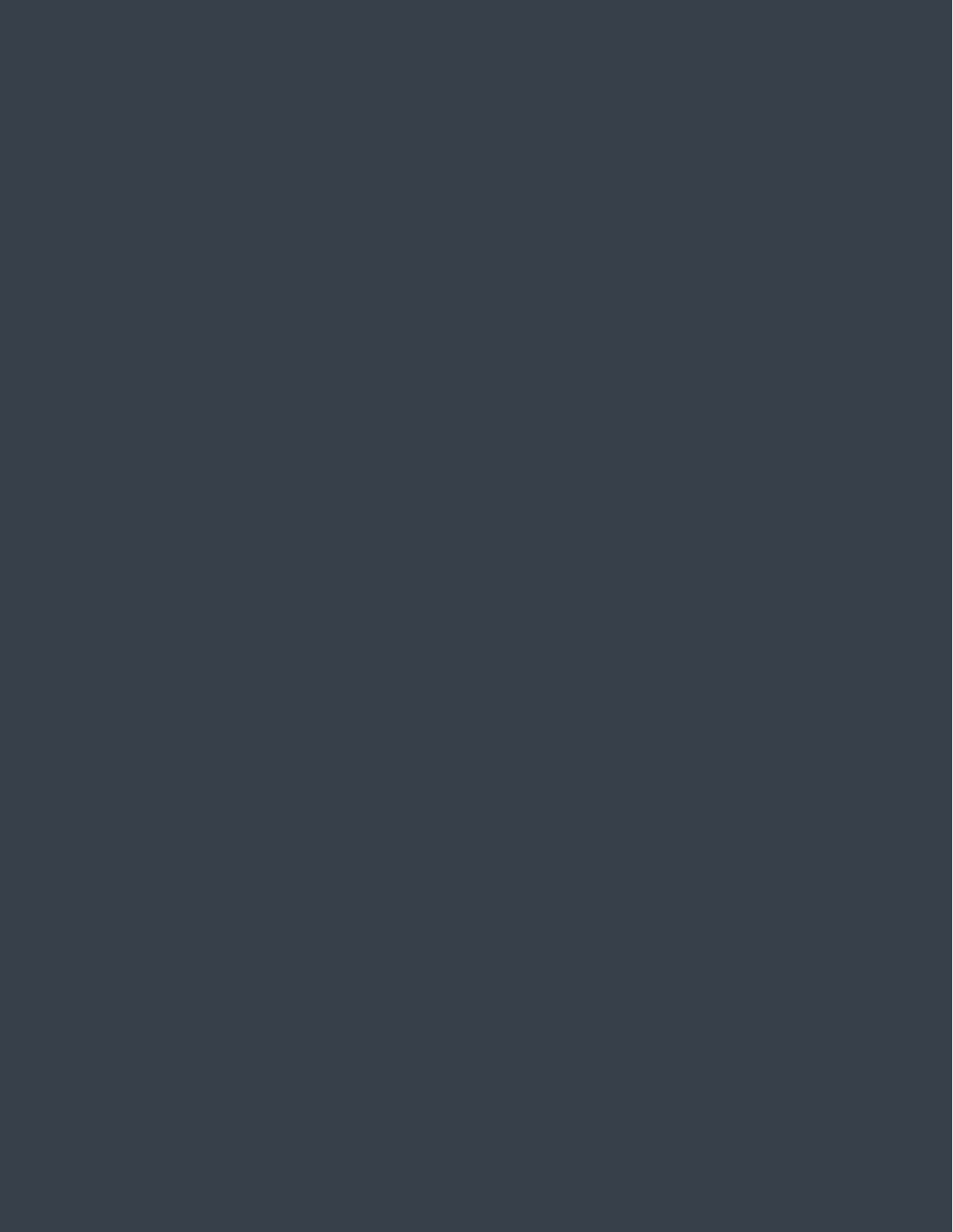# **Federal Workforce by the Numbers**

Today's federal workforce is composed largely of knowledge-based, professional occupations—a much different picture than the largely clerical occupations that dominated the previous century's workforce. The entire federal government is made up of 2.1 million civilian employees, 1.8 million of whom work in full-time, permanent, nonseasonal positions. Nearly two-thirds of these employees work in professional and administrative positions. But what does this portion of the overall federal workforce look like today? Which agencies do these employees work in, and in which fields? The figures in the following pages focus on federal civilian employees in the executive branch, excluding the intelligence community and U.S. Postal Service.

FEDERAL WORKFORCE BY OCCUPATIONAL CATEGORY The nature of the work performed by federal employees has evolved over time. The percentage of the federal workforce in professional and administrative occupations—those focused on knowledgebased work and often requiring college education—has risen steadily for the past 15 years. At the same time, the percentage of employees in clerical occupations—those that primarily require mastery of a specific task or skill—has fallen 4.6 percent.



SINCE 1998

**1940**

**the PERCENTage of professional and administrative employees has risen 9.8**%

#### **the PERCENTage of CLERICAL employees has dropped 4.6**%

#### **2010** SIZE OF THE TOTAL FEDERAL WORKFORCE **1960 1980 2000 1950 1970 1990** 2013 FEDERAL **WORKFORCE 2.1**MILLION PROFESSIONAL AND ADMINISTRATIVE EMPLOYEES **1.2**MILLION

0.5 1.5 2.5 MILLION

### Top Employers: PROFESSIONAL AND ADMINISTRATIVE OCCUPATIONS

Defense and security-related agencies dominate the composition of the professional and administrative workforce. Employees in these agencies account for 62.8 percent of the professional and administrative workforce, with civilian employees at Department of Defense agencies alone accounting for 34 percent.



#### **62.8**%

OF EMPLOYEES WORK FOR DEFENSE AND SECURITY-RELATED AGENCIES

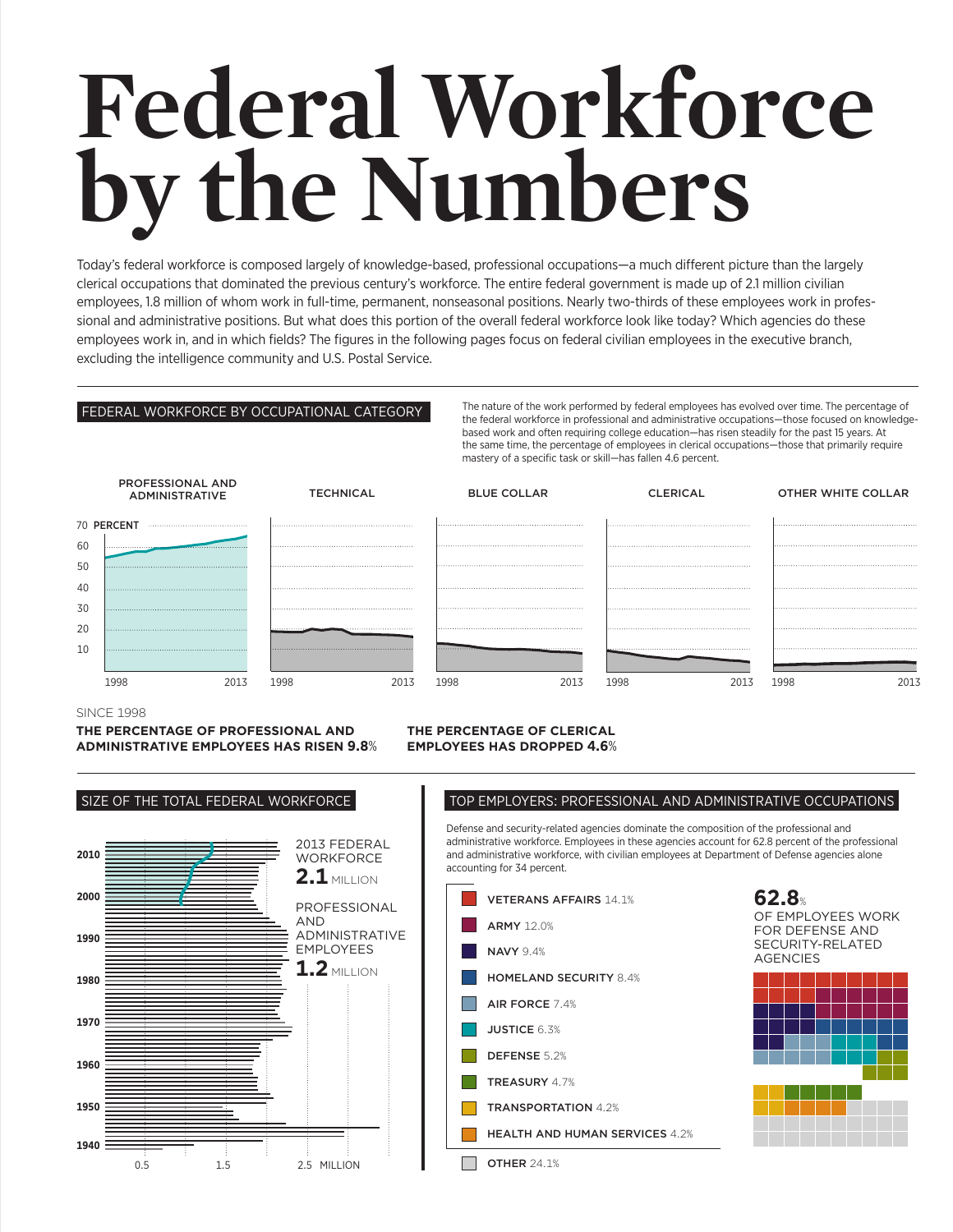

# **A profile of professional and administrative federal employees**

This new civil service framework proposes reforms that would affect the professional and administrative workforce, which comprises 65 percent of the federal workforce. The figures in this spread focus on the 1.2 million civilian, full-time, permanent employees in professional and administrative occupations and are designed to provide an overview of the characteristics of this workforce segment.

RACE AND ETHNICITY While the racial diversity of the federal workforce varies from one segment of the RACE AND ETHNICITY workforce to another, the racial diversity of the professional and administrative workforce closely mirrors that of the entire federal workforce. For example, 30 percent of the professional and administrative workforce is composed of individuals of a minority racial group, compared to 33.2 percent of the entire federal workforce.



Data Sources: Unless otherwise noted below, all data are from FedScope (fedscope.opm.gov), from the Office of Personnel Management, for all full-time, nonseasonal, permanent employees (Sept. 2013).

Veteran Status: Partnership for Public Service analysis of the Central Personnel Data File (now called the EHRI-SDM) for full-time, nonseasonal, permanent employees (Sept. 2012).

Disability Status: Partnership for Public Service analysis of the Central Personnel Data File for fulltime, nonseasonal, permanent employees (Sept. 2011).

Data on the civilian labor force: "Employment status of the civilian noninstitutional population by age, sex, and race," Bureau of Labor Statistics, http://1.usa.gov/1geGOD3 (accessed Feb. 25, 2014).

#### GENDER

Women account for 43.7 percent of the entire professional and administrative workforce.





Employees under 30 years of age account for only about 6 percent of the professional and administrative workforce. This stands in contrast to the civilian workforce (including the private sector), where 23 percent of employees are under 30 years old. Many of the reforms in this proposal could help government better attract and retain younger talent.



#### DISABILITY STATUS

Nine percent of all professional and administrative employees report having a disability.

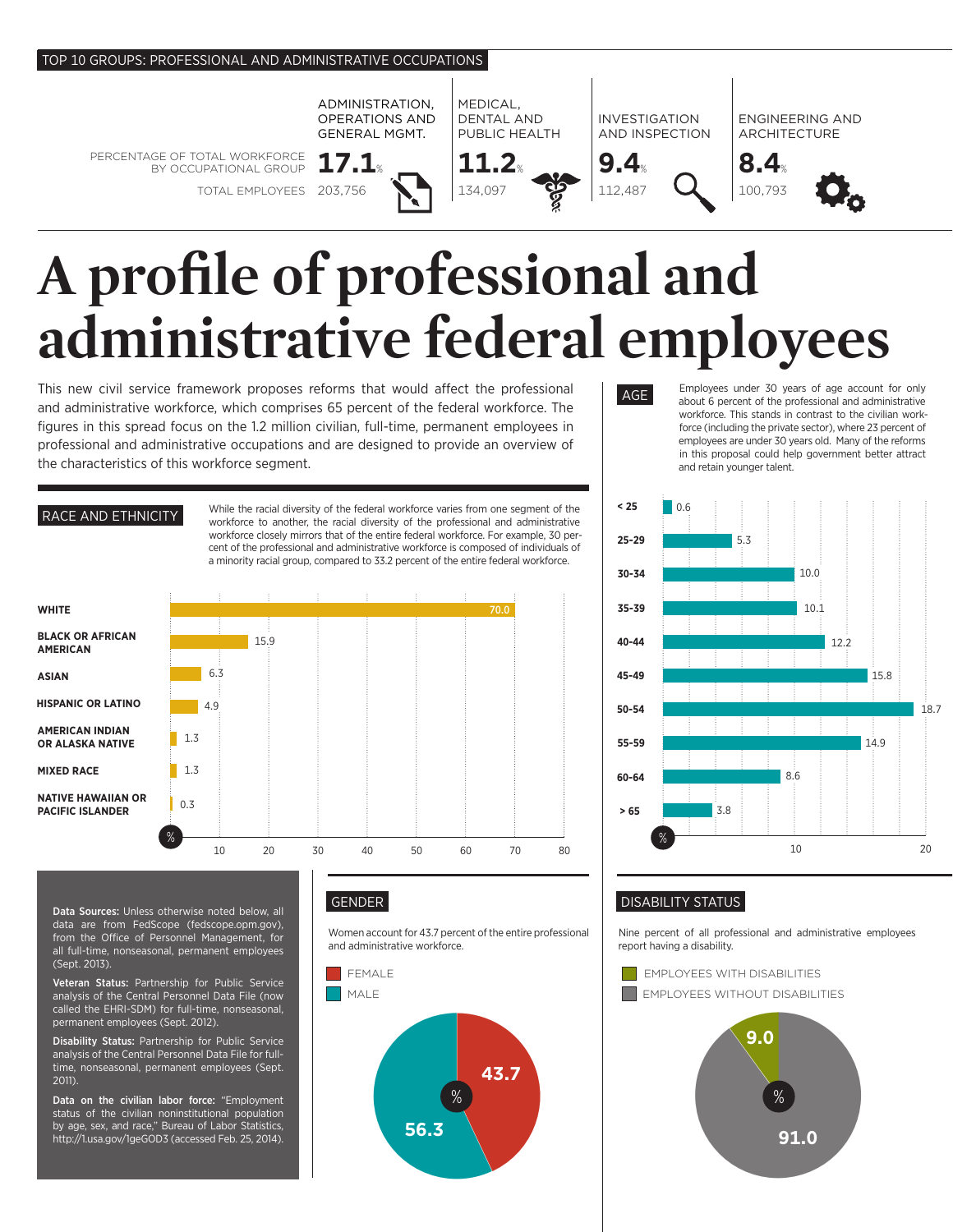



The General Schedule (GS) is a 15-level, government-wide pay and classification system used for the majority of the federal workforce. Currently, the professional and administrative workforce is predominantly composed of mid- and senior-level grades, with 88.8 percent of professional and administrative employees working at the GS-10 level or higher. We propose a simplified classification system with five work levels (see pages 17-19, SES 35-38).



While the education level of current employees primarily represents the education level when hired, there is a marked difference in average education level between the entire workforce and the professional and administrative workforce, where occupations often require a more advanced level of formal education. In 2013, 58.5 percent of the entire federal workforce had some form of college degree when hired. In contrast, a full 68.2 percent of the professional and administrative workforce in 2013 had a college degree when hired.



**VETERAN STATUS** 

Individuals who have served in the active uniformed military service constitute a significant segment of the federal workforce. Currently, 26.3 percent of employees in professional and administrative occupations are veterans.





#### Average years of service

Average years of service refers to the average number of years of federal civilian employment, including creditable military service. The average for all professional and administrative employees has remained steady for the past three years, and in 2013 was higher than the government-wide average of 13.9.



#### **TOP 5 GOVERNMENT AGENCIES WITH THE LONGEST AVERAGE YEARS OF SERVICE**

- 1. **EQUAL EMPLOYMENT OPPORTUNITY COMMISSION** 19.8 YEARS
- 2. **GOVERNMENT PRINTING OFFICE** 19.5 YEARS
- 3. **ENVIRONMENTAL PROTECTION AGENCY** 19.4 YEARS
- 4. **FEDERAL COMMUNICATIONS COMMISSION** 19.2 YEARS
- 5. **NATIONAL AERONAUTICS AND SPACE ADMINISTRATION** 19.1 YEARS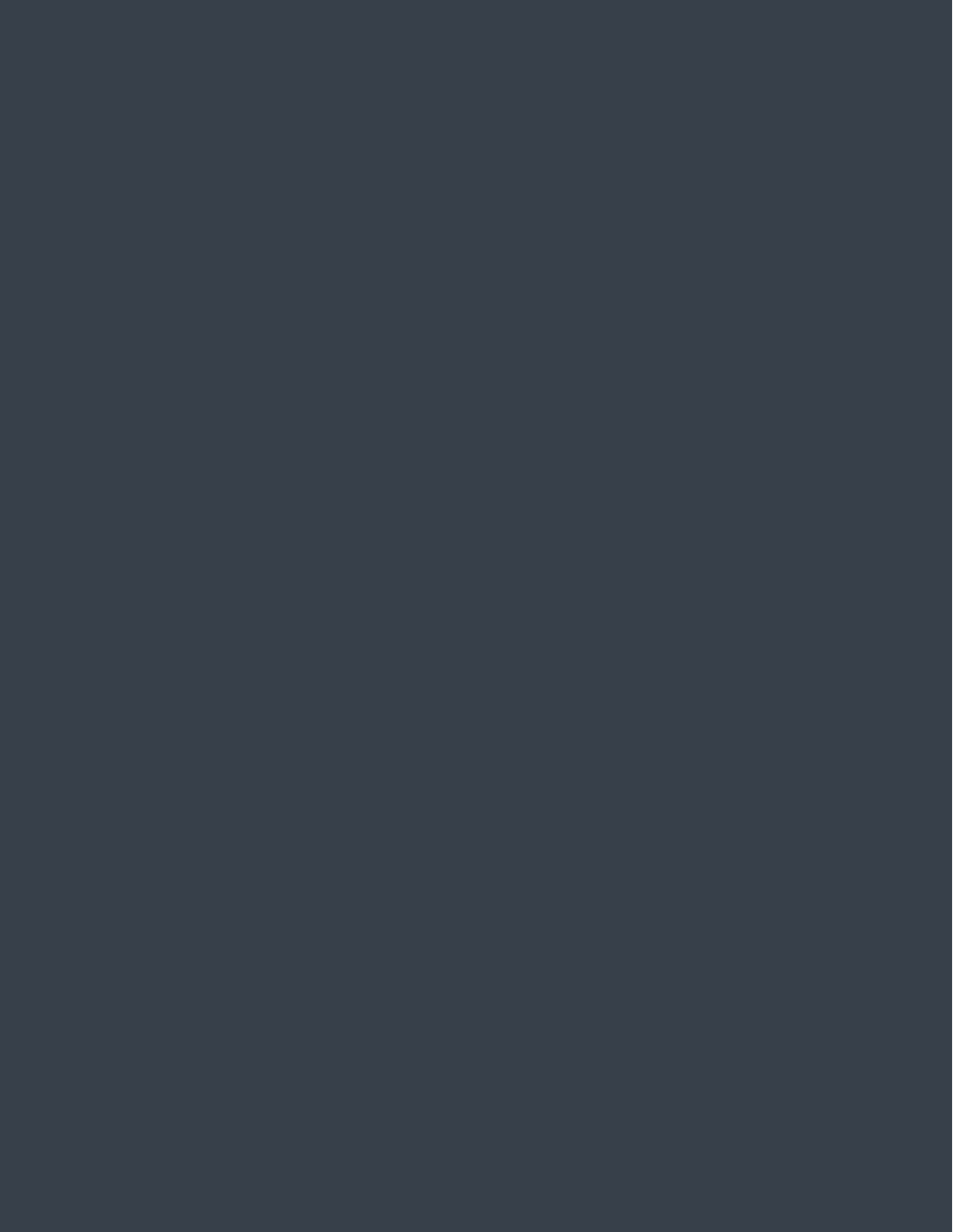### INTRODUCTION

### **The American federal civil service system, the foundation for effective government, is in crisis.**

Designed more than 60 years ago, the personnel system governing more than 2 million workers is a relic of a bygone era, reflecting a time when most federal jobs were clerical and required few specialized skills, and when the government's role in society was smaller and far less complicated.

The world has changed dramatically, but the civil service system has remained stuck in the past, serving as a barrier rather than an aid to attracting, hiring and retaining highly skilled and educated employees needed to respond to today's domestic and global challenges.

The American public expects federal employees to competently handle a wide array of critical matters on a routine basis, from making Social Security payments, ensuring air safety and caring for veterans to maintaining a strong military, protecting the food supply and the air we breathe, and securing our borders—each one of these tasks requiring the work of skilled professionals and presenting complex organizational challenges.

Americans also expect government employees to tackle long-term challenges, such as finding cures for diseases, ensuring energy security and providing the building blocks for economic growth, while guarding against and responding to the unthinkable, whether it's a terrorist attack, a devastating hurricane or a financial collapse.

We seldom consider the complexity of these tasks or the people who must handle these matters. We just take it for granted.

While the vast majority of the government's employees are dedicated professionals who seek to make a difference, the civil service system in which they operate is so out of touch with the complexities these employees face and places so many obstacles in their way that it puts at risk the government's ability to accomplish all that we expect of it. And we only see the evidence when it's too late, after something has broken or failed and there are dramatic consequences. It's long past time for a change.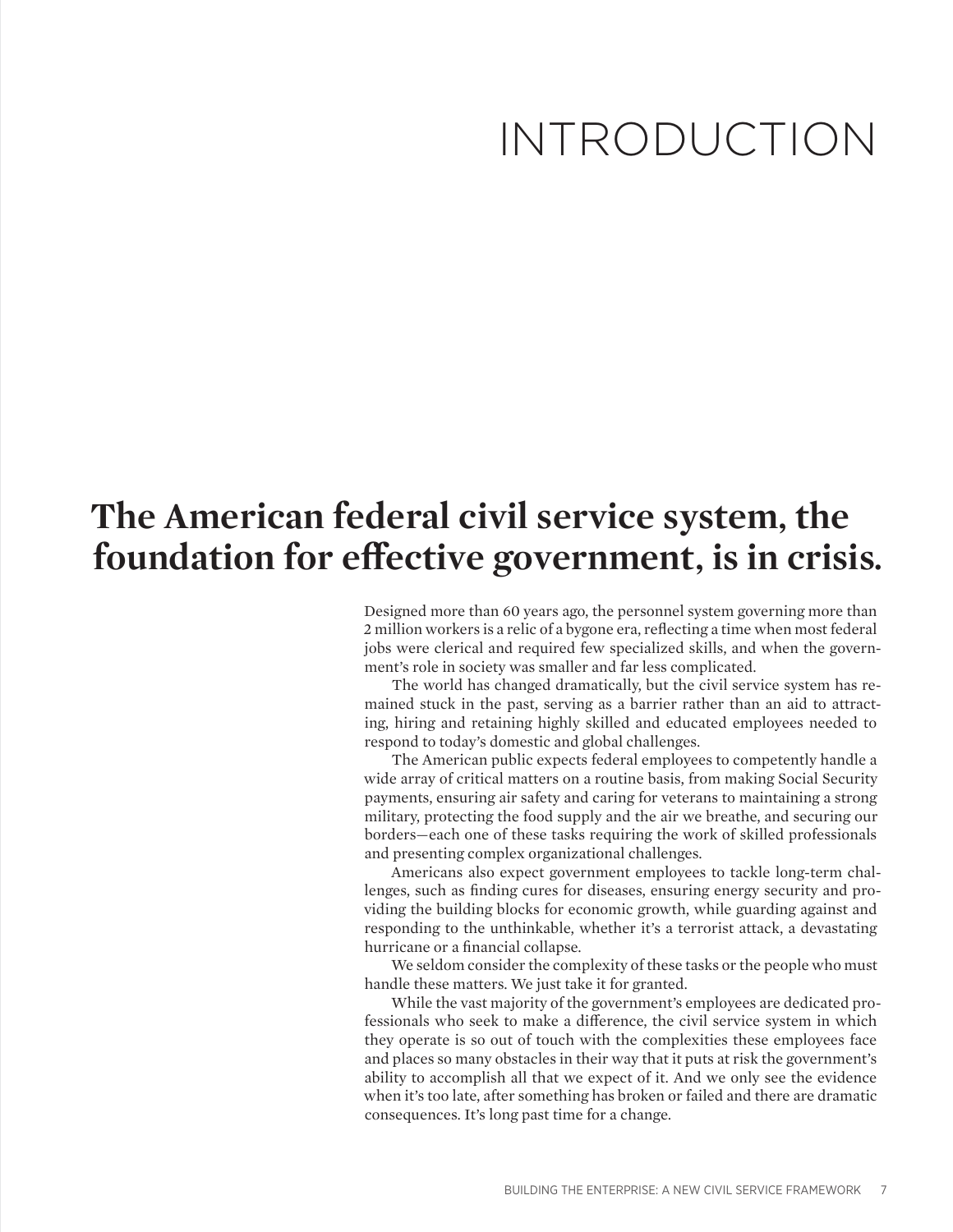#### The federal personnel system is disconnected from the broader labor market

In many respects, the federal workplace has become an island disconnected from the larger talent market for knowledge-based professional and administrative occupations that are mission-critical. This is where being competitive for talent really matters, but the government has fallen behind the private sector in that competition. Today these jobs account for about 65 percent of the full-time, nonseasonal federal civilian workforce.

Federal employee pay for professional and administrative occupations, for example, is not tied to the broader labor market, making it hard for government to compete with the private sector for talent. That disconnect is exacerbated by a job classification system (the basis for comparing public- and privatesector jobs) that describes a workplace from the last century.

Unable to compete for and retain some of the high-end skills and lacking the capacity to handle many critical day-to-day tasks, the government often has to look to outside contractors for the intellectual capital and know-how that is needed.

There also is an absence of clarity and consequence regarding individual and organizational performance. Top performers seldom receive sufficient rewards, poor performers are rarely fired or demoted, and managers are not held accountable for how well they manage employees or the outcomes of the work they oversee.

What was once a unified civil service system with a set of common rules and procedures has become deeply fractured, with numerous agencies having obtained special exemptions from Congress that give them greater leeway in setting pay, classifying jobs, hiring and rewarding top-performing employees, even

while other agencies remain saddled with the outdated General Schedule (GS) system created in 1949.<sup>1</sup> As a result, agencies wind up competing among themselves for critical talent, as well as with the private sector, and those organizations with the added flexibilities end up having a distinct advantage.

The hiring system itself is slow, complex, a mystery to applicants and imprecise in identifying the best-qualified candidates. Job descriptions typically are complicated, arcane and out-of-date. Employees frequently are stymied from moving among agencies, and the entry of experienced and qualified applicants into government from the private sector is often difficult.

The civil service system has become a maze of rules and procedures that are not perceived as rational by the people who serve in government or by the general public. Rigid policies that were designed to encourage long-term tenure and internal equity, for example, are now a burden on a government that needs to encourage flexibility and innovation to meet rapidly changing and difficult challenges.

In addition, the government faces a leadership crisis. A very high percentage of senior career executives are nearing retirement, and there is a lack of diversity in the leadership corps and an inadequate pipeline for new talent. Many who are chosen to lead are technical experts rather than seasoned managers. Federal employee surveys routinely show that only about half of the workforce has a high level of respect for their senior leaders.

The Senior Executive Service (SES), created by a 1978 reform law as a unified career executive corps whose members would have a broad perspective of government and the

ability to bring leadership and managerial expertise to a wide range of national problems, has become insular and agency-centric, with most executives staying in the same organization for their entire careers. As a result, while their knowledge is deep, their perspective can be narrow and many lack the experience of handling complex, multi-agency and government-wide missions and functions.

See Appendix One for a list of federal agencies with their own compensation systems.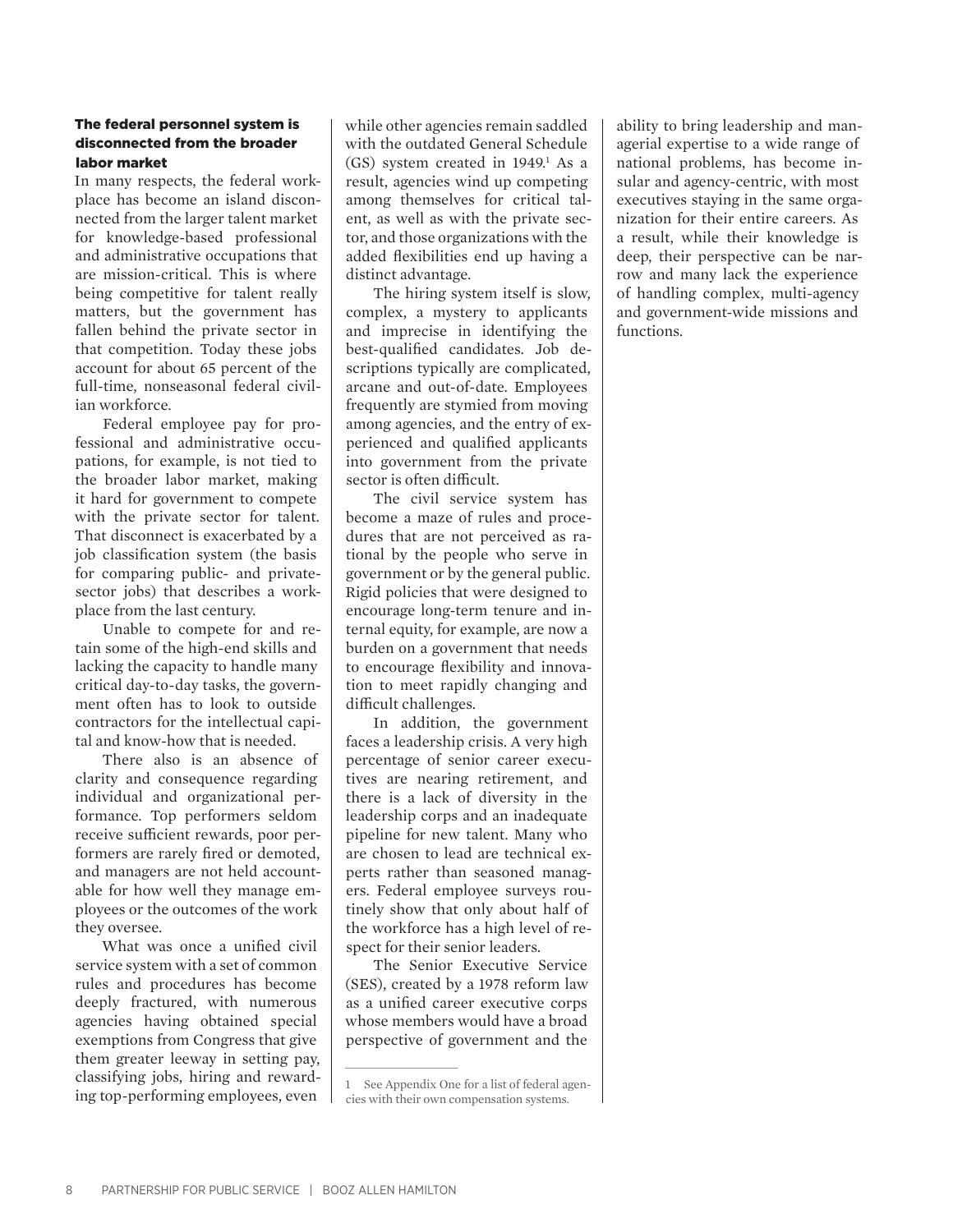#### The way forward: A transformed civil service

Unlike the private sector, the government's success is judged by how it serves the broader public interest, promotes the general social welfare and protects society and its citizens. The federal government also aspires to be a model employer and an example for others, with a long and respected tradition of placing a high value on merit, nonpartisan independence, preference for our veterans, equal employment opportunity and nondiscrimination, due process and collective bargaining.

A modernized civil service system should continue to be based on these long-held principles. It should have the consistent policies and procedures and level playing field that are characteristics of a single enterprise, but also be flexible and adaptive enough to accommodate the wide variety of agency

missions, cultures and constituents.

The system should be designed to more easily attract, hire, promote and retain the best qualified employees, and place greater attention on the development of leaders. It should be based on state-of-the-art human capital practices and have a total compensation system that is occupationspecific and market-sensitive. And it should have career paths that support progression and job mobility, and be designed to reward performance, not just time on the federal payroll.

The pages that follow offer a framework for reforming the outdated federal civil service system with these goals in mind. Taken together, these proposals represent truly transformational change, but nearly all of them have been tried—and more importantly, proven—in one or more agencies. We are confident that with the commitment of the White House, the Congress and such critical stakeholders as federal employee unions, professional associations and veterans groups, we can begin a serious conversation, flesh out the details, reach compromises and successfully implement important changes that will lead to improved government performance that better serves the needs of the American people.

There are legitimate differences of opinion about what government should do, but none about wanting whatever government does to be done well. This requires a civil service system that attracts competent, highquality candidates to public service, pays public servants in a way that reflects the broader labor market, rewards high performance and develops and utilizes top-notch leadership at all levels. That is our aspiration and our goal. America deserves no less.

#### Merit System Principles

The nine merit system principles, codified in law, are the foundation of the civil service, have stood the test of time and should be an integral part of any modernized federal personnel system.

- 1. Recruitment should be from qualified individuals from appropriate sources in an endeavor to achieve a work force from all segments of society, and selection and advancement should be determined solely on the basis of relative ability, knowledge and skills, after fair and open competition which assures that all receive equal opportunity.
- 2. All employees and applicants for employment should receive fair and equitable treatment in all aspects of personnel management without regard to political affiliation, race, color, religion, national origin, sex, marital status, age or handicapping condition, and with proper regard for their privacy and constitutional rights.
- 3. Equal pay should be provided for work of equal value, with appropriate consideration of both national and local rates paid by employers in the private sector, and appropriate incentives and recognition should be provided for excellence in performance.
- 4. All employees should maintain high standards of integrity, conduct and concern for the public interest.
- 5. The federal workforce should be used efficiently and effectively.
- 6. Employees should be retained on the basis of adequacy of their performance, inadequate performance should be corrected, and employees should be separated who cannot or will not improve their performance to meet required standards.
- 7. Employees should be provided effective education and training in cases in which such education and training would result in better organizational and individual performance.
- 8. Employees should be protected against arbitrary action, personal favoritism or coercion for partisan political purposes, and prohibited from using their official authority or influence for the purpose of interfering with or affecting the result of an election or a nomination for election.
- 9. Employees should be protected against reprisal for the lawful disclosure of information which the employees reasonably believe evidences a violation of any law, rule or regulation, or mismanagement, a gross waste of funds, an abuse of authority or a substantial and specific danger to public health or safety.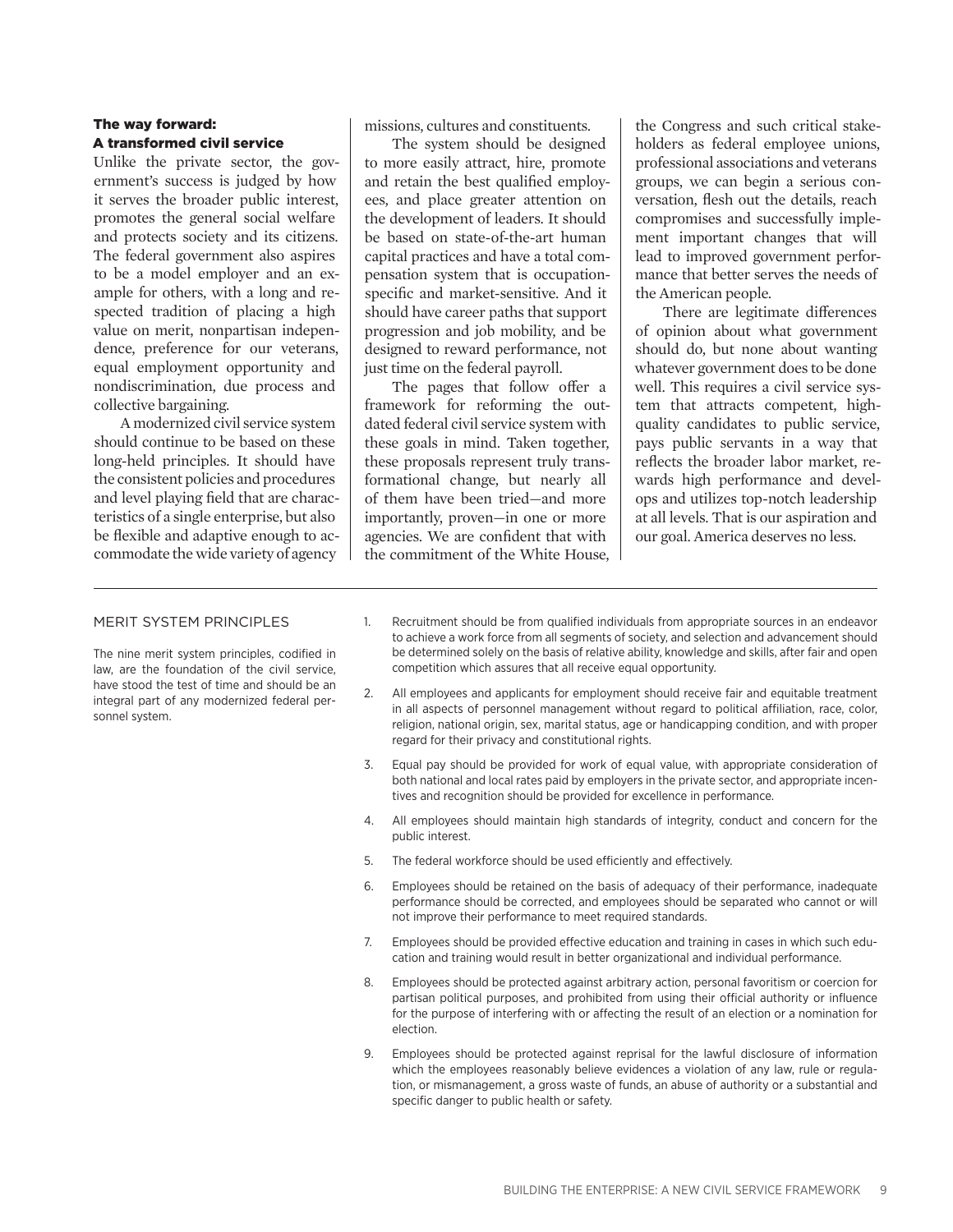#### **RECOMMENDATIONS**

The Partnership for Public Service and Booz Allen Hamilton arrived at the following recommendations to reshape the system for managing white-collar professional and administrative federal employees after a lengthy examination of past reform efforts and the current state of the civil service, and in consultation with dozens of government and union leaders, former federal executives and academics. We propose:



Creating a unified civil service that operates under a set of common core principles and policies to level the playing field across the federal landscape in the competition for talent, while giving high-performing agencies flexibility to adapt aspects of their personnel systems to meet mission needs; and establishing in law the National Council on Federal-Labor Management Relations as the primary vehicle for consultation between the executive branch and employee unions on civil service policy decisions. **PAGE 13**



Establishing a simplified, streamlined job classification system for professional and administrative positions that condenses the General Schedule's 15 grade levels (GS-5 through GS-15) into five work levels that more closely align with the knowledge work that most federal employees currently perform, and that enable them to progress based on their technical expertise, not just the number of people they supervise. **PAGE 16** 



Adopting an occupation-specific, market-sensitive system for professional and administrative jobs that takes into account total compensation roughly comparable to what is offered by major privatesector employers as well as state and local governments. This system would account for geographic differences in salaries and levels of responsibility. **PAGE 16**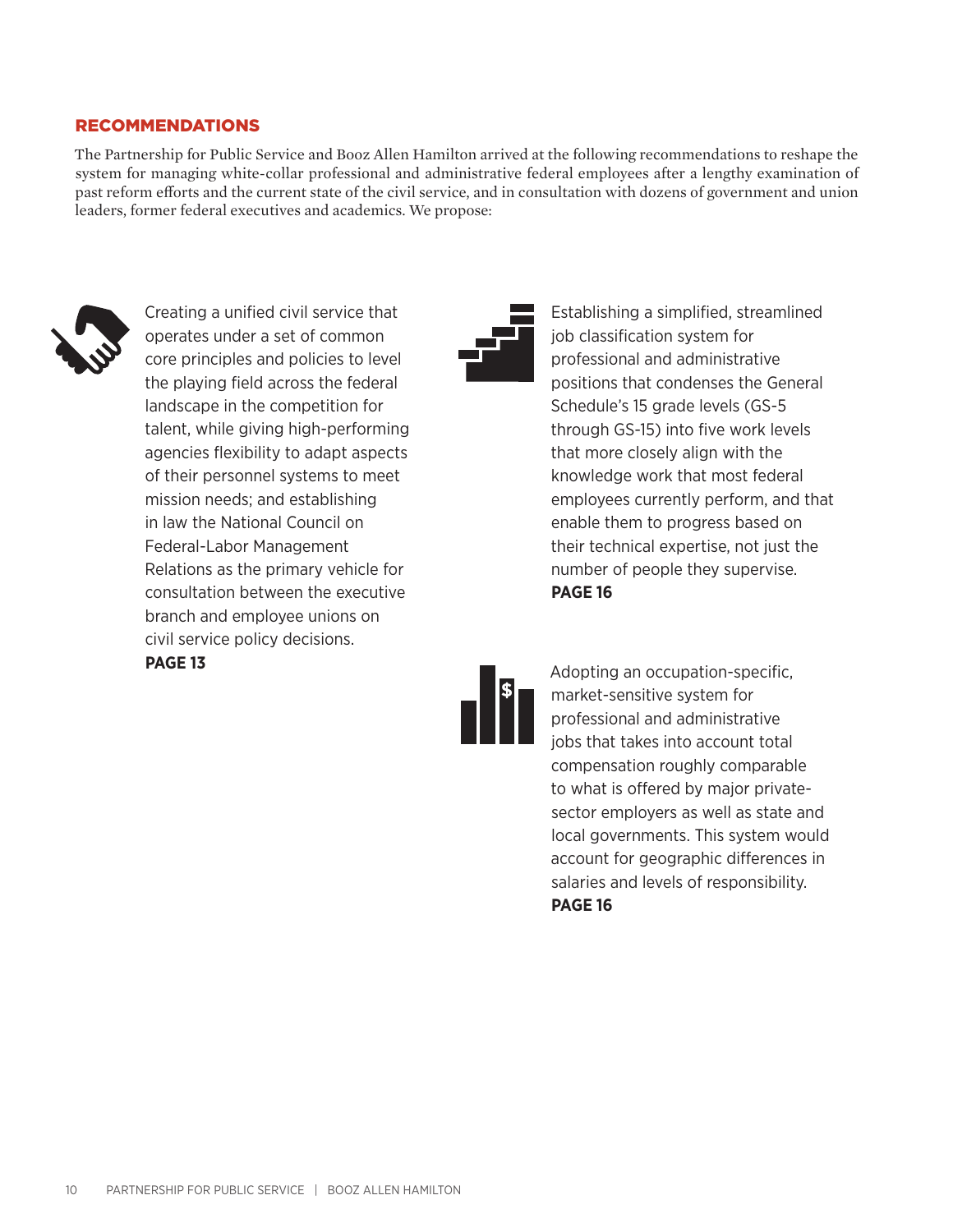

Improving today's performance management system by ensuring that supervisors and managers have the skills necessary for it to work, and making it consequential by awarding above-market base pay raises only to those employees and managers who perform above expectations, and no pay increases to those whose performance is unsatisfactory. **PAGE 23**



Ensuring greater accountability and speedier justice for employees disciplined or fired for poor performance or misconduct by consolidating the multiple complaints and appeals channels into a one-stop process managed by a reconstituted Merit Systems Protection Board. **PAGE 32**



Changing the hiring process by expanding the use of flexibilities now available to only certain "excepted" agencies, without compromising such core principles as veterans preference, merit-based selection, diversity and equal opportunity; holding managers accountable for bringing the right talent into their agencies; charging the Office of Personnel Management to lead the development of valid assessment tools capable of identifying the best qualified from among large numbers of candidates; allowing direct-hire authority whenever agencies can show a shortage of highly qualified candidates; and permitting former high-performing federal officials to reenter government service more easily and at levels that match their skills and experience. **PAGE 27**



Creating a single, four-tier executive service that would better prepare accomplished career civil servants for high-level agency and enterprise leadership positions. The top tier would be reserved for specially developed and deployable enterprise executives who possess interagency, intergovernmental or private-sector leadership experience to manage major cross-cutting government initiatives. Candidates for the senior executive corps, with few exceptions, would need to demonstrate the capacity to lead in a complex, interagency, intergovernmental environment. We also propose filling key government management positions with senior career executives instead of political appointees to provide a long-term perspective and leadership continuity, and reducing the overall number of political appointees. **PAGE 35**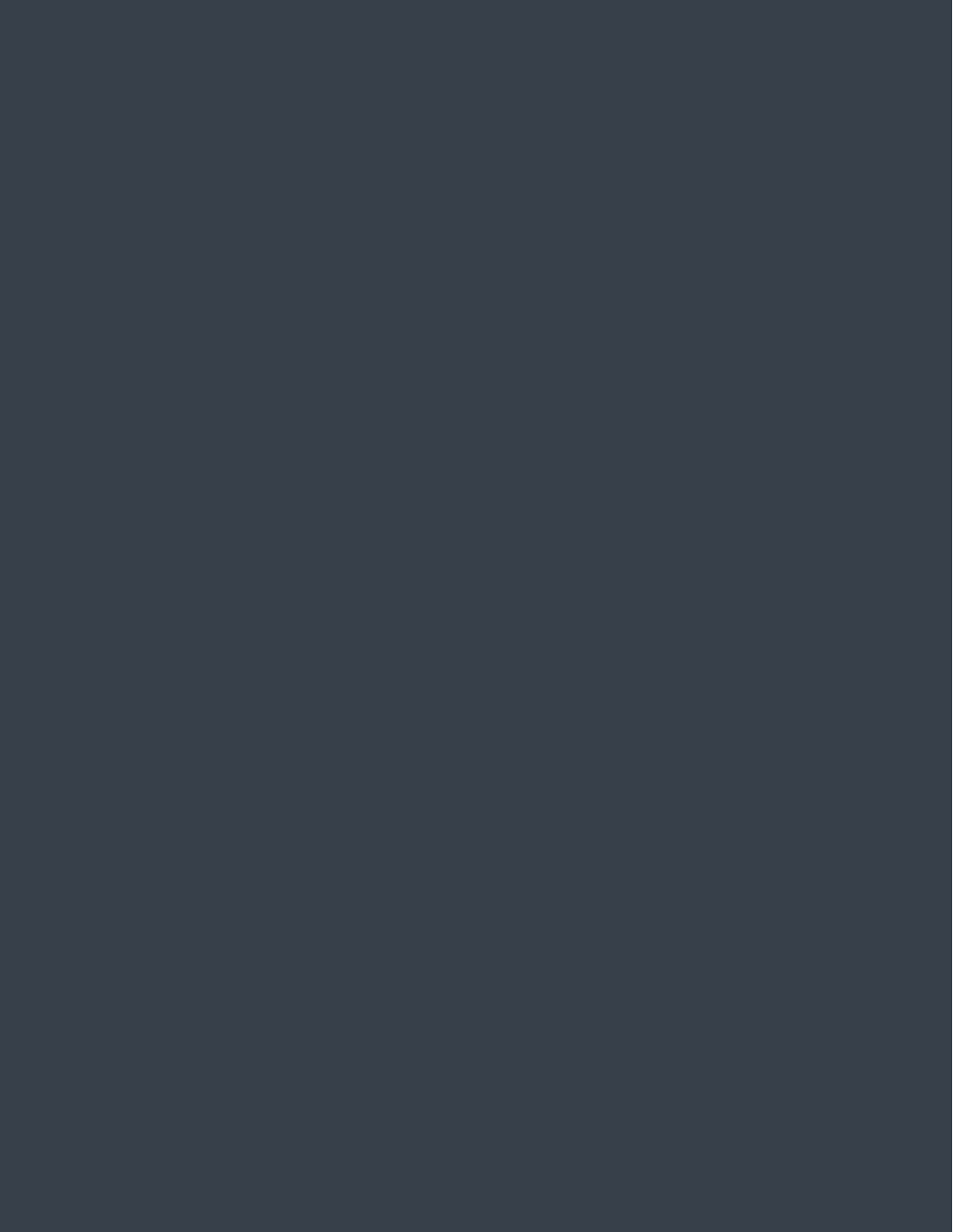# **Unifying the Civil Service**



#### WHAT WE PROPOSE

**Create a unified civil service system for the entire federal enterprise that balances bedrock principles and common policies across the government with agency flexibility to tailor their personnel systems to support their separate missions.**

#### The Problem

The federal civil service system has become increasingly obsolete, with most of its major components last retooled more than six decades ago. As that system has aged, agencies both large and small have broken from its ranks, cutting deals with Congress for agency-specific personnel flexibilities, including separate compensation systems, to further their own unique missions and circumstances. The net result is a balkanized, disjointed system with some agencies exempted from all or part of general civil service rules to create their own more modern agencyspecific systems, and other agencies still mired in an antiquated 1949 law. Agencies end up competing not only with the private sector, but also with each other for talent, and those organizations without the personnel flexibilities are placed at a great disadvantage.

#### The Solution

We need to build a civil service system that is far more unified than it is today if the federal government is to act as an integrated enterprise, one that operates under a common core framework, levels the playing field across the federal landscape in the competition for talent, and enables agencies to acquire and leverage that talent to deal with the complex challenges that face our nation. This does not mean creating a system that surrenders to the lowest common denominator, mandates one-sizefits-all rules or forces agencies now operating with their own personnel flexibilities back into the box. Instead, it

means taking advantage of the many lessons learned by those agencies that have broken free from the rigid, outdated system and developing a new civil service system that is up to the challenges of 21st-century government. This system should strike a balance between core principles and common policies that apply to all agencies on the one hand, and provide agency flexibility to configure and even customize those human resources policies on the other.

#### **HOW IT WOULD WORK**

The enterprise human capital system must be anchored by the core values and operating principles that have defined the American civil service since its inception, and have made that system the envy of the world when it comes to steady, incorruptible continuity in the face of partisan turmoil and transition. That core, common to all agencies regardless of mission, funding mechanism or enabling statute, would be composed of such bedrock principles as merit, nonpartisan political neutrality, veterans preference, due process in terminations and other adverse actions, collective bargaining, diversity and the goals of being a model employer and serving the public interest.

These are all ideals to which every agency should aspire, but many of these operating principles and core values largely have become background noise. These ideals should be reaffirmed and firmly grounded in a new civil service system. The same must be true for the current set of prohibited personnel practices that bar discrimination based on race, sex, age, national origin, political affiliation or disability, and that protect whistleblowers from retaliation. They serve as the alter ego to the core civil service values. These core values, both principles and prohibitions, are inviolable and must govern every federal agency. They are the foundation upon which all other aspects of the system are based, and they would serve as the glue that binds all the federal government's agencies together.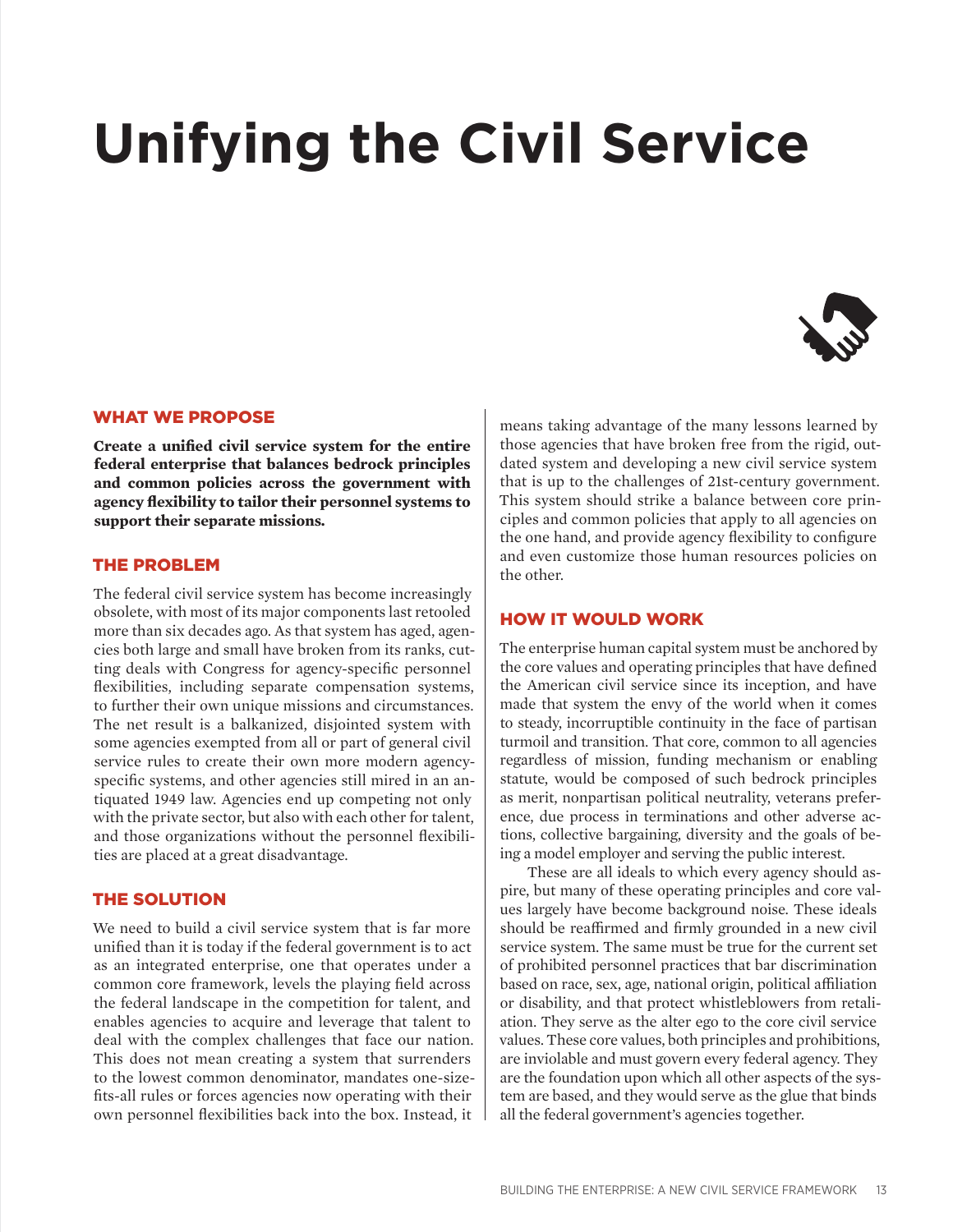### A NEW CIVIL SERVICE SYSTEI ARCHITECTURE

| <b>CORE CIVIL SERVICE PRINCIPLES</b>                                                                       |  |                                                                                                |  |                                                       |  |  |  |
|------------------------------------------------------------------------------------------------------------|--|------------------------------------------------------------------------------------------------|--|-------------------------------------------------------|--|--|--|
| Merit-based<br>Nonpartisan                                                                                 |  | Veterans preference                                                                            |  | Non-discrimination<br>Due process                     |  |  |  |
| <b>COMMON</b><br><b>ENTERPRISE SYSTEM</b>                                                                  |  | <b>AGENCY-SPECIFIC</b><br><b>CONFIGURATION</b>                                                 |  | <b>CONDITIONAL/</b><br><b>CUSTOM</b>                  |  |  |  |
| Job classification and<br>qualification standards                                                          |  | Recruitment, assessment<br>and selection<br><b>Promotion process</b><br>Performance appraisals |  | Earned autonomy for high<br>performing agencies       |  |  |  |
| <b>Streamlined appointing</b><br>authorities                                                               |  |                                                                                                |  | Customizable except<br>for core principles            |  |  |  |
| Occupation-specific and<br>market-sensitive salary ranges<br>Pay-setting process<br>Performance management |  | and awards programs<br>Internal grievance procedures<br>Special salary rates                   |  | OPM certification and review<br>Subject to bargaining |  |  |  |
| Unified senior executive service<br>Independent complaint/<br>appeal adjudication                          |  |                                                                                                |  |                                                       |  |  |  |
| Core benefits (e.g., health<br>insurance, retirement and leave)                                            |  |                                                                                                |  |                                                       |  |  |  |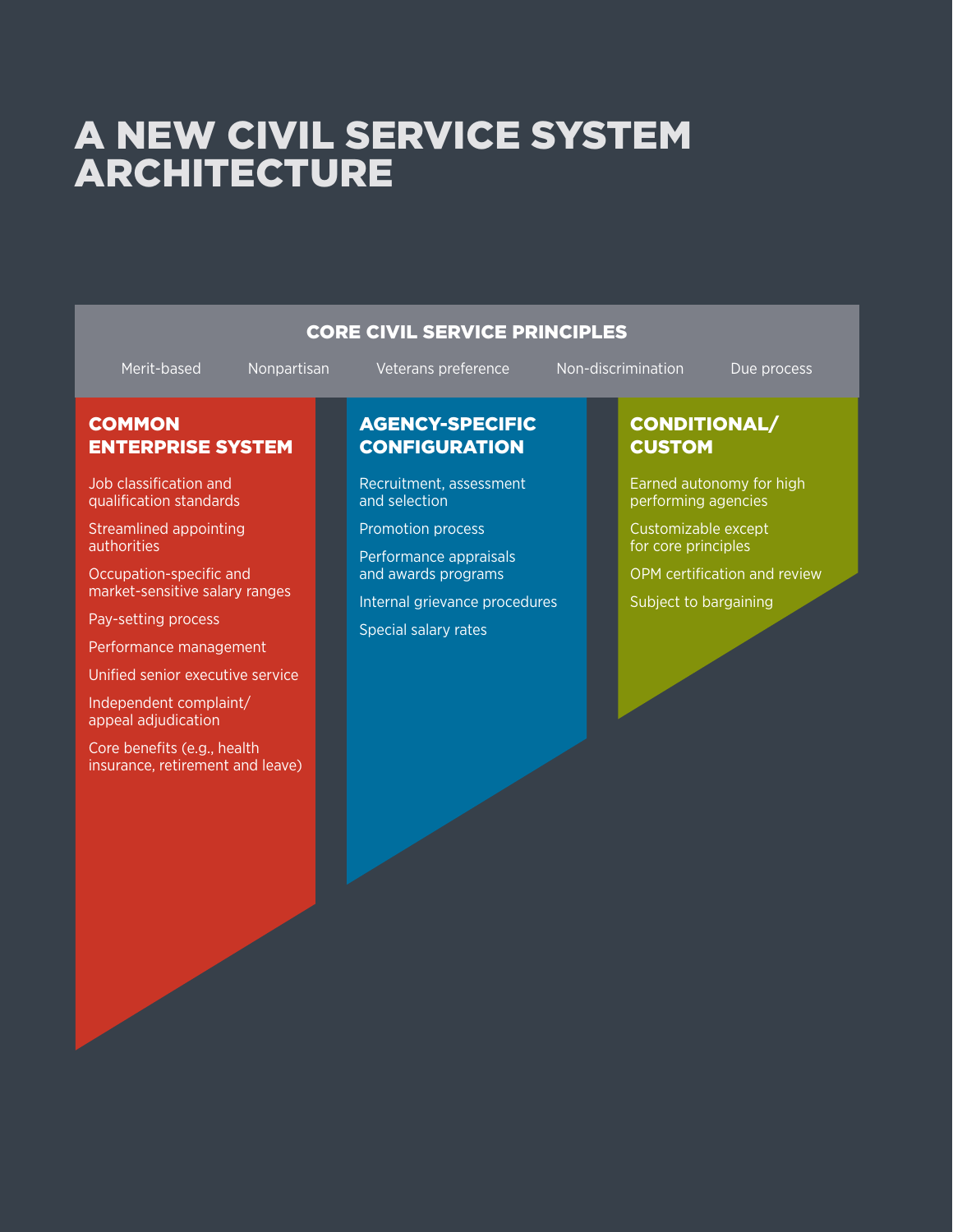#### Common, enterprise-wide human capital policies to level the field

In addition to the core principles, a reformed civil service system must be bounded by a set of governmentwide human capital policies and procedures that are common across all agencies—policies and practices that are so fundamental that they must apply regardless of mission or circumstance. This commonality is necessary in part to serve as the connective tissue that binds the federal enterprise and its civil servants together, and in part to level the playing field for today's agencies stuck with the outdated personnel and pay policies that have left them at a competitive disadvantage with the private sector and other federal organizations in the search for talent. This would include those common, core benefits—health insurance, leave and pensions that are best provided at government-wide scale, as well as other fundamental aspects of the employment relationship.

For example, there should be a common classification system, with common job evaluation standards and occupational series, to ensure a measure of internal unity across the federal enterprise, but one that is far simpler and more flexible than exists today. Similarly, there should be a single pay-setting process for the entire federal civil service to ensure an enterprise view and good decision-making, but one that is far more market-sensitive and occupation-based than the current system. A common senior federal executive service should be established (today there as many as seven senior executive and equivalent systems) to foster interagency mobility and the development and deployment of that cadre of elite enterprise executives who can be dispatched to handle major government initiatives and multi-agency missions and functions.

In many cases, the common policies would serve to operationalize the system's core principles—like equal pay for substantially equal work—but this is not intended to force agencies to default to a less flexible common denominator. Rather, it would mean institutionalizing for all agencies those flexibilities that have proved effective for those few fortunate enough to have acquired them.

And to ensure that rank-and-file civil servants have a say in the substance of those common policies, the National Council on Federal Labor-Management Relations should be codified in law as the principal platform for consultation between the executive branch and the unions that represent most of its employees. The council, established by an executive order issued early in the Obama administration to facilitate greater cooperation between federal unions and agency leaders, is the latest edition of the original Labor-Management Partnership Council created by a 1993 Clinton administration executive order that was later rescinded by President George W. Bush. The council should be given permanent institutional status and a substantive advisory role to the director of the Office of Personnel Management (OPM), the President's Management Council (PMC) and the president in major government-wide civil service policy decisions—including pay-setting.

#### Earned autonomy for top agencies

A few exceptions notwithstanding, recent civil service reforms have been incremental and limited to individual agencies or groups of agencies rather than government-wide in nature. Ironically, many of these reforms have been in response to some more general organizational fiasco. The personnel flexibilities afforded financial regulatory agencies in 1989, for example, came about as a result of the savings-and-loan crisis and in 1998 the Internal Revenue

Service received them as a result of allegations of abusing taxpayers. When the Department of Homeland Security was established in 2003 in response to the 9/11 terrorist attacks, it was given personnel flexibilities to design a more modern system. Each case came in response to perceived mission failures on the part of the agencies involved, and the changes were justified as part of the fix for that failure.

The opposite dynamic should be the case, with human capital flexibilities afforded to those agencies that have demonstrated the highest performance, not the lowest. These relatively few departments and agencies—by virtue of their superior performance, high ethical standards and exemplary stewardship of core civil service principles—could earn the autonomy to develop their own customized human capital systems.

The human capital flexibilities available would be much like those already available today via the largely underutilized demonstration project authority authorized by the 1978 Civil Service Reform Act. To earn such autonomy to implement innovative personnel management policies and procedures, an agency would have to meet certain performance-based criteria established by the Office of Management and Budget (OMB) and OPM, with appropriate congressional oversight. And just as that existing authority is subject to collective bargaining if an agency's workforce is unionized, those agencies that earn the opportunity to customize their own human capital system in the future would have to negotiate the details of that system with their resident unions.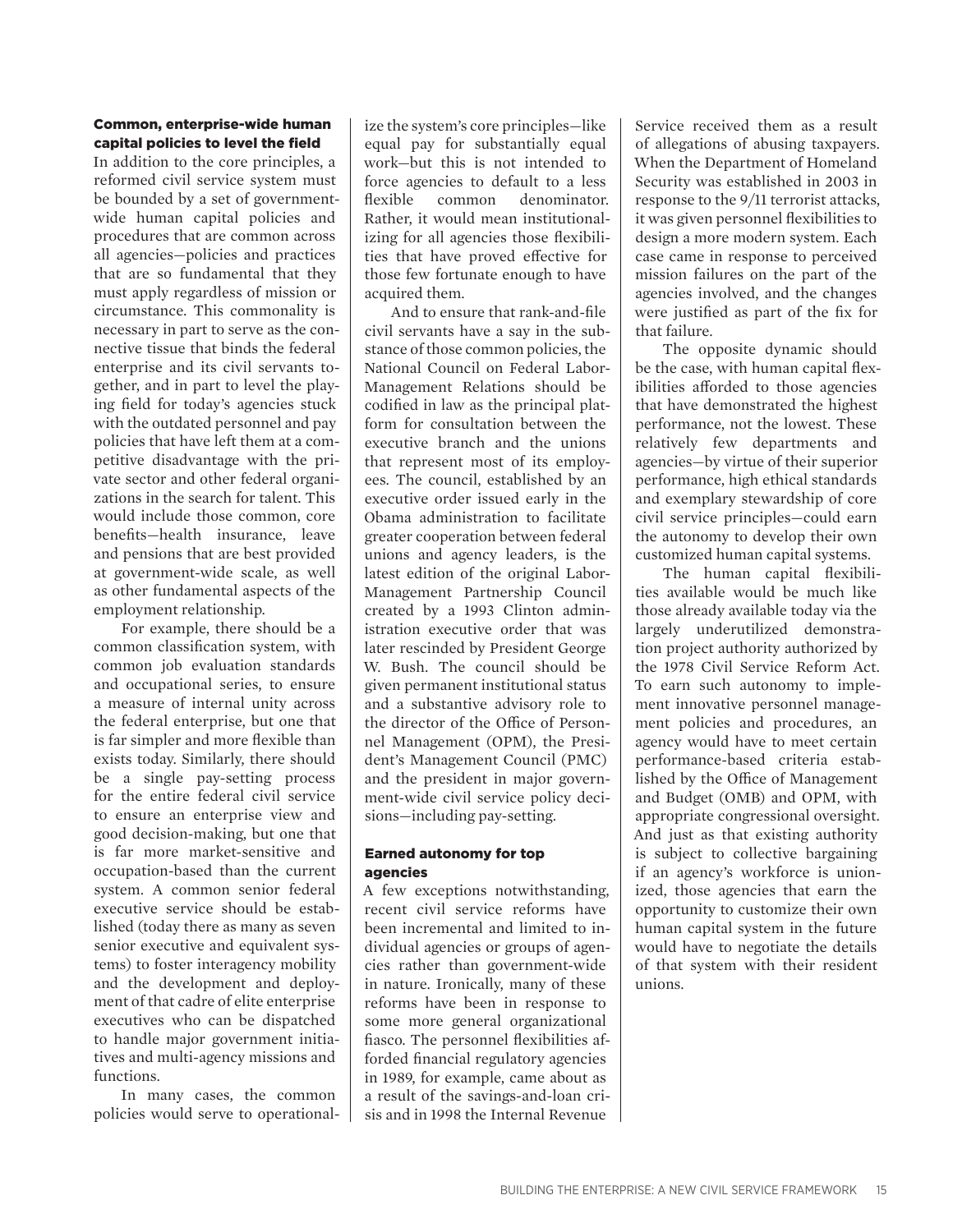## **Matching the Market: Classifying Jobs and Setting Pay**





#### What We Propose

**Modernize the decades-old federal General Schedule (GS) job classification system to better reflect the work of today's federal professionals and administrators, and use it to match federal occupations and federal pay—to comparable jobs in the private and nonprofit sectors, as well as in state and local governments.** 

#### The Problem

The federal workforce is treated as a single entity for purposes of compensating professional and administrative personnel, rather than as employees engaged in a set of highly differentiated occupations—an approach that is unheard of among successful private-sector organizations. This federal pay-setting process undermines the ability of the government to attract and retain high-quality, white-collar talent because it treats the workforce as a unified mass, and it bears little relationship to the compensation rates paid for similar work in the broader labor market.

Determining what the labor market is paying starts with classifying jobs. That is how employers determine the relative value of jobs—internally compared with one another and externally with respect to positions in other organizations. The federal government's way of going about that determination is archaic. The General Schedule, once the state of the art in personnel management, is now more than six decades old. The job classifications in the General Schedule reflect a time when more than 70 percent of federal employees performed clerical or lowlevel administrative work, and it has little connection to the knowledge work performed by a majority of today's civil servants.

Worse, statutory distinctions between those classifications—represented by the 15 General Schedule pay grades—are arbitrary and arcane. For example, a civil service position may be classified at grade GS-11 because its work is of "marked difficulty and responsibility" or at GS-12 if its duties are judged to be of "a very high order of difficulty and responsibility." As a consequence, the ability to evaluate the relative value of federal jobs internally and externally—for example, to set benchmark salary ranges for comparable work—is close to impossible.

The bottom line: It is difficult to know how federal jobs—and federal salary rates—compare with the competition, and as a consequence the current system for making adjustments to those rates is fatally flawed.

Each year, for example, the Federal Salary Council posits a double-digit salary gap between the federal and private sectors and recommends government-wide salary rate adjustments, only to find them received with skepticism and suspicion from all quarters. Even in times of budget plenty, many on Capitol Hill argue that they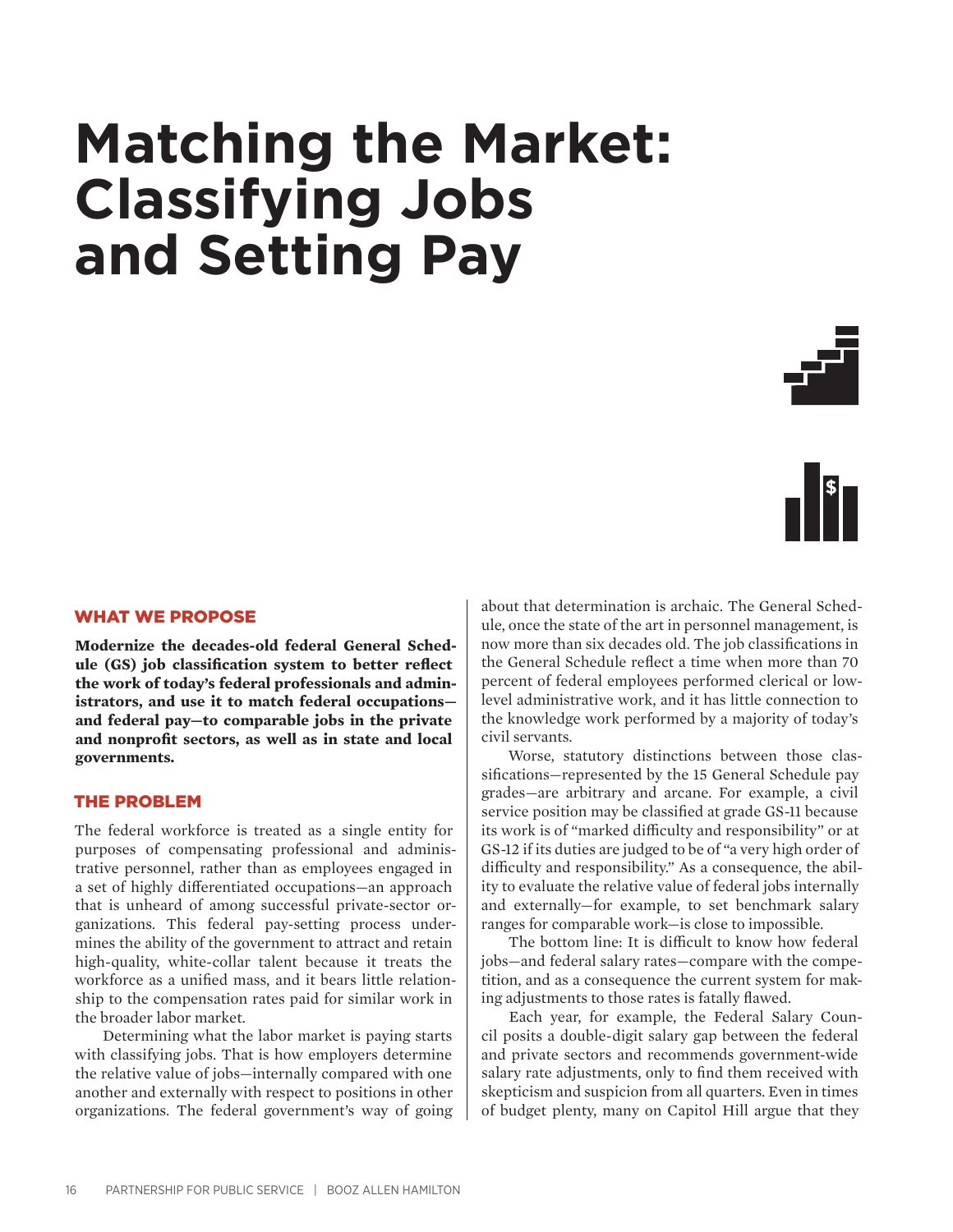are too high, the unions counter that they are too low, and experts inside the executive branch privately concede that, paradoxically, they are a little bit of both.

And each year, the president declares yet another economic emergency so as to trigger an escape clause that according to the 1990 Federal Employees Pay Comparability Act (FEPCA) allows the administration and Congress to pick a number for a pay increase that typically doesn't satisfy anyone. Bad enough in good times, but in times of real economic emergency, the net result is no across-the-board pay increase at all, no matter how justified. To be sure, FEPCA tried to get it right. It operationalized the principle of geographic market-based pay for civil servants in statute, and it relied on a pay-setting process that, given the data available at the time, was both analytically reasonable and politically palatable. Now we need to complete the job by adding occupational market sensitivity for pay.

However well intentioned the General Schedule and FEPCA may have been, they are now obsolete. Dramatic changes in the nature and stature of federal work, wide fluctuations in the labor markets in which the federal government competes for talent and even changes in the kinds of salary data available to the Office of Personnel Management (OPM) all have contributed to pay grades and pay rates that are suspect. Attempts to match the market through annual, across-the-board salary adjustments do little more than further fuel the wrong debate over whether federal civil servants are paid too much or too little, rather than the real issue of whether they are being paid in the right way.

#### The Solution

The current pay-setting process should be replaced with one that compares federal and nonfederal salaries and benefits on an occupation-by-occupation basis, proposes a change in the government's total compensation costs based on those comparisons and, given an overall compensation budget enacted by Congress, provides far greater discretion to the executive branch to actually manage those costs. Under this plan, funds from the total compensation budget could be used to more precisely target benefits and pay rate and pay range increases by occupation, work level and location, to keep the federal government on par with its labor market competition.

At the same time, the General Schedule as it applies to professional and administrative positions that are today classified at GS grades 5 through 15—and account for 65 percent of the workforce—should be replaced by a far simpler, five-level classification framework, with each level representing a much wider range of duties and responsibilities to more closely reflect the work of a modern civil service. Further, Congress should legislate only the broadest contours of that framework, empowering OPM—in close consultation with the President's Management Council (PMC) and the National Council on Federal Labor-Management Relations—to define and, as necessary, refine the details of those work levels and occupation-based classification standards administratively in order to keep pace with the changing nature of government work.

#### **HOW IT WOULD WORK CLASSIFICATION**

For white-collar professional and administrative positions currently classified at GS-5 to GS-15, a new classification system would replace those grade levels with five distinct classification levels, from entry to executive. While Congress would establish this framework in law, it should not require detailed, rigid definitions for those levels. Instead, OPM would be empowered to flesh out and, when appropriate, adjust those levels administratively, in consultation with the PMC and the National Council on Federal Labor-Management Relations. OPM also would be authorized to issue more detailed, occupation-specific classification standards for each level as necessary. It would issue standards for classifying supervisory and managerial positions within all the work levels at full performance or above, with those who are entrusted to lead federal employees receiving a pay differential. Here is what those levels would look like:

#### Entry / Development

This level would be reserved for professional and administrative employees just beginning their federal careers, from their initial career-conditional appointment and examination period through graduation from trainee to full-performance, career status. The entry and development level would accommodate new undergraduates without significant work experience as well as entrants with advanced education and some relevant experience.

#### Full Performance I

This encompasses employees who graduate from the entry/development level or demonstrate they can meet all of the performance requirements for a particular job at full performance level. Promotion to this level would be noncompetitive but not automatic. The employing agency would be required to make an affirmative, competency-based assessment in that regard. External candidates who meet those standards could be appointed directly into Full Performance I status.

#### Full Performance II

This category is intended to accommodate positions that require competencies comparable to those classified at Full Performance I but involve greater complexity, scope or responsibility. For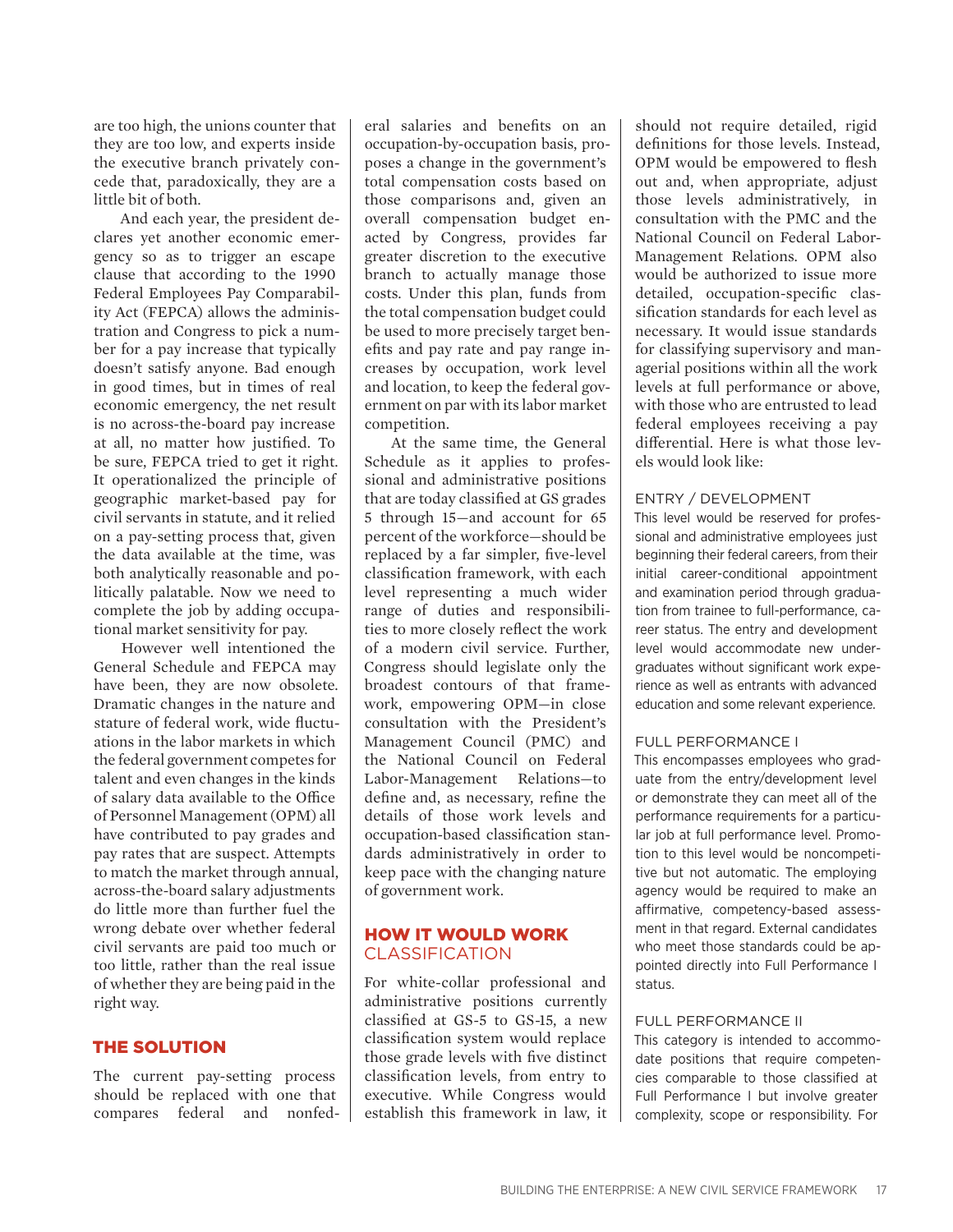### A New Job Classification System

For white-collar professional and administrative positions, GS levels 5 to 15

#### **FULL PERFORMANCE II**

Jobs that require employees to h comparable to those classified as Full P involving greater complexity, scop

#### FULL PERFORMANCE I (GS 11–12)\*

Employees who have moved up from the entry/development level or have demonstrated they can meet performance requirements for a particular journey-level job

#### ENTRY / DEVELOPMENT (GS 5–11)\*

Professional and administrative jobs for employees just beginning their federal careers

\*GS grades are for reference only and may not align with final design or salaries

example, a budget position classified at Full Performance I in a field office may be classified at Full Performance II at an agency headquarters because of its agency-wide scope. Promotion to this performance level would be competitive. Supervisors and managers of Full Performance I and II employees also would receive a pay differential.

#### Expert or Manager

Where classification at the first three levels would be based on the duties and responsibilities of a particular job, classification at the Expert or Manager level would be individualized and awarded on the basis of an employee's superior technical or functional expertise or broader management responsibilitiesin other words, a dual track that gives agencies and employees more choices. Unlike today's General Schedule system, those with superior technical qualifications could be promoted and compensated accordingly, without forcing them to become a manager to progress. On the other hand, those that aspired to and demonstrated the aptitude for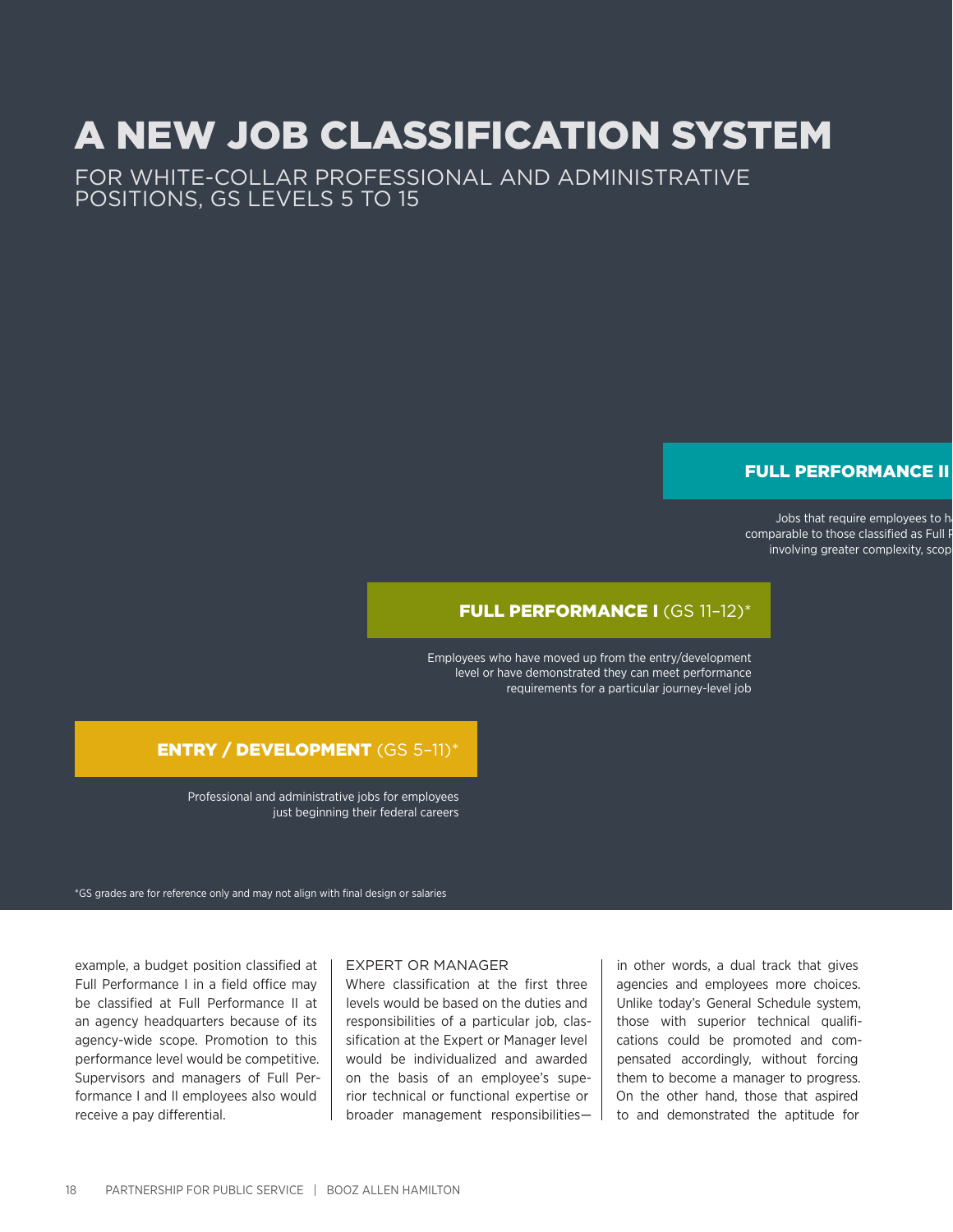Positions currently in the Senior Executive Service or the senior technical and senior leader ranks

#### MANAGER (GS 12–15)\*

Jobs assigned management and supervisory responsibilities

#### EXPERT (GS 14–15)\*

Individuals with superior technical or subject-matter expertise

#### $(GS 12-13)^*$

ave competencies Performance I, but e or responsibility

> managerial and, eventually, executive ranks could pursue that track.

#### Senior Executive / Senior Professional

This level would encompass today's Senior Executive Service (SES), Senior Level (SL) and Senior Scientific and Technical (ST) positions, as well as comparable senior service systems such as those in the FBI and the Drug Enforcement Administration (see pages 35-38).

This new system would not alter the current federal wage system for assigning grades and pay for blue-collar jobs in the trade and crafts such as carpenters, plumbers, mechanics, machinists and warehousemen, which is already relatively market-sensitive compared to the General Schedule system.

Similarly, we are not recommending any change to the current classification or pay system for clerical and lower-graded technical jobs. These positions are a rapidly declining percentage of the federal civil service and are generally filled from local labor markets. If recruiting and retention rates are any guide, their pay is relatively competitive in those local labor markets.

This simplified five-level system would be far more fluid than today's etched-in-statute General Schedule, a fluidity that is consistent with today's workplace. Having this framework will help employees understand how they can progress in their careers. While this system and all of its standards would be common to the entire federal enterprise, a key element of this framework

would shift the focus of job classification away from semantic debates over grade level to meaningful distinctions regarding the labor market and performance. In that regard, it would enable the federal government to better match the market by facilitating the comparison of its work and pay levels with those of its competitors.

#### **HOW IT WOULD WORK** Setting Pay

We advocate a system in which Congress and the White House decide what the federal government's total compensation budget ought to be for each year, with salary ranges for individual occupations and locations set administratively by the executive branch through a process that is based on measurable market data and other factors, just like any large private-sector organization. Individual agencies would then apply those occupation-based salary ranges to determine the best mix of grades and occupations, all within their separate appropriations. Establishing a clear pay-setting process based on market data will improve the transparency and credibility of the system and will ensure that the federal workforce stays competitive with the broader labor market for its key occupations.

#### An occupation-based approach to pay comparability

The system we propose would begin with OPM comparing federal salary data for benchmark professional and administrative occupations—that is, occupations that are common to the federal government, such as information technology specialists, accountants, procurement professionals and engineers—with their private-sector, nonprofit and state and local counterparts. Comparisons would be limited to firsttier, Fortune 500 companies as well as large state and local governments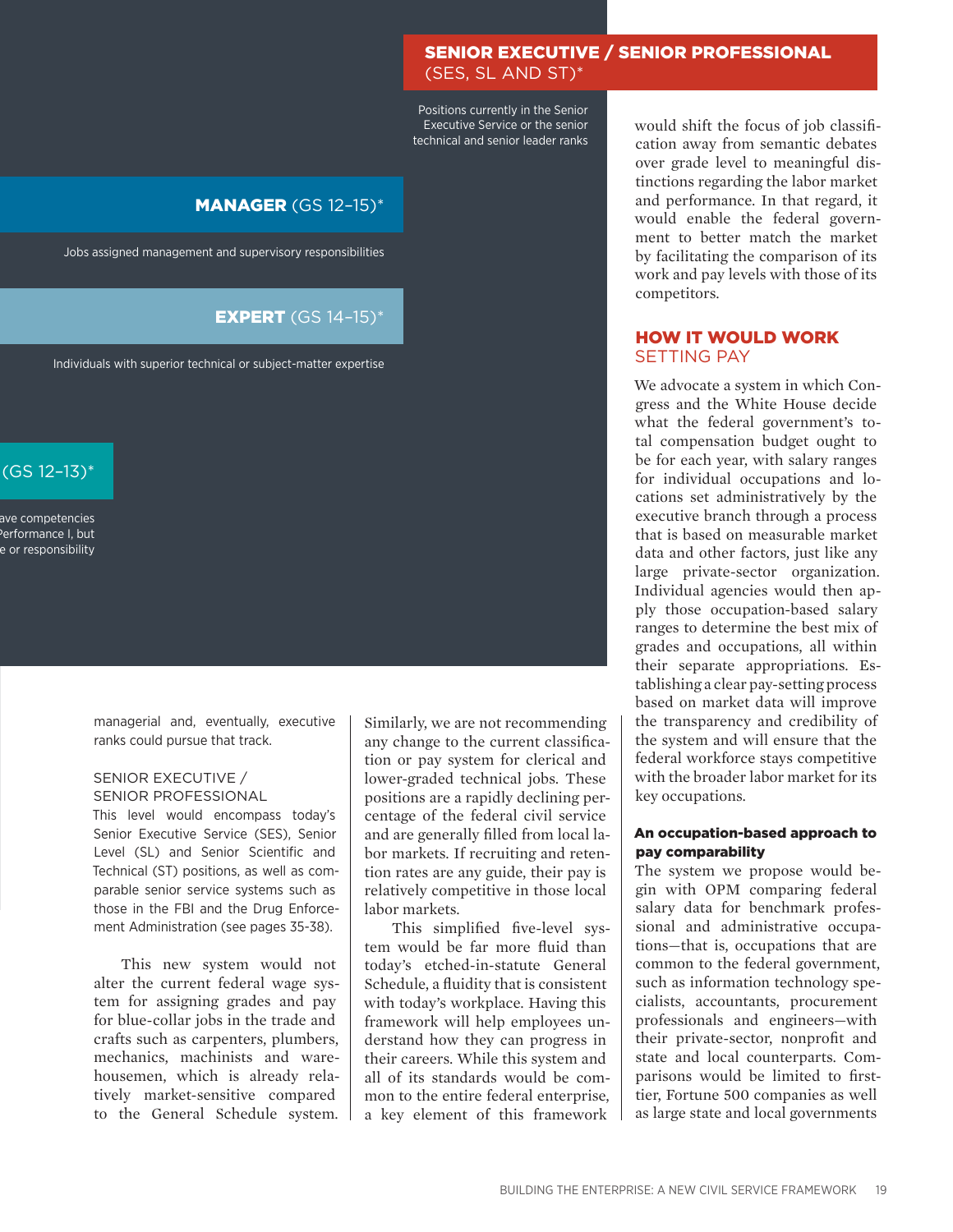and nonprofits that meet certain size or gross revenue standards, as those are the federal government's principal competitors in the professional and administrative labor market. There are some occupations for which market data will be more challenging because the government essentially makes the market for those jobs, such as air traffic controllers or intelligence analysts, but we expect tailored approaches that will seek to best approximate what the market requires.

Occupation-specific private-sector salary data could be purchased from private-sector compensation firms that regularly conduct sophisticated salary and benefit surveys of the labor market. The Bureau of Labor Statistics (BLS) used to collect occupation-based salary data but stopped because of budget cuts; it could be funded to do so again. In either case, the BLS ultimately should be responsible for certifying that the market data collected for federal salary comparison purposes, whether by them or by a private compensation firm, is accurate and meets the highest professional and methodological standards. The cost of collecting or certifying such data is relatively minor compared to the cost of over- or under-paying hundreds of thousands of federal employees.

#### Taking total compensation into account

Based on that BLS-certified data, OPM would compare the cashequivalent value of the benefits provided by the federal government with those offered by private, nonprofit and other governmental employers. There will be methodological and other challenges to making such comparisons, but if the federal government's pay-setting process is to have credibility with Congress and the American public, a total compensation approach to salary and benefits is imperative. Such an approach is critical to knowing

and managing the true cost of the civil service, and is standard operating procedure for virtually all other large employers.

While a more occupation-based approach to setting and adjusting the salary rates and ranges for government professionals would be used, a standard government benefit package and a standard government contribution to that package would be retained to take full advantage of its enterprise-wide scale. For example, the balanced, strong risk pool supporting the Federal Employees Health Benefit Program is what keeps its costs manageable. However, the cash-equivalent value of the government's benefit package would be taken into account in comparing the federal government's total compensation levels, occupation-by-occupation compared with the private sector and state and local governments.

#### Targeted, occupation-specific pay increases instead of acrossthe-board raises

Based on the data, as well as other relevant factors such as offer/acceptance and attrition rates, OPM would develop a notional salary rate and range adjustments for each benchmark occupation by classification level as necessary. This would represent OPM's best judgment based on both qualitative and quantitative considerations. For example, OPM could recommend that the maximum salary rate for expertlevel engineers be increased by 4 percent based not only on the market for engineers, but also higherthan-normal attrition, while the salary rates for full performance engineers might remain flat. As noted, annual benefit increases, such as the cost of average annual premium increases to the Federal Employee Health Benefit Program, would also be taken into account.

These recommendations would be submitted to the National Council on Federal Labor-Management Relations for review and comment and, ultimately, to the PMC. The PMC would make a final recommendation to the director of OMB and the president for approval. Unlike the current pay-setting process, an occupation-based approach doesn't lend itself to a single, across-theboard pay adjustment. There are just too many possible permutations, but the sum total of those permutations would be aggregated along with benefit cost increases in the president's annual budget submission to Congress.

#### No more economic emergencies, just budget and judgment

The new system would abandon the practice of determining and announcing a pay gap each year between the public and private sectors. That practice has eroded the credibility of FEPCA and has never served its intended purpose—to drive annual across-the-board increases to close that gap. FEPCA's escape clause, the declaration of a national economic emergency, also should be abandoned as a means of avoiding an automatic across-theboard increase. That clause has been exercised as a matter of course regardless of macroeconomic conditions, leaving it to the administration and Congress to reach an agreement on whether to provide a single, across-the-board pay increase, typically without much thought to its labor market considerations.

Instead, Congress and the White House should decide what the federal government's total payroll budget ought to be for the budget year, and allow the executive branch to administratively determine salary rate and range increases and decreases occupation-by-occupation, according to the market. Agencies would then be left to manage within their separate payroll appropriations, adjusting the size and mix of their workforces to optimize that budget.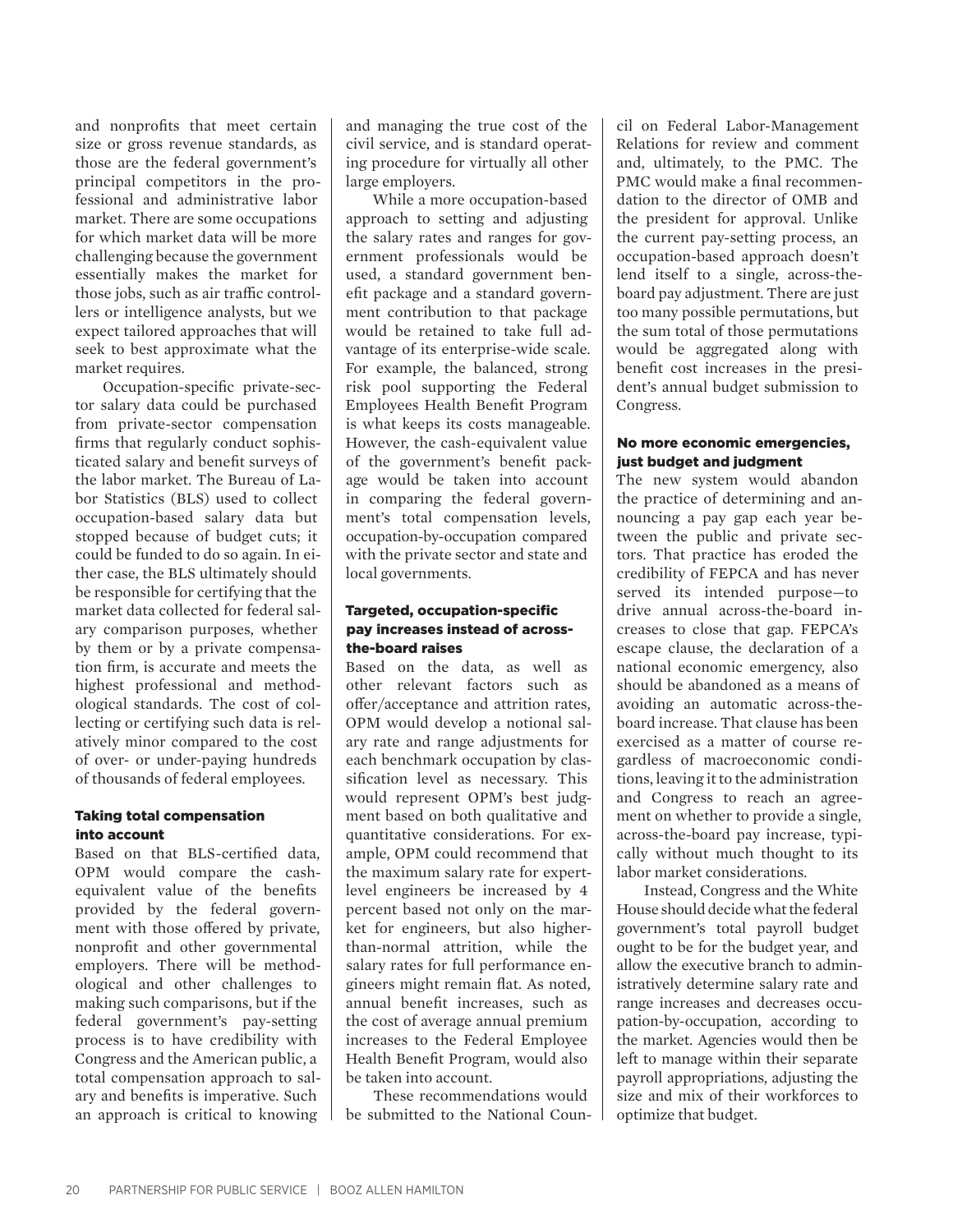#### Administrative discretion to set occupation-specific pay ranges within budget

Once the federal government's total annual compensation budget is established, the executive branch would have administrative discretion to set and adjust the salary ranges for each of the various benchmark occupations within that budget. OMB—in consultation with the PMC and the National Council on Federal Labor-Management Relations—would allocate that budget by occupation and classification level, factoring in locality adjustments and benefit increases. OMB could issue a separate salary schedule for each benchmark occupation, with salary ranges for each occupation's five classification levels. Depending on an analysis of the market, it could group those occupations with separate salary schedules into larger job families such as budget and finance, human resources, procurement, information technologists, scientific and engineering jobs and medical professionals.

In addition to setting minimum and maximum salaries for each benchmark occupation, OMB in consultation with the PMC and the labor-management council, also would set the market point for each salary range within an occupation. The market point or midpoint represents the competitive position of that federal occupation's salary level compared to the rest of the market in other words, the going rate for professionals in comparable privatesector and state and local government jobs. That adjustment would be independent of any adjustment to the range's minimum or maximum salary rate. In other words, the market point could be increased or decreased even while those minimum and maximum rates remain unchanged.

An increase in the minimum of a salary range would result in an automatic increase for employees who

are at that minimum. If an upward adjustment is made to the market point within the range for a particular occupation, all employees who are at that market point and whose performance meets or exceeds expectations, would have an automatic adjustment made to the new market point. All other employees in the salary range would be eligible for an adjustment based on their performance.

An employee who fails to meet performance expectations would receive no pay increase. Even if that employee is being paid at the salary range's minimum amount and that lower limit is increased, a pay adjustment would not be granted. Rather, employees would remain frozen at a below-the-line salary level unless and until their performance meets expectations. Similarly, an increase in the maximum amount of an occupation's salary range would not necessarily mean that employees already paid at that maximum would automatically receive that increase. Instead, they would still have to exceed expectations to earn an increase up to that new limit.

#### Conversion and entry

Current employees would be placed into one of the five classification levels established by the new classification system according to occupation-specific job evaluation standards issued by OPM. If their current salary upon placement exceeds the maximum pay for the salary range associated with their classification level, they would not lose pay. Instead, they would retain their salary at the time of conversion, and further adjustments would depend on their performance. Thus, an above-range employee who meets performance expectations would not be eligible for any pay increases triggered by adjustments to that salary range's market rate. However, an employee who exceeds expectations could still receive a performance

bonus above the salary range's maximum. The last thing we want to do is demoralize high performers.

Employees entering federal service would have their pay set somewhere between the minimum and maximum salary for their classification level. The specific amount in that range would be at the hiring agency's discretion and judgment, depending on such issues as the criticality of its need, its personnel budget and the employee's qualifications and experience, even if it means that competition between agencies for the same candidate could drive up starting salaries. Entry-level employees without significant experience would have their pay set closer to the range minimum, with entrants with superior qualifications brought in at a salary level at, or potentially even above, the market rate.

#### Locality pay and salary caps

The new system would not change the current process for making general locality pay adjustments in the form of add-on differentials to each salary schedule. While that process has some flaws, it generally has allowed the federal government to keep pace with increases in the cost of labor in various locations. Those increases would not be measured by occupation and work level. While locality pay increases by occupation would be the ideal, location-specific salary schedules for each of a dozen or more occupations—for each of five work levels—is just too complex, at least for now. The idea is to keep the system relatively simple to start, even if it comes at the expense of some precision.

In theory, a market-based pay system should be bounded only by the limits set by the labor market for a particular family of occupations. However, no matter how scientific and objective that pay-setting process may be, the reality is that the American public and our political system most likely will insist on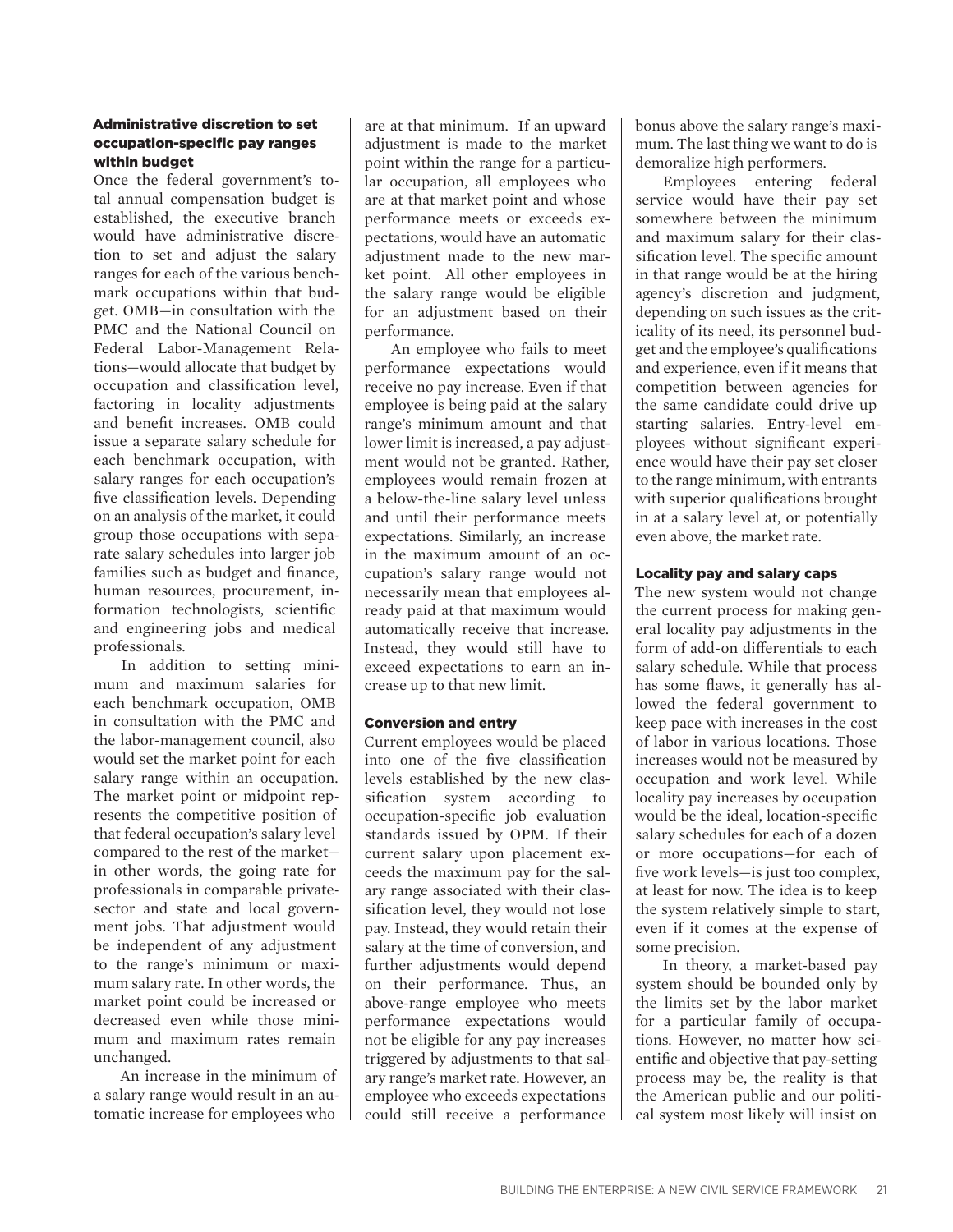some reasonable limits to federal pay. Few elected officials would support salaries in the mid-six-figure range, even if that's the going rate for senior executives and professionals with comparable responsibilities in the private sector.

Accordingly, limitations on federal pay are inevitable, especially for senior executives. Nonetheless, the upper limit for the very top career executives, as well as highly technical non-executives like physicians, attorneys, scientists and engineers, should be to Executive Level I or the pay of the vice president—at least for those newly designated enterprise executives in our proposed Tier 4.<sup>2</sup>

<sup>2</sup> The IRS has the authority to set the salary of certain critical pay executives at a level equivalent to the vice president and has used it to bring in experienced private-sector executives. However, most of these individuals still had to take a significant pay cut.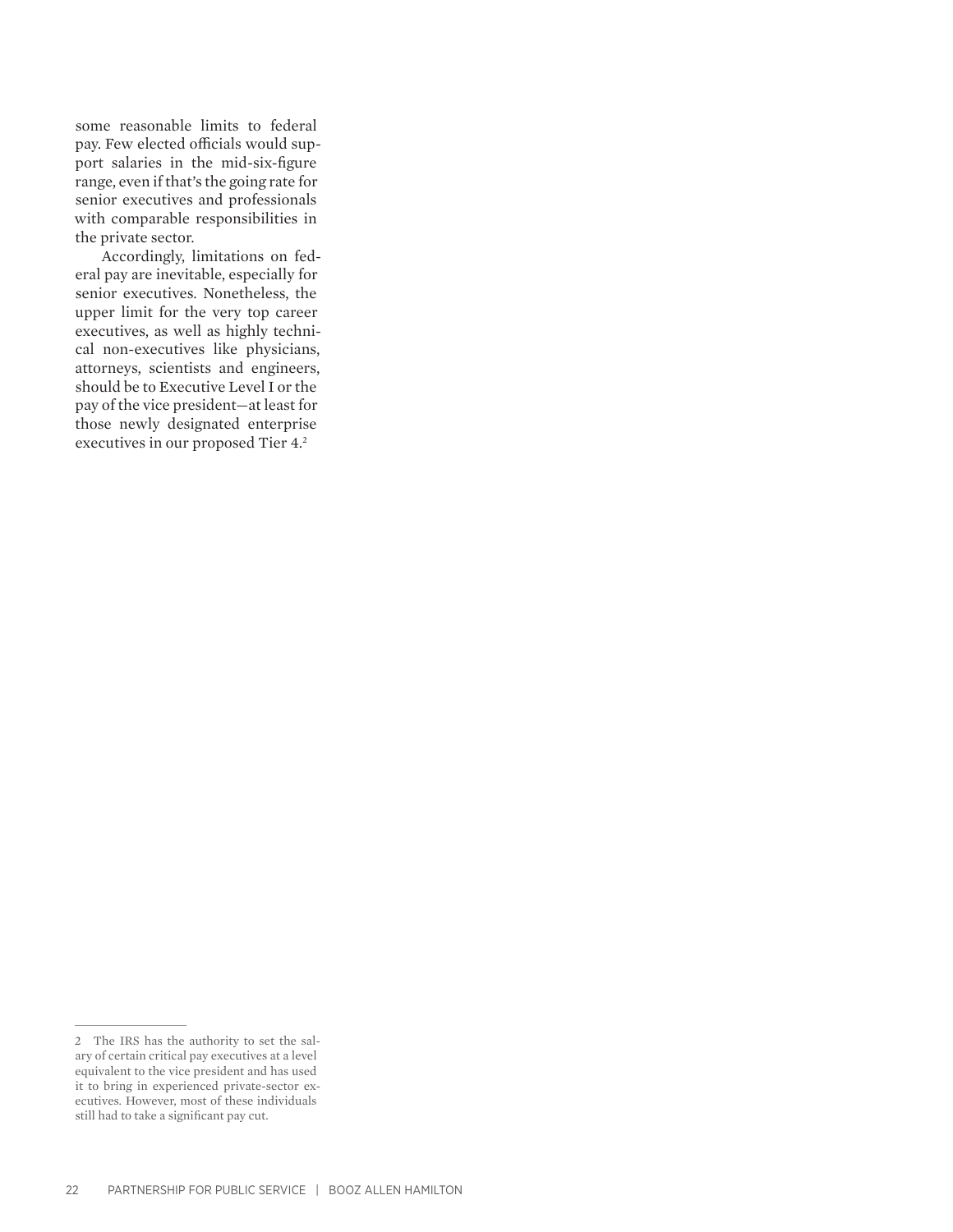# **Expecting and Rewarding Excellence**



#### What We Propose

**Make today's performance management system which is conceptually sound but flawed in execution more effective in practice by ensuring that supervisors and managers have the skills necessary to make it work. And make it more consequential by limiting base pay raises above the market to employees and managers who exceed performance expectations, subject to appropriate oversight and protections, to ensure that those increases are based strictly on merit.**

#### The Problem

While the government's current legal and regulatory framework for performance management is sound in theory, it has never realized its full potential in practice. There are a number of reasons for this. For one, agencies do a poor job of describing organizational performance requirements and translating them into meaningful individual and team performance expectations. For another, there are few consequences—positive or negative—when those expectations are not met or when they are exceeded. And to compound these problems, agencies often do not

effectively select, train and hold managers accountable for working with their employees on performance issues.

For the most part, employees and managers view performance management as a paperwork exercise, an annual necessary evil that has little tangible impact on their working lives. An employee's annual performance rating has little bearing on promotion prospects and almost none on pay, even though logic suggests that promotions should be based on how well employees do their jobs. This is contrary to the merit principle that calls for appropriate incentives and recognition to be provided for excellence in performance. But even the relatively meager monetary performance awards that used to come with high performance ratings have been canceled for budget reasons, not the best signal to send an organization's highest performers.

In addition, supervisors often are reluctant to make difficult performance distinctions. On one hand, they fear litigation when they hold poor performers accountable, and on the other, they lack the tools to reward their best performers—and they are not rewarded for doing either. The net result is a ratings distribution where large numbers of employees are rated above average because it's the most expedient way to check the box. There have been a number of efforts to improve performance management,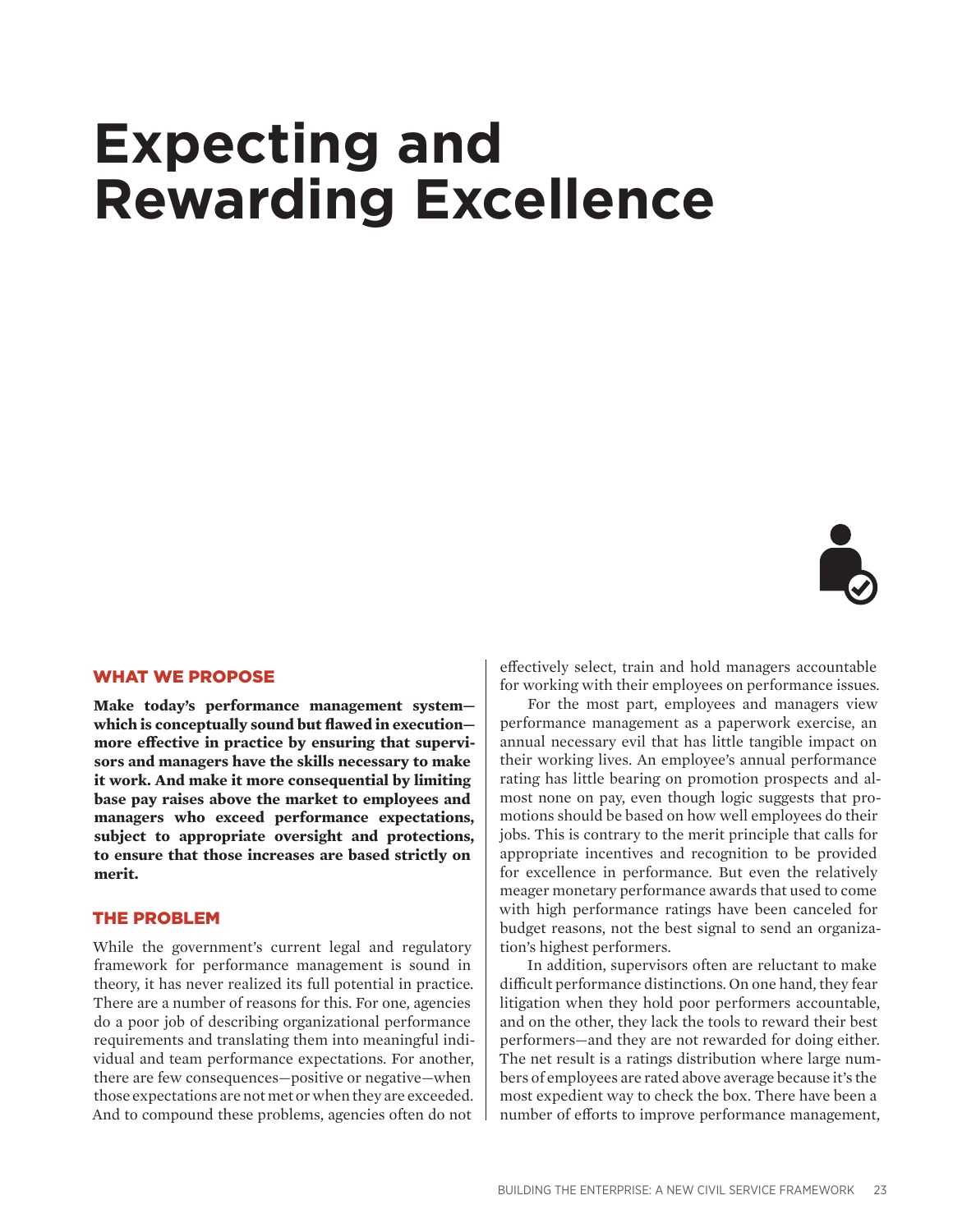including Office of Personnel Management's (OPM) Goals, Engagement, Accountability and Results (GEAR) pilot project, but that initiative suffered from the same flaws in implementation. Thus, much more work remains to be done.

The results of the 2013 Federal Employee Viewpoint Survey bear this out. Large numbers of civil servants believe that high performance is neither recognized nor rewarded, and that poor performers are not held accountable. Some 70 percent of employees surveyed do not believe promotions in their work unit are based on merit. When employees were asked how satisfied they were with the recognition they receive for doing a good job, only 43 percent answered in the affirmative. In addition, only 26 percent of employees agreed with the statement, "In my work unit, steps are taken to deal with a poor performer who cannot or will not improve." In 2013, less than half a percent of federal employees were terminated.<sup>3</sup>

#### The Solution

Managers and employees will take performance management more seriously if it matters—if managers are rewarded for setting high expectations for their employees and if they have the tools to hold them accountable for meeting those expectations. This will be reinforced if there are consequences associated with performance distinctions, especially for high performance. When employees and those who manage them exceed high expectations, they should be rewarded with base pay increases that exceed the market point, as well as other forms of recognition for their contributions.

This is not to suggest that civil

servants are motivated by financial incentives. The research is ambiguous in this regard, and anecdotally most would argue that money is not what brings individuals to public service or keeps them there. However, the government's ability to recruit and retain talent depends at least in part on paying salaries that are competitive. It also depends on its willingness to make and reward performance distinctions, especially with respect to its top performers. While money may not be a primary motivator, it is a differentiator—a way for employees to gauge relative performance equity. Top performers will be discouraged if they see their extraordinary efforts go unrecognized and unrewarded or, worse, treated the same as those whose efforts are perceived as less, all in the name of feel-good fairness. In addition, many top performers will have other options, so if their contributions aren't recognized and appreciated, they will leave.

#### **HOW IT WOULD WORK PERFORMANCE** Management

Good performance management begins with good supervisors and managers. If their performance improves, so too will that of their employees. In a break with long-standing tradition that is largely the product of the General Schedule's industrial-age rigidity, agencies should stop picking the best technicians for promotion to first-line supervisor. The new classification system we've proposed will still let them promote employees who demonstrate superior technical acumen—just not to supervisory or managerial positions.

Instead, the new classification system would enable agencies to identify and promote people into management who actually want to be managers, and who have demonstrated the potential and aptitude to lead.

The one-year probationary pe-

riod for newly promoted supervisors would be continued to ensure that they are able to translate their potential into performance on the job. In addition, a requirement would be added for an affirmative decision to be made at the conclusion of the probationary period that the individual has demonstrated fitness to continue in the supervisory role.

And once an individual has been selected to be a supervisor or manager, agencies should be required to do everything they can to ensure his or her success. This means mandatory training. This training should not just apply to the classroom, but should include coaching and mentoring programs as well.

Annual performance plans also would be required for every supervisor, manager and executive, and include a standard set of level-specific people-management expectations. For example, supervisors, managers and executives would be held accountable for Federal Employee Viewpoint Survey results, especially on those survey items that deal directly with managing performance. This would include holding poorly performing employees accountable and rewarding those that exceed expectations. The eligibility of supervisors and managers for pay increases and bonuses would be tied to their performance ratings. In addition, political appointees would be required to have performance plans, be given training to conduct performance reviews for the career executives that they supervise and be held accountable for meeting their goals.

#### Hold managers accountable for employee satisfaction and commitment

Improving employee satisfaction does not mean that management officials must worry only about keeping their employees happy—management cannot become a popularity contest, and survey results cannot be linked to a particular appraisal

<sup>3</sup> FedScope (fedscope.opm.gov) from the Office of Personnel Management for all fulltime, non-seasonal, permanent employees (Sept. 2013) and for termination or removal (fiscal 2013).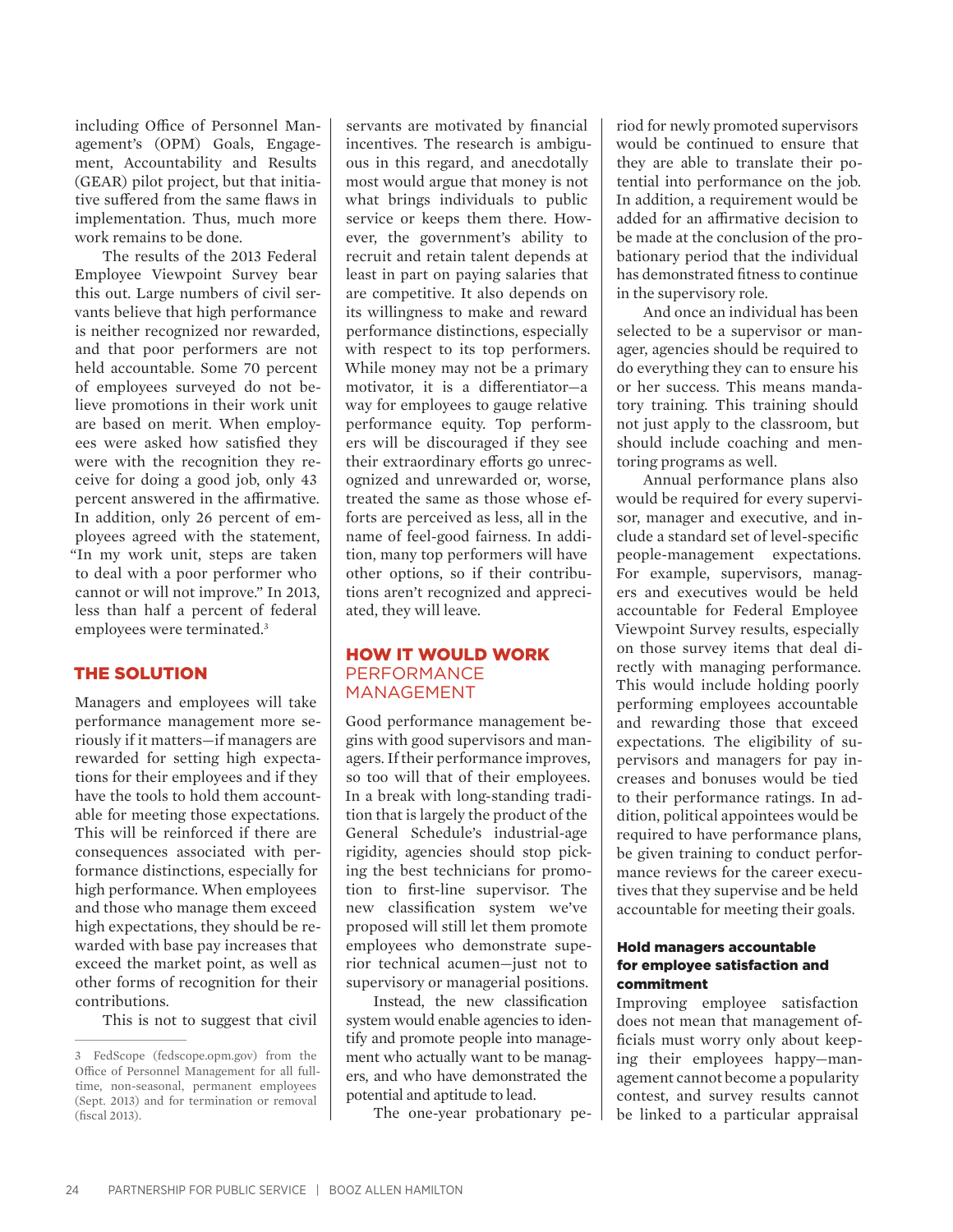rating in a formulaic way. Nor does it mean that survey results should be a manager's only measure of merit obviously, bottom-line results are just as important. However, it does mean that both should be examined by a supervisor or manager's rating chain—especially from one year to the next—by setting expectations at the beginning of a rating cycle and then again at the end, so that progress on these important indices can be gauged in relative terms.

#### Oversight to assure transparency, credibility

To ensure the overall credibility of the performance management process, departments and agencies would establish performance review boards modeled after those established by law to oversee administration of the Senior Executive Service performance management system. These review boards also would be established at subordinate levels—for example, at the bureau, major command or even the facility level where it makes sense. The boards would analyze rating patterns by occupation, grade level and demographics in order to assure that they are consistent with organizational performance and merit principles, especially with respect to nondiscrimination and adverse impact. In addition, they would evaluate whether the agency's performance management system is aligned with and supports its mission requirements, and also examine and oversee efforts to improve Federal Employee Viewpoint Survey results.

An agency's review board would not be able to change an individual employee's performance rating after the fact unless it found that that rating was tainted in some way by nonmerit factors. The performance rating process would be completely firewalled from the performance pay process. Employee appraisal ratings would

be locked before performance pay calculations are made, and the review board would be precluded from adjusting them once finalized except in the case of a successful grievance or appeal. However, a review board conceivably could remand ratings for a particular subunit or supervisor on grounds that those ratings are inconsistent with overall organizational results or merit principles.

#### How it would work Performance Pay

With a credible performance management system in place, our proposed system would eliminate tenure-based pay increases for managers and employees, and instead make pay progression within a particular salary band based strictly on performance—up to an occupation's market rate for performance that meets expectations, and above that rate only for performance that exceeds expectations. Employees who fail to meet their performance expectations would not be eligible for a base pay increase until their performance improves to satisfactory levels. Employees at the entry/development level would receive set base pay increases as they achieve certain pre-established developmental milestones, at a percentage rate basically comparable to career ladder promotions under today's General Schedule (that is, promotions from GS-5 to GS-7, GS-7 to GS-9, and GS-9 to GS-11), except that performance against developmental standards would replace time in grade as a basis for progression.

#### Rapid progression to the market rate

When a professional or administrative employee successfully completes a developmental program and graduates from the entry/developmental level, that employee would be placed in the full

performance classification level and receive annual base pay increases of approximately 3 percent (comparable to within-grade increases from Step 1 to Step 4 under today's General Schedule), up to the market rate set for their particular occupation. However, they would receive those increases only if they receive a performance rating of at least "meets expectations."

Employees who receive a rating that exceeds expectations would progress to the full performance market rate even more quickly. Moreover, if the market rate is administratively adjusted upwards as part of the annual paysetting process, all employees paid at that rate who receive a rating of "meets expectations" or better would see their base pay increased to keep pace with that market rate. Employees who do not meet expectations would not receive an increase unless and until their performance improves, but not retroactively.

#### High performance for above-market increases

Only those employees whose performance exceeds expectations would receive annual base pay increases above the market rate for their occupation. Those percentage increases would be derived by a mathematical formula, with the amount of an employee's increase calculated based on his or her share of the agency's high-performance pay pool. That pay pool would be agency-wide, as would the share calculation, in order to take advantage of the law of large numbers and ensure relative predictability in performance payouts. This will ensure that high-performing employees across the agency are treated equitably and mitigate the variability associated with small pay pools where demographics and imbalanced ratings distributions can have a disproportionately signifi-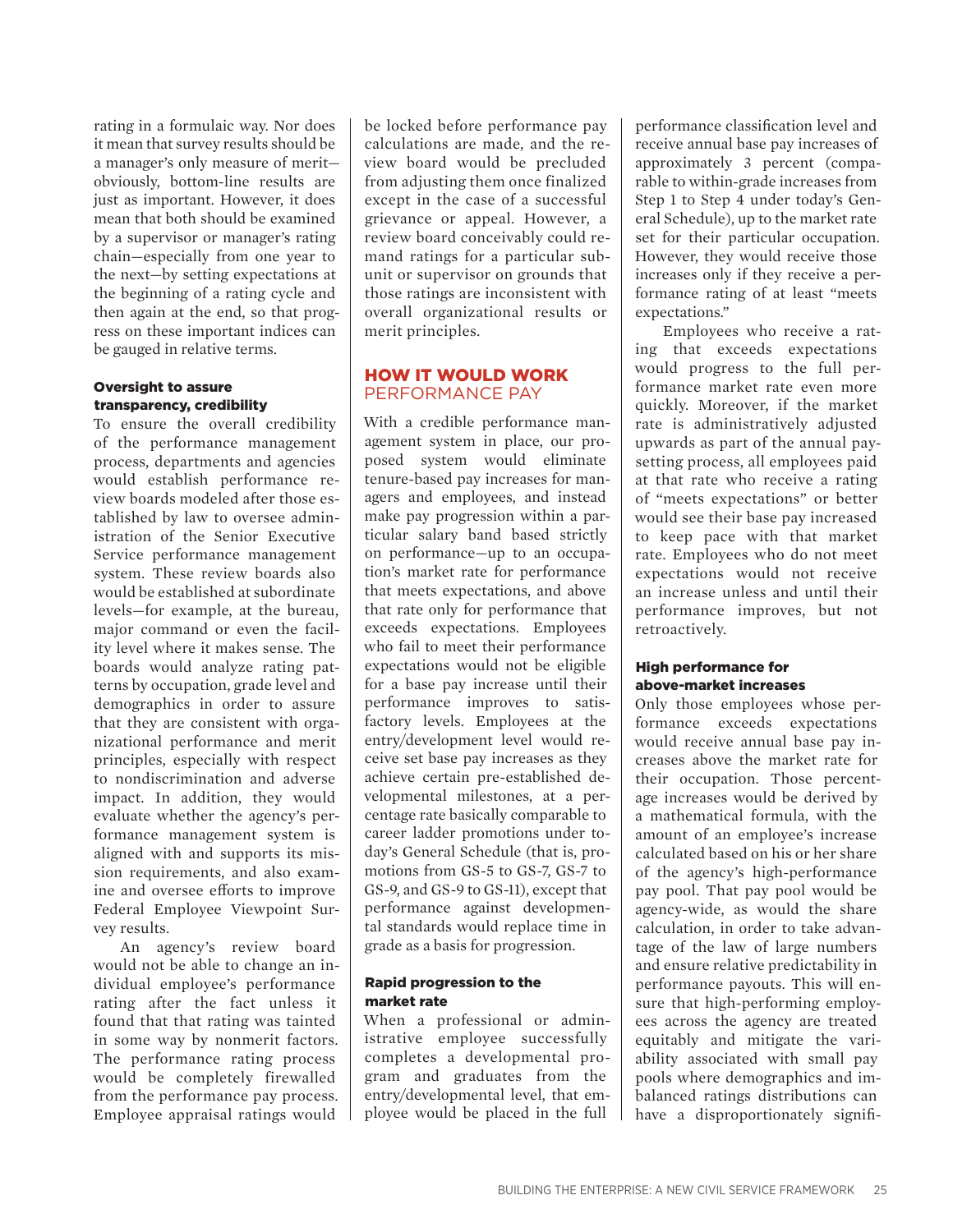cant impact on share values. And as noted, the entire process would be overseen by an agency performance review board to add even more transparency and credibility.

#### The mid-point principle

Technically speaking, we are proposing that pay progression within a salary range be based on the midpoint principle—the standard formula used by private industry for placing and progressing individual employees through a particular work level's salary band or range. The midpoint of that range represents the median market salary for a particular occupation, and under our proposal, an employee entering that salary range below that market rate would receive incremental annual salary increases designed to move that employee to the market rate relatively quickly. For example, it should take no more than three or four years for an employee starting at the range's minimum salary to get to the market, assuming satisfactory or better performance.

This is not unlike the way the General Schedule works today. Satisfactory employees at a particular General Schedule grade receive a substantial within-grade step increase every year until they reach Step 4 of that pay grade, which is supposed to serve as a market rate for that grade. However, the federal pay system has been broken so long that for professional and administrative jobs, Step 4 no longer bears any relationship whatsoever to the going rate for any particular whitecollar occupation in the labor market. Under the revised system, high-performing employees could reach that market rate sooner, but the salaries of those who fail to meet performance expectations would be frozen below the market rate until they demonstrate satisfactory performance. Only employees who exceed their performance expectations would see raises above that market rate.

Under this system, the Office of Management and Budget (OMB) on the advice of the President's Management Council (PMC), OPM, and the National Labor-Management Relations Council—would have the administrative discretion to adjust that market point annually with appropriate notice to Congress based on the data from occupational salary surveys for that level of work. They also would take other factors into account in considering such adjustments, such as attrition/retention rates for the occupation, recruit quality and criticality. In this regard, we do not advocate a strict formula approach, but instead rely on the good judgment of the PMC and, ultimately, OMB to make those occupation-based market adjustments.

OMB also could raise or lower the minimum or maximum amount of a particular occupation's salary range based on market data and other factors. However, unlike today's pay-setting process, this would not result in an automatic, across-the-board salary increase for everybody in that occupation. Adjustments to the minimum and/or maximum amount of a given salary range would impact only the potential earning power of employees in that occupation. On the other hand, if OMB administratively increases the market rate for a particular occupation, that would result in an automatic salary increase up to that new rate, but only for those employees already at the market rate. And since the overall cost of those automatic adjustments still would have to be managed within an agency's overall payroll appropriation, there are sufficient checks and balances to warrant such administrative discretion.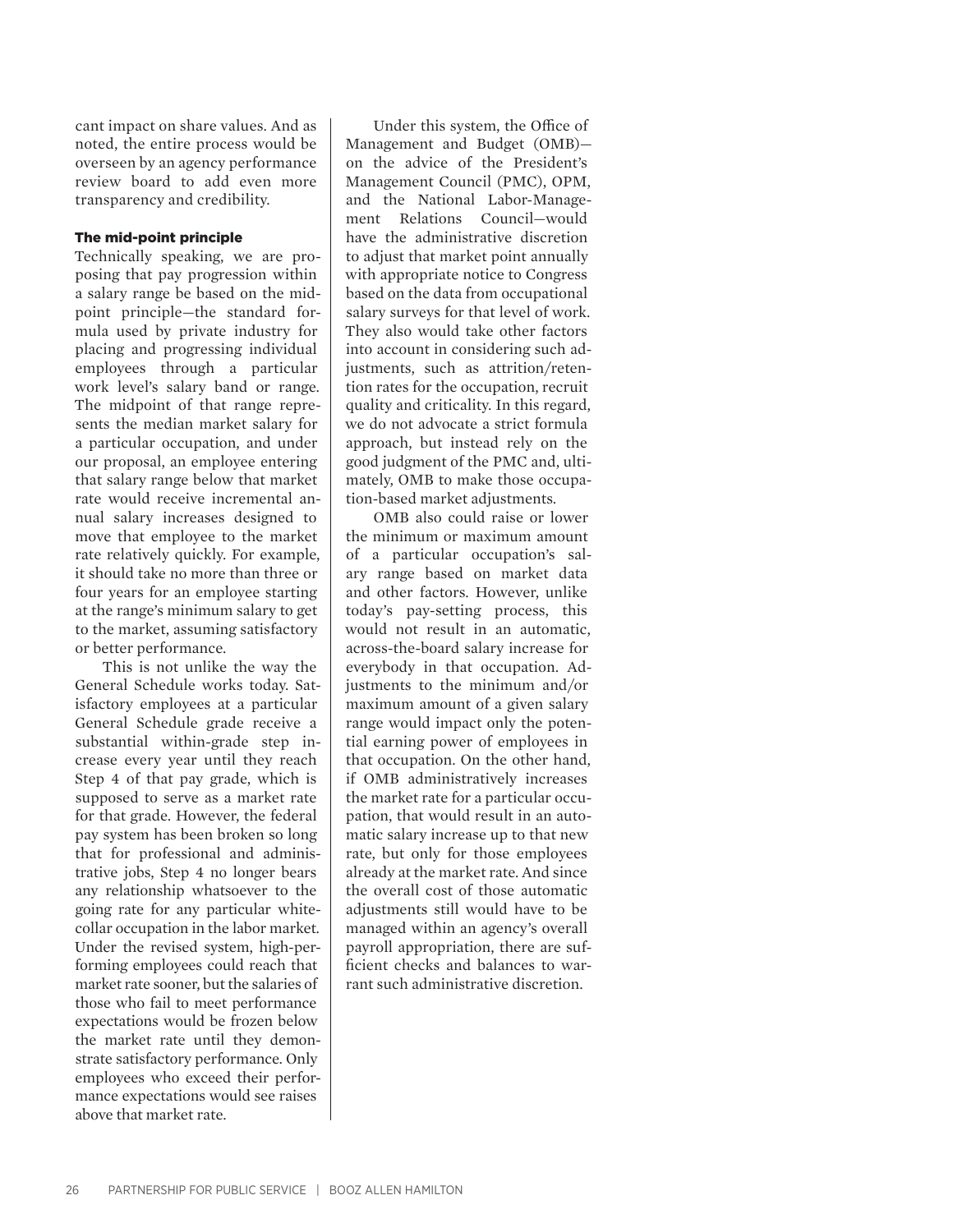# **Hiring the Best and Brightest**



#### What We Propose

**Level the playing field by giving all agencies the same "excepted" hiring flexibilities that some enjoy—without compromising on core principles like veterans preference and merit-based selection. Charge the Office of Personnel Management (OPM) with leading a government-wide initiative to develop sophisticated, state-of-the-art assessment tools that will identify the very best candidates for the job. Allow agencies to share those "best-qualified" candidates with other agencies, and when they can't find enough of them using regular procedures like category rating, give them direct-hire authority. Permit former high-performing civil servants to reenter government service more easily. Make better use of entrylevel internship programs, and require supervisors, managers and agency leaders to take greater accountability for hiring talent.**

#### The Problem

The country needs a federal civil service system that enables government to compete successfully for top talent, but the current hiring system often fails to identify and advance the best candidates. While honoring long-held

principles such as merit-based hiring, veterans preference, diversity, nondiscrimination and political independence, the government must fundamentally alter the way it hires for professional and administrative positions.

For 130 years, a foundational goal of the federal civil service system has been to hire individuals who are the best qualified and the best fit for the jobs to be done. In 1978, Congress codified the basic merit system principle that guides hiring practices in the federal government. It states that "recruitment should be from qualified individuals from appropriate sources in an endeavor to achieve a workforce from all segments of society, and selection and advancement should be determined solely on the basis of relative ability, knowledge and skills after fair and open competition which assures that all receive equal opportunity." This principle is still valid, but the current federal hiring process does not adequately or fully support its implementation.

Over the years, various laws and process requirements have greatly complicated the federal hiring process. In addition, there have been a growing number of exceptions or special provisions for specific agencies, jobs or situations along with a growing array of procedural safeguards that are to be followed and reported upon. As a result, the federal hiring process over time has become so slow, complex, opaque and imprecise in its ability to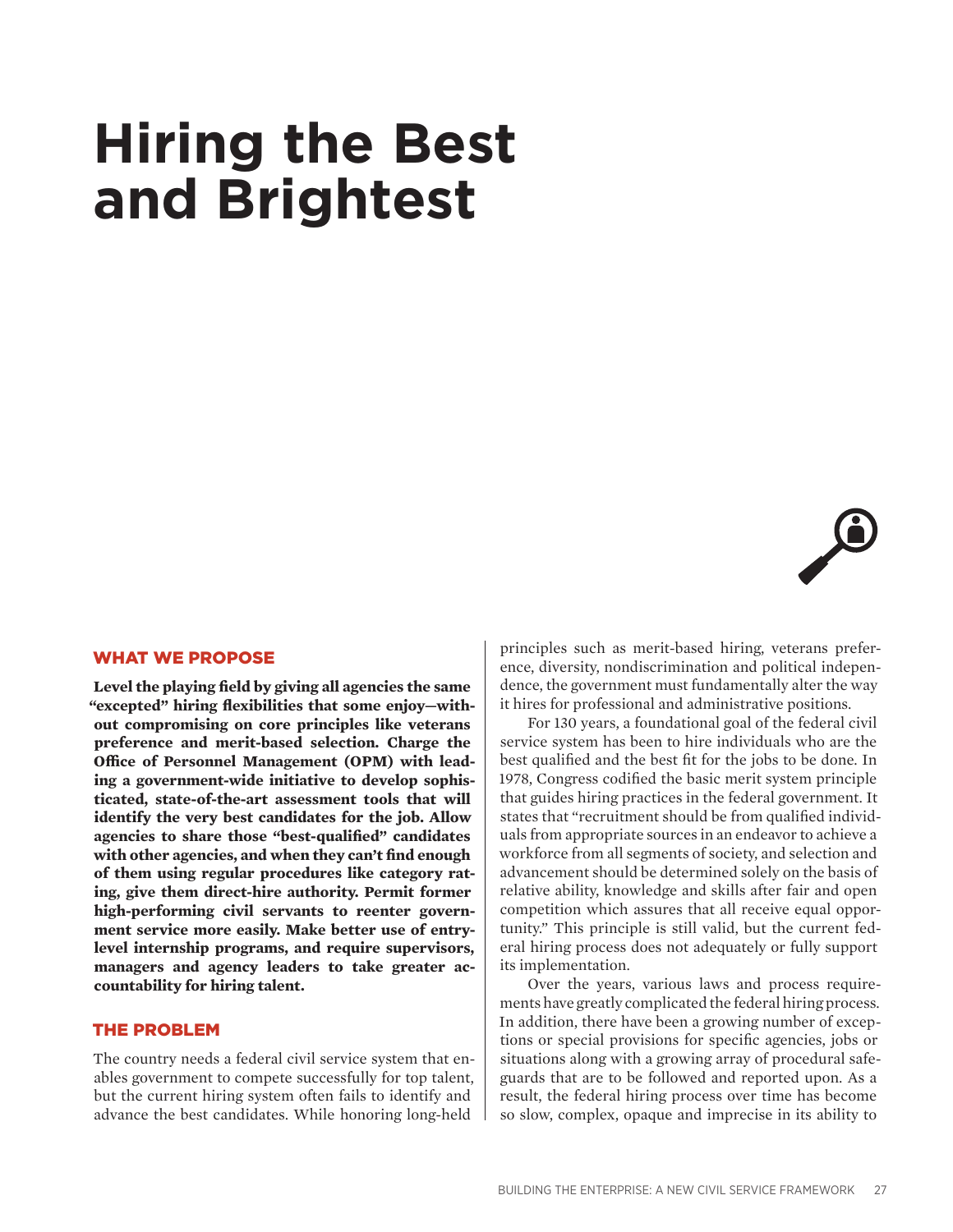identify the best candidates that it is more likely to impede than facilitate the government's ability to hire well. Recent efforts by the OPM to reduce time to hire have met with some success, but more progress needs to take place.

One consequence of the gradual ossification of the federal hiring system is that it has become the province of the human resources staff and not federal managers, who frequently are insufficiently involved in the process and not held accountable for the outcomes. Past attempts to more fully engage federal managers in the hiring process have had very limited success, in part because managers typically do not have the tools or the resources needed.

Effective, merit-based human resources practices that are standard in well-run private-sector companies are often not available to federal managers. This would include the use of valid assessment tools capable of making meaningful distinctions among large numbers of candidates, and the ability for one part of an organization to select a highly qualified candidate from a list of applicants developed by another part of that organization. While the use of student internships has been shown to be an effective way to assess and hire entry-level talent, this source has become underutilized as some agencies and managers have struggled to cope with a revamped intern hiring process.

A large part of the problem is that both the nature of the hiring process and federal workforce needs have changed dramatically, challenging OPM and agencies to keep pace. While development of valid tests and other applicant assessment tools were originally developed on a centralized basis in the federal government, that authority was delegated to each individual agency in the 1990s. Yet few agencies have the specialized staff expertise or resources needed to develop state-

of-the-art assessment approaches. Additionally, civil service laws governing hiring were written in a pre-Internet era. Today electronic communications have made it possible for individuals to easily apply to a large number of job openings online— even for jobs for which they are minimally qualified. For entrylevel jobs suitable for recent college graduates, it is not uncommon for there to be hundreds and sometimes thousands of online applicants for a single position. As a consequence, almost all agencies have resorted to some degree to the use of software tools that use experience and/or proprietary code-word algorithms to screen applicants, opting for efficiency at the expense of more precise candidate evaluation.

Another development that needs to be taken into account is the 2002 law that allowed the use of alternative ranking and selection procedures so that job applicants could be rated in quality categories (for example, qualified, well-qualified, and best-qualified) rather than in numerical order. Under this law, any applicant in the top category is eligible for selection, with the provision that veterans entitled to veterans preference be selected before any nonveterans. This law was a positive development, but it also required each department and agency to develop a robust and valid assessment process that ensured that applicants rated in the top category were well matched to the job to be filled. This presumption has turned out to be problematic.

In May 2012, OPM issued regulations implementing the Pathways Programs authorized by presidential Executive Order 13562. True to its name, Pathways was designed to facilitate the entry of students and recent college graduates into the federal service through internships and Presidential Management Fellowships, and by limiting the applicant pool for some jobs to those

who are recent graduates, without compromising veterans preference. Early feedback from federal agencies, however, is that hiring under the Pathways Program still hasn't solved the problem of effectively and objectively assessing thousands of candidates, particularly among recent graduates.

Another problem centers on some agencies having special hiring advantages that others do not have. The Nuclear Regulatory Commission, Federal Aviation Administration, Consumer Financial Protection Bureau and the CIA, among others, have been granted the right to develop hiring procedures that are different or "excepted" from the normal rules because of the unique nature of their jobs, such as nuclear engineers or high-level financial analysts and economists, or because their conditions of employment require extreme security clearance requirements, dangerous working environments or overseas deployments. However, these positions are not "excepted" from the core merit principals, including merit-based hiring, veterans preference and nondiscrimination. Approximately half of all new hires into permanent positions in the executive branch are now made under excepted hiring procedures, creating a system that gives some agencies needed hiring flexibilities while denying it to others.

#### The Solution

The federal government's hiring problem isn't a lack of talented candidates. Collectively, agencies get tens of thousands of applications every day from some of the most talented individuals in our country. The problem is identifying the very best of those candidates and matching them to the federal job that maximize their talents and aspirations. The solution is not to change the merit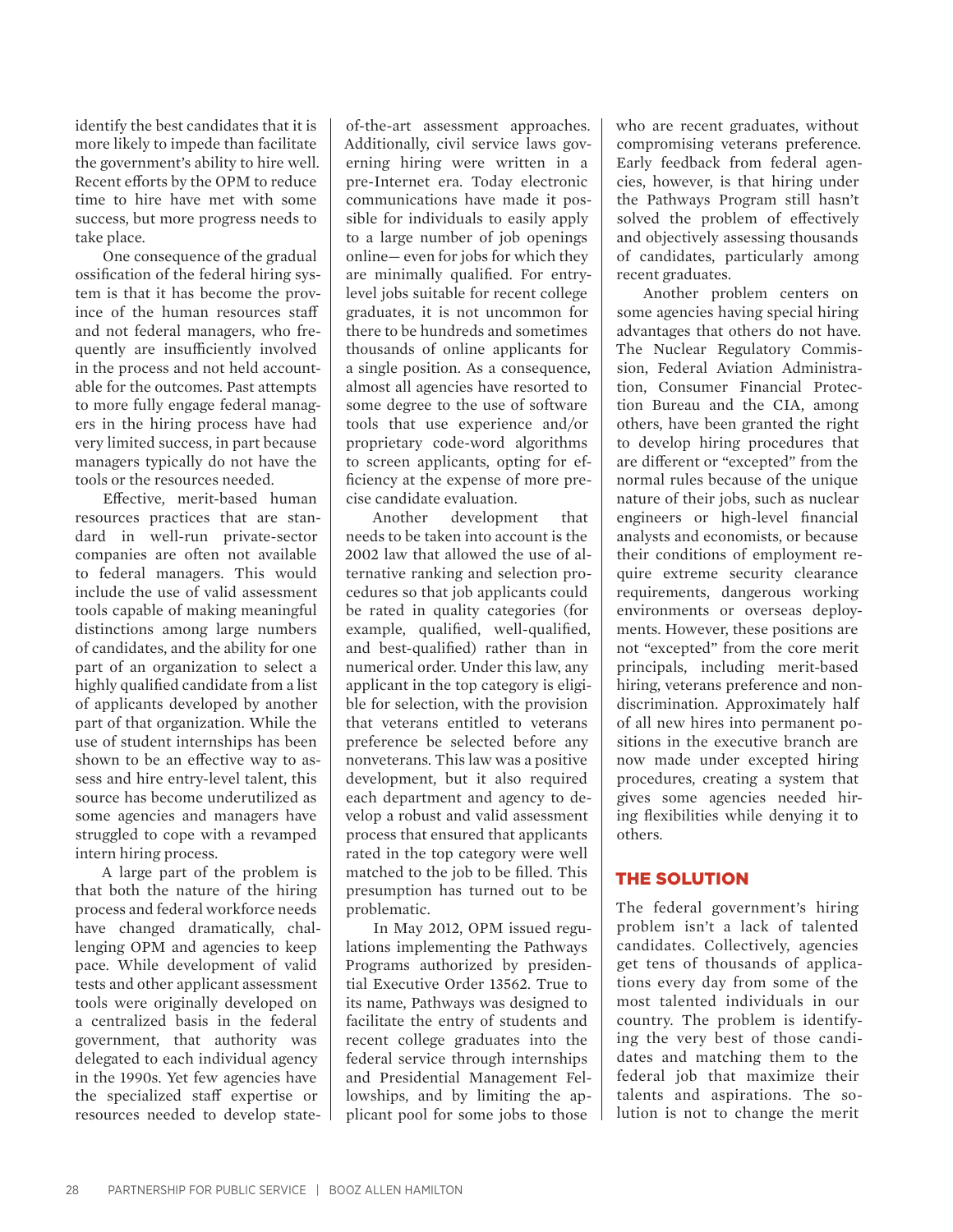system principle or to back away from well-established public policy objectives regarding workforce diversity and veterans preference. Rather, the solution is to change existing hiring procedures and practices that do not adequately support, and which even unintentionally impede, adherence to those principles and objectives.

#### HOW IT WOULD WORK

#### Build state-of-the-art job applicant assessment systems

There needs to be a concerted, government-wide effort, led by OPM, to develop and use state-ofthe-art applicant assessments that go beyond simply looking at the education and/or years of experience of the applicants. Initial priority should be given to assessment tools and practices that can effectively and efficiently screen large numbers of applicants. It ultimately will be more effective for a core set of assessment tools to be developed and validated centrally by OPM with active involvement by other federal departments and agencies. Individual agencies would have the option of adopting these assessment approaches or developing and validating their own. We believe that most federal agencies would opt to use the core assessment tools.

For example, a Partnership for Public Service and PDRI August 2010 report, *The Weakest Link: How Strengthening Assessment Leads to Better Federal Hiring*, notes that job/profile matching technologies offer an opportunity for a quantum leap in connecting applicants with jobs that fit their experience and interests, while also helping agencies get more value from their US-AJOBS.gov postings. Demonstrating the viability and the validity of this technology in the federal space could bring substantial benefits to both agency staffing specialists and hiring managers.

#### Level the playing field regarding statutory hiring requirements

The law should be amended to allow every agency to use, when conditions warrant, the same recruitment flexibilities now available to only some "excepted" agencies or positions.

Federal agencies increasingly are finding that for many occupations, including some of their most mission-critical positions, it is difficult to apply standard rules to evaluate, differentiate and hire top-notch applicants. The federal workplace demands highly technical competencies, as well as hardto-measure skills such as analytic and critical thinking, and these often require a more flexible approach to assessment, including face-to-face interaction between candidates and government experts who are in the best position to evaluate them. These requirements do not comport with a system that attempts to assess, usually via a computer program, thousands of applicants against the blunt instrument of education and experience. As noted above, that is the reason some agencies have been "excepted" from regular requirements. But their circumstances are no longer unique—they've become the norm.

Accordingly, the flexibility associated with today's excepted hiring authority should be available to all agencies, under appropriate circumstances, to fill their professional and administrative jobs, particularly at the entry level. And just as the agencies currently excepted from normal hiring rules must still comply with merit principles, veterans preference and the prohibition against nondiscrimination, so too would those who would be encompassed by this expanded flexibility. It is time to rationalize what has become a dizzying array of literally dozens of individual excepted hiring authorities.

#### Expand the role and accountability of federal managers and leaders

Federal managers and leaders should bear the ultimate responsibility for ensuring their agency is attracting, assessing and selecting highly qualified and motivated individuals. What managers should not be held accountable for, however, is getting the job done with a broken system. It's no wonder that managers have become detached from and disenchanted with a system that relies on the impersonal, formulaic processing of mass applications to produce a list of candidates who may be best qualified only in a procedural sense.

When reexamining the mechanics of the federal hiring process, particular consideration should be given to changes that will enable federal managers to be involved in a more productive way in meeting the responsibilities for recruiting and selecting highly qualified, motivated and productive employees. Better assessment tools, for example, could help managers in their decision-making. Agency leadership also should ensure that managers should have specific responsibilities for recruiting top talent, especially for hard-to-fill, mission-critical occupations, and this should be a specific part of each manager's performance standards where it makes sense. This is the case for a few federal organizations, but it should be common to all in the federal enterprise.

#### Create cross-agency bestqualified applicant pools

Another common-sense opportunity to create enterprise-wide efficiencies for the federal government involves reducing the number of times an applicant has to apply for and undergo an assessment for similar jobs. For example, establishing a national best-qualified applicant pool for a major occupation or specialty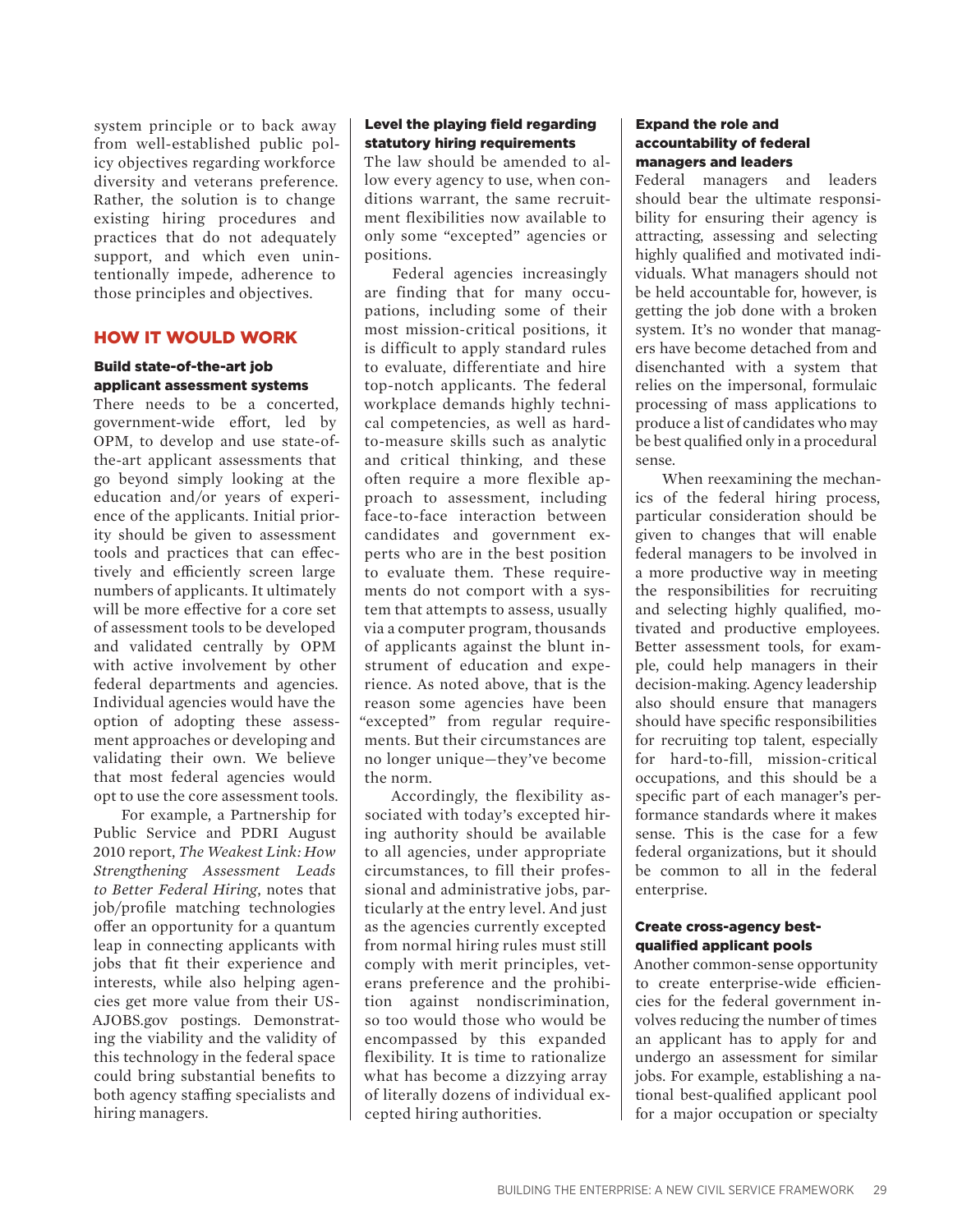such as financial management or information technology could give agencies the option to hire individuals from that list in lieu of doing an individual search. This would be especially effective for entry-level jobs, where qualification requirements are more general and the number of applicants can be in the thousands. Thus, if a candidate applies for and makes the best-qualified list for a senior budget analyst position but isn't selected, the application and other assessment materials could be deposited, with the candidate's consent, in a central, searchable database administered by OPM. The policies and assessment standards used to create that applicant pool could be established by OPM or by another lead agency willing and able to accept that responsibility.

For those more specialized, midlevel and senior positions that may not be suited for candidates pulled from a government-wide roster, agencies also should be authorized to share best-qualified candidates with one another. Currently, federal agencies do not have the legal authority to do so, even for hard-to-fill jobs. For example, an agency may invest in an extensive recruitment and screening process to identify several highly qualified candidates for its chief financial officer or chief information officer position, but it can hire only one of them. Why require another agency with a comparable position not to mention the highly qualified candidates who weren't selected in the first place—to start the process all over again? That's inefficient and can lead to the loss of highly qualified candidates.

Absent a specific statutory authorization, OPM should explore alternative methods for applicant sharing among agencies, perhaps by encouraging formal joint staffing agreements between agencies that commit them to recruit, assess and share highly qualified candidates for comparable jobs. They also could include an intent-to-share notice in job announcements to alert potential applicants that unless they opt out, applying for a job in one agency could result in their being referred to another agency with a similar need.

#### Amend the criteria that must be met before a direct-hire authority can be approved

Current law and regulation should be amended to allow direct-hire authority to be granted when there is a shortage of "highly qualified" candidates, as opposed to a shortage of those who are just "basically qualified." Under current law, OPM can give direct-hire authority—literally, the ability to hire on the spot—to a federal agency so long as it can show that it is faced with a critical hiring need or if it can show a severe shortage of candidates. OPM has interpreted the latter requirement as meaning a severe shortage of minimally qualified candidates. This is an inadequate standard: It is almost impossible to show a shortage of candidates who can meet minimum qualification requirements. But does the government really want minimally qualified candidates to meet its most pressing needs? By amending the current law and regulation to allow the use of direct hiring authority when there is a demonstrated shortage of highly qualified candidates, federal agencies would be able to focus on both the quality and the quantity of the individuals being considered.

#### Allow agencies to rehire former federal employees to any position for which they qualify

Currently, former federal employees who have held a career or careerconditional position may be noncompetitively reinstated to a position within the federal government, but only to a job that is at or below the grade level they last held in the federal government. What that means is that if an employee left government

and gained several years of valuable, higher-level experience outside of government, the individual still may not be considered for reinstatement at a level above that last held in the government. For example, a junior software programmer who leaves as a GS-7 and goes on to become a lead programmer for Google can be reinstated only as a GS-7, even though he or she may qualify at a much higher level. It is in the interest of the government and the public to allow agencies to have the option to reinstate former federal employees to positions at any level for which they qualify. In effect, these individuals should be given a passport for reentry into government that recognizes and rewards their added experience.

#### Expand the role and use of internships in the federal government

The role and use of internships in the federal government should be reexamined and expanded. Observing the quality of an intern's work provides an opportunity for an excellent assessment of the individual's fitness for permanent federal employment. Allowing a federal agency to noncompetitively convert promising interns to permanent federal employment after they have amassed a certain number of work hours and they have demonstrated their potential to be a highly successful employee simply makes sense. Some recent changes under the Pathways Programs developed by OPM have been a move in the right direction, especially for college students potentially interested in permanent federal employment after graduation.

However, there still are restrictions on the conversion to permanent employment for interns who work in the federal agency but who are paid by a third party under contract to government. Those restrictions should be modified or removed. Similarly, agencies also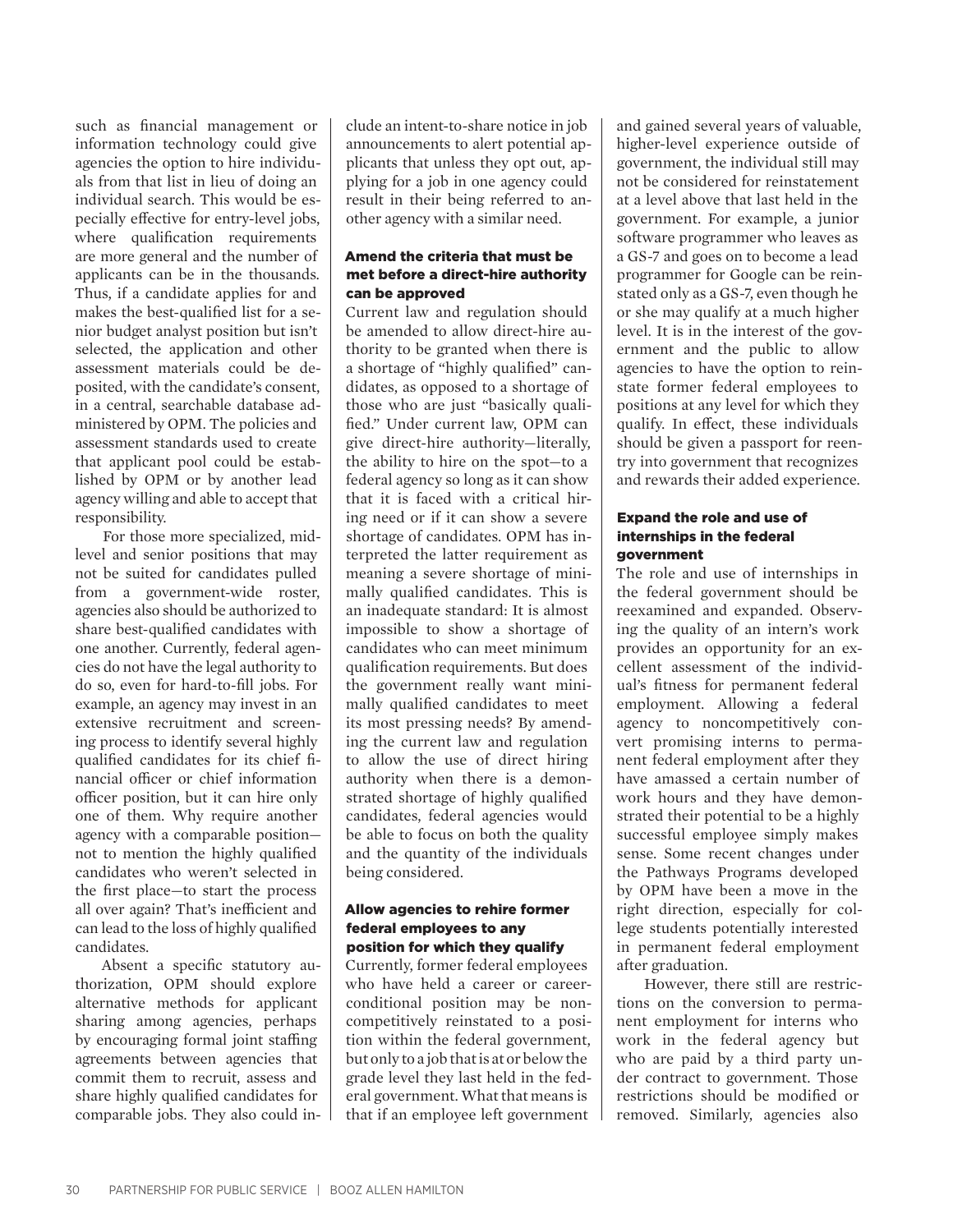should have the option to convert to permanent employment unpaid interns engaged in substantive work for the government. Finally, federal agencies should be encouraged to place greater emphasis on the use of internships and conversions from internships as part of the planned pipeline of talent into government.

#### Expand the use of stipends, scholarships and ROTC-like programs

The federal government already has demonstrated the value of scholarships in attracting talent that might otherwise be unavailable. The Scholarship for Service program, for example, is increasing and strengthening the ranks of federal information assurance professionals protecting the government's critical information infrastructure. The Reserve Officers' Training Corps (ROTC) has long provided competitive, meritbased scholarships covering all or part of college tuition in return for an obligation of active military service after graduation.

Approximately 30 percent of all active-duty officers in the Department of Defense commissioned in 2010 came through an ROTC program, and based on that experience, Congress authorized an ROTC-like program as a way to recruit talented civilian professionals for the intelligence community. Although the intelligence community has never exercised that authority, it could serve as a model. The use of such scholarship programs to attract and recruit highly talented individuals into mission-critical occupations especially for occupations for which there is a projected shortage of highly qualified candidates—should be expanded.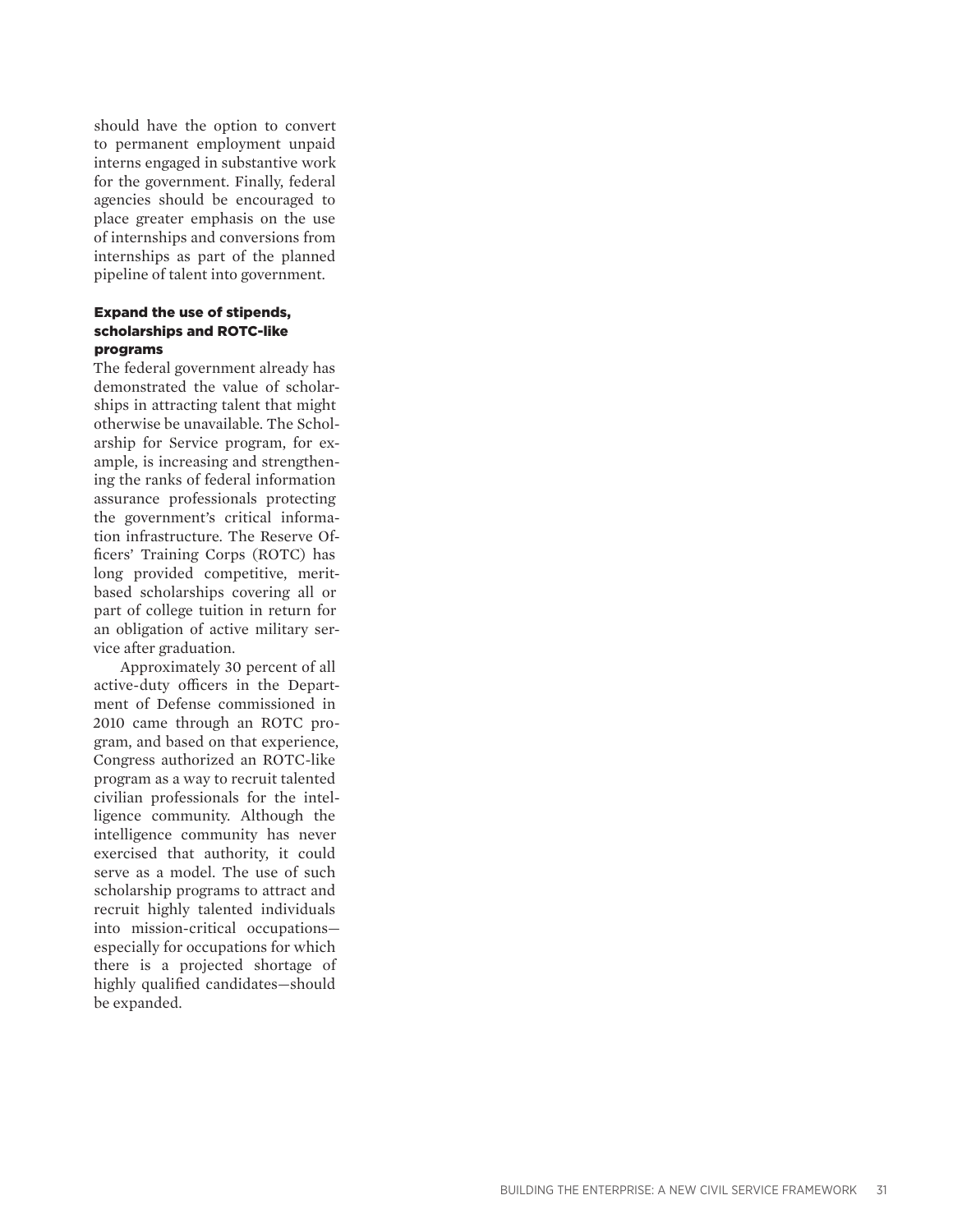# **Accountability and Workplace Justice**



#### What We Propose

**Create a unified dispute resolution process for all individual employee complaints and appeals that will preserve due process rights and speed decision-making in a way that serves the interests of managers and employees alike.** 

#### The Problem

The current federal process for dealing with employee complaints and appeals is fundamentally flawed and does not adequately serve the needs of either managers or employees. Federal employees have access to multiple and sometimes overlapping dispute resolution forums on a wide range of issues and it can routinely take over a year or more to receive a final answer, confusing both managers and employees and delaying resolution.

When it comes to poor performance or misconduct, private-sector companies dismiss or seek to rehabilitate an employee based on whether it serves a legitimate business interest to do so. In the case of the federal government, it has long been recognized that partisan politics could influence the decision to remove a career federal employee. To protect the public's interest in a federal workforce that must operate in a neutral and competent manner, due process protections—for both conduct and

performance-based adverse actions—were enacted to ensure that any decision to remove a federal employee would be for just and sufficient cause.

For managers, the process of removing or disciplining an employee is daunting in terms of the time and effort required, and often discourages managers from taking appropriate actions. They are not properly trained in handling these situations and often lack the will and the top-level support to act because of the concern about the personal toll and disruptive impact it may have on the work unit.

For employees who have been terminated, face disciplinary action or have some other appealable dispute, it can take many months or well over a year to achieve resolution. This system leaves employees in limbo and is demoralizing for the large majority of workers who are performing well. The 2013 federal employee survey data show only one-fourth of employees believe managers in their work units take appropriate steps to deal with poor performers.

One major aspect of the problem lies in the ability of employees to use multiple avenues for contesting an adverse decision, a system that facilitates delays and is ripe for possible abuse.

Employees have a menu of choices. These include filing a grievance under a negotiated procedure if the employee is part of a bargaining unit and, if the union agrees,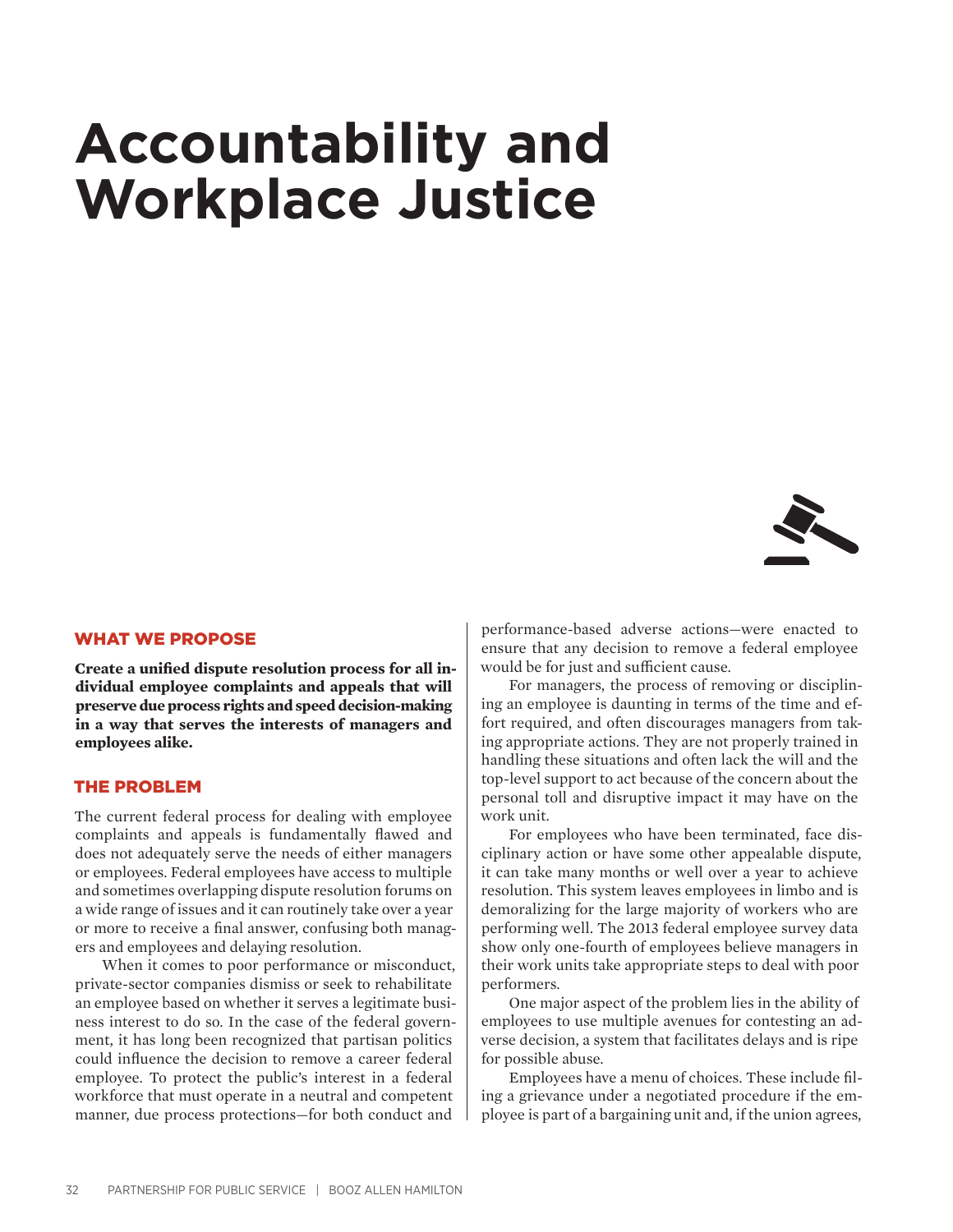can go to an arbitration hearing and an appeal to the Federal Labor Relations Authority (FLRA); filing an appeal with the Merit Systems Protection Board (MSPB), which normally includes an evidentiary hearing, administrative review by the full board and judicial review by the U.S. Court of Appeals for the Federal Circuit; and if an employee is a member of a protected class, filing a discrimination complaint, which starts with an internal agency investigation but can go to the Equal Employment Opportunity Commission (EEOC) and the courts. Individual employees who believe they are the victim of a prohibited personnel practice or retaliation for otherwise lawful whistleblowing can have their cases investigated by the Office of Special Counsel (OSC). In addition, an employee can pursue a matter in multiple forums concurrently. For example, an employee can raise allegations of discrimination and/or retaliation in any one of these forums. A mixed case can bounce back and forth between the MSPB, the EEOC, and, eventually, the courts for an extended period of time.

The two most heavily used channels are the MSPB and the EEOC. Most appeals filed with the MSPB in fiscal 2012 were decided in less than 120 days unless a second-level review was requested.4 This second review added an average of 245 days to the process, meaning that full resolution can take on average about a year.

If an employee alleges that discrimination is involved in a performance-related dispute, a discrimination complaint can be filed with the EEOC. In fiscal 2011 the average processing time for an investigation of an EEOC complaint was 183 days. If, after the investigation, an employee requested a decision on the merits of the case by an

administrative law judge, the average processing time was another 378 days. So, the filing of a complaint of discrimination within the agency to a final decision by the EEOC can take an average of 561 days, or more than 18 months—and often much longer. In fiscal 2011 there were 16,974 complaints filed with the EEOC, and findings of discrimination were reported in 222 cases—or about 1 percent.5

#### The Solution

Greater accountability and workplace justice can be achieved by establishing a one-stop-shop that would simplify the employee complaint and appeal processes and expedite final resolution of these cases to the benefit of both agency managers and employees.

Our proposal would leave due process rights and protections intact, including the right to advanced notice of a proposed adverse action, the right to see the evidence upon which that action is based, the right to reply to and contest the charges contained in that notice and the right to a final decision made by an official other than the one proposing the action.

Administrative appeals of agency decisions to remove or discipline federal employees that are currently filed with the MSPB and/or the EEOC would now be handled by a single adjudicatory body, a reconstituted MSPB, with the exception of cases that have been brought to the OSC.

The MSPB is best positioned to expertly handle cases now brought to the EEOC and has an excellent track record of expeditiously and fairly dealing with employee disputes. The revamped board would investigate and render decisions on all employee disputes involving discipline or termination and ensure that due process rights are maintained. Further, there should be limited judicial review of an appeals authority in a single venue: the U.S. Court of Appeals for the Federal Circuit.

Negotiated grievance and arbitration procedures would be left intact for unionized employees, but an arbitration decision, including but not limited to a decision involving an adverse or performance-based action, would be appealable to the MSPB.

#### **HOW IT WOULD WORK**

Employees would file their complaint or appeal either through the negotiated grievance procedure if applicable or the reconstituted MSPB, but not both. If an appeal contains a formal complaint of discrimination or raises an allegation of discrimination in connection with some other management action, the case would fall under the jurisdiction of the MSPB, not the EEOC as is the case today.

The new MSPB would have increased resources and be empowered to investigate disputes and hold evidentiary hearings only if necessary, and would be required to render a final administrative decision within 120 days, a standard met today by the board in the cases it handles.

Individual employees who believe they are victims of an unfair labor practice (today filed with the FLRA) would also have recourse, only to the reconstituted MSPB. Alleged instances of a prohibited personnel practice or retaliation for otherwise lawful whistleblowing would continue to be investigated and handled by the OSC.

Thus, for the vast majority of employee-management disputes, there would no longer be an opportunity for an employee to file complaints and appeals before multiple agencies and thereby delay final res-

<sup>4</sup> U.S. Merit Systems Protection Board, *Annual Performance Report (FY 2012) and Plan (FY 2013 (Final) – FY 2014 (Proposed))* (Washington, D.C., April 10, 2013), 13, http://1. usa.gov/1mhFxn7 (accessed 19 March 2014).

<sup>5</sup> U.S. Equal Employment Opportunity Commission, *Annual Report on the Federal Work Force Part I: EEO Complaints Processing (Fiscal Year 2011)* (Washington, D.C., 2011), iii and II-3, http://1.usa.gov/1fI7nAt (accessed 19 March 2014).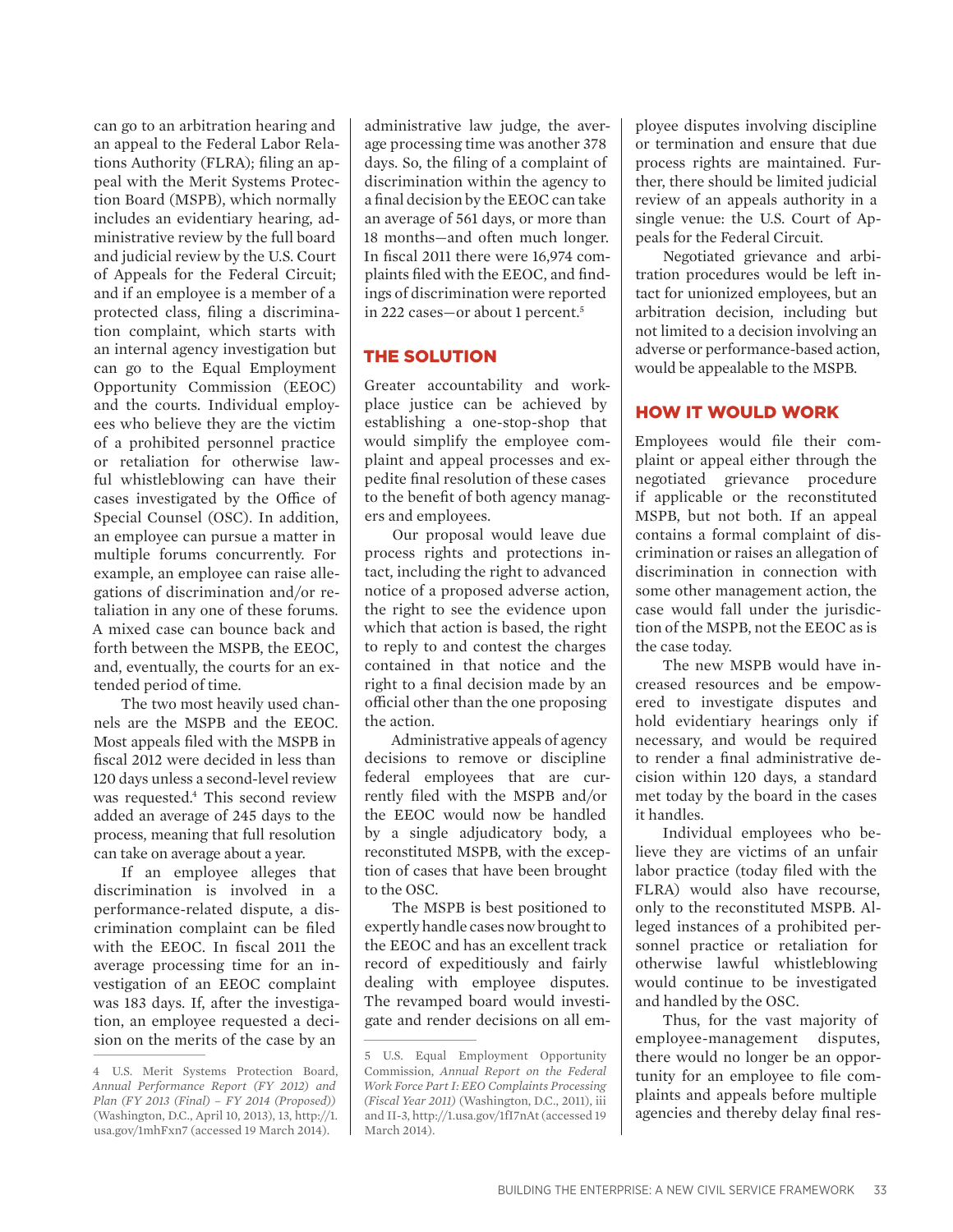olution. There would be one comprehensive bite of the apple. The relatively small number of highly specialized, multiparty and institutional disputes such as class action complaints of illegal discrimination, negotiability disputes between labor and management, and petitions for a union representation election would remain with EEOC or FLRA, respectively.

#### Streamlined adjudication system will speed decision-making

Employees with legitimate grievances against their agency, as well as managers who act in good faith to hold employees accountable will benefit from this simplified system. They need only file and prove or defend their case once, no matter how many corollary allegations may be at issue.

A single appeals authority and a single judicial venue for appeals would provide due process external to the agency and would reduce forum-shopping, delays and inconsistencies in rulings.

In addition, this approach would save money. Not only will merging the federal employee complaint process eliminate significant redundancy—today each agency has its own budget and personnel operation, case management system, administrative infrastructure and geographic footprint—but it would also provide employees with a single adjudicatory system that resolves complaints and appeals far more quickly and with greater finality.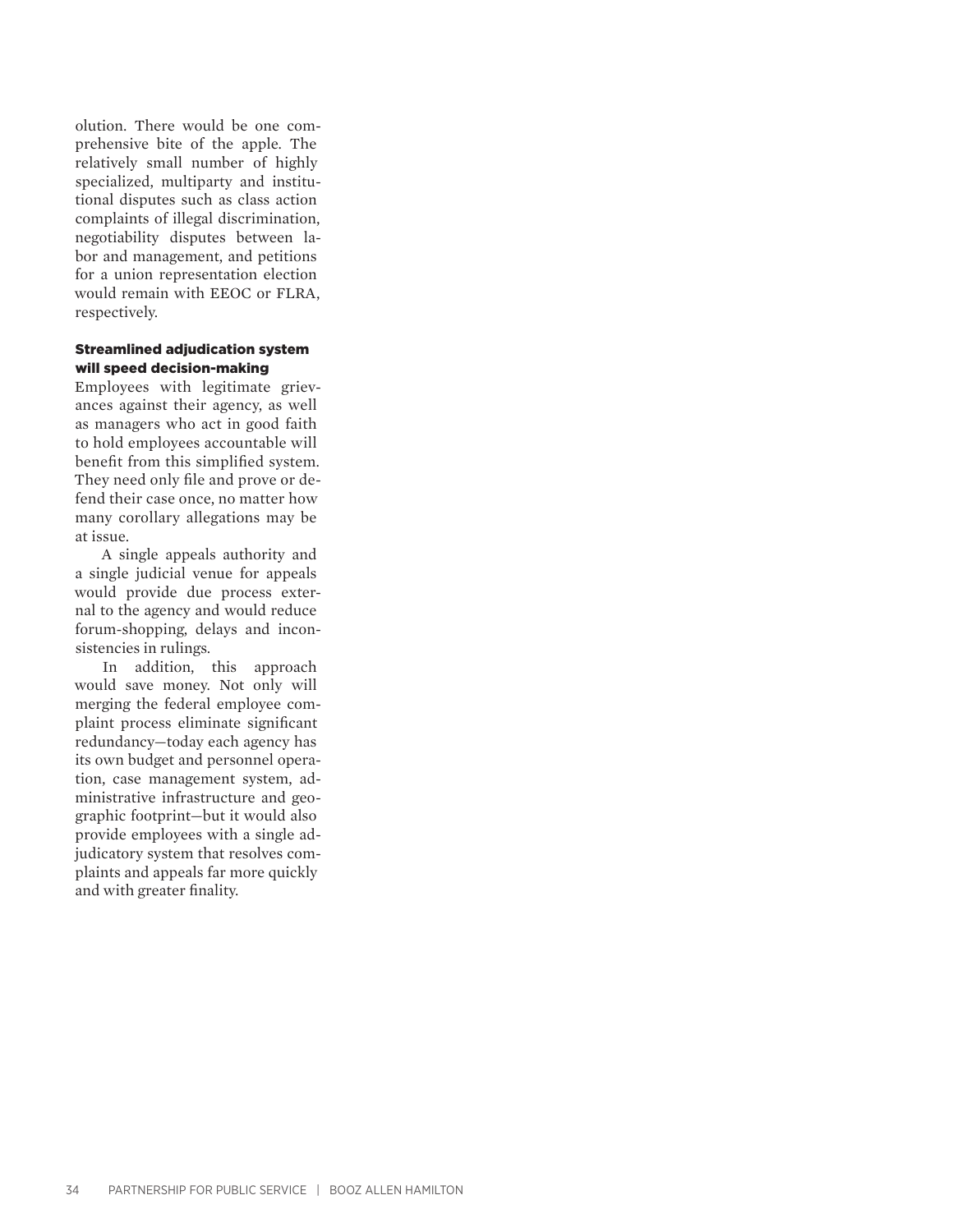# **Investing in Leadership**

#### What We Propose

**Build long-term management focus by creating a single, four-tier senior executive service with increased responsibility and pay, with the top tier and top pay reserved for those who will be given high priority, multi-agency missions and functions. Reevaluate the role and use of political appointees by reserving certain key management positions for career executives and by reducing the overall number of political appointees.**

#### The Problem

The government has struggled to sustain high levels of effective leadership. The 2013 *Best Places to Work in the Federal Government®* rankings, for example, found that only 38.5 percent of employees government-wide answered in the affirmative when asked whether senior leaders generate high levels of motivation and commitment in the workforce, while just 49 percent have a high level of respect for their organizations' senior leaders. Leadership has consistently been one of the lowest rated workplace categories in the *Best Places to Work* analysis.

By design, the top leadership in the federal government is transitory, with political appointees serving for relatively short periods of time. This makes having a highcaliber, sustained career leadership corps all the more imperative, yet the current system falls short of building senior executives who are accountable for the management and the long-term health of our government.

What is in short supply are career senior executives who have varied job experiences within and outside of government and who are seen, see themselves and are managed as, leaders with responsibilities that encompass not only the success of their individual organizations, but also the success of the federal enterprise as a whole.

The career leadership has become agency-centric, with most executives staying in the same organization for their entire careers, never gaining an outside perspective and lacking the managerial experience needed to handle complex, multi-agency and government-wide challenges.

Recent data, for example, show that 92 percent of Senior Executive Service (SES) members have been promoted from within government, 81 percent come from the same agency they had been working in prior to joining the leadership ranks, and only 8 percent have moved to a different agency once in the SES.

This agency-centered focus is reinforced by the fact that senior career leaders at some law enforcement, defense intelligence and other organizations are part of separate agency executive systems, creating obstacles to moving to positions in other agencies operating under the SES.

The narrow agency outlook throughout the government runs contrary to the intent of the 1978 Civil Service Reform Act that created the SES. The law envisioned a unified federal career executive corps whose members would have a broad perspective of government and the ability to serve in different agencies as needed and to bring leadership and collaboration skills, expertise and strategic thinking to a wide range of issues.

In addition to lacking a government-wide orientation and broad experience at different agencies or outside of government, many executives are selected and promoted typically for technical expertise rather than executive or managerial excellence and people skills. This needs to change.

Career executives are the individuals who help set the leadership tone in the departments and agencies and they are the ones best positioned to provide long-term management focus across the government. It is imperative that a new civil service system invest in building career leaders who can play these critical roles.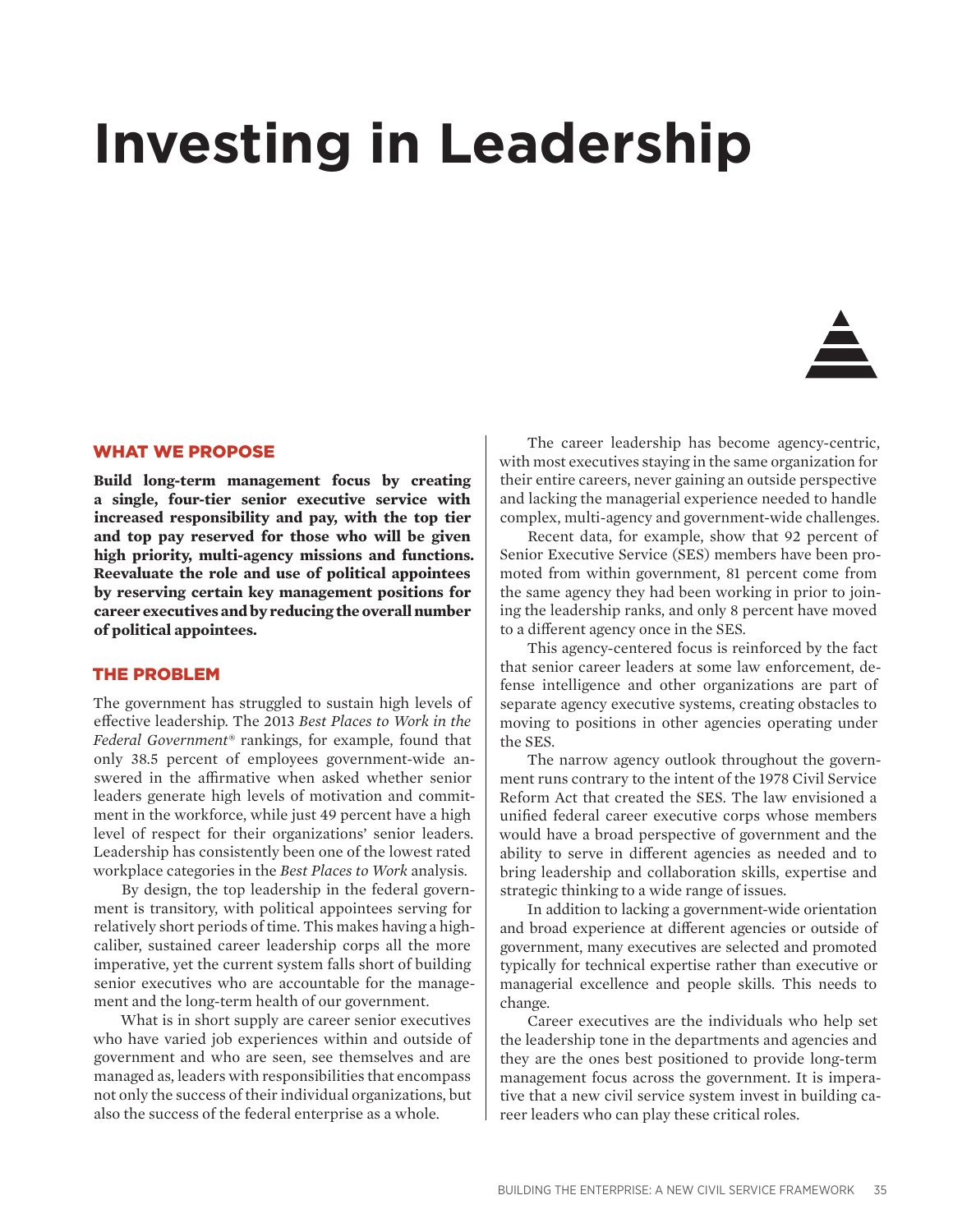#### The Solution

To provide a long-range perspective for agency operations and continuity in management and leadership, there are certain senior government positions which could logically be filled by nonpartisan career executives instead of political appointees.

Our proposal would strengthen the career executive workforce, in part by creating enterprise executives at the top level who would be experienced and capable of assuming some of the management positions now held by political appointees, and who could be deployed throughout the government based on need.

At the same time, it is important to create greater unity in the senior executive corps. The current system includes multiple, separate senior executive services that should be replaced by a single, four-tier system that would better prepare accomplished career civil servants for high-level agency management positions and produce leaders capable of being assigned to government's most important projects.

Entry into the executive corps would require the capability to lead complex organizations or operations. Successful candidates could demonstrate this ability in various ways, including, but not limited to, actual on-the-job experience in multiple agencies, functions or sectors. Once in the SES, opportunities would be available for executives in the first three tiers to have diverse experiences in different agencies and jobs. However, there will be some SES positions where mobility may not make sense. The top tier however, would be reserved for specially developed and deployable enterprise executives who have demonstrated a very high level of expertise in managing multiple organizations or sectors. At this level, performance expectations and standards would explicitly take into account the need for executives

to possess a broader perspective and to have the ability to create relationships and collaborative networks across organizational boundaries.

#### **HOW IT WOULD WORK**

The challenges facing the federal government are increasingly complex and cut across agencies, levels of government and sectors. It is critical to expand the field of experience expected of career executives so they can bring new thinking and a broader, enterprise-wide perspective to their leadership roles. Building that perspective will require that incentives, including pay, be aligned with these needs. Executives at the top level (Tier 4), for example, not only would have to demonstrate the ability to manage the larger federal enterprise, but they also would be paid for the effort and the results.

The new federal senior executive system would encompass all current senior service systems and career senior executives including, to the extent feasible, those federal organizations that currently operate parallel systems for their senior executives, such as the several defense intelligence agencies, the Transportation Security Administration, the FBI, the Drug Enforcement Administration and the Federal Aviation Administration. The executive corps still would preserve some agencyspecific variations but allow for an executive interchange between systems in order for the government to more easily tap into a richer leadership talent pool for challenging assignments. The purpose would be to have top career leaders from all agencies available as a governmentwide resource, not just as individual agency assets. Current differences in executive compensation among federal agencies, such as the higher salaries paid by the financial regulatory agencies, would need to be dealt with to minimize disincentives for mobility.

#### Reevaluate the use of political appointments

C-suite positions, such as chief financial officers, chief human capital officers, chief information officers and the chief acquisition officers, should be filled by career rather than political appointees for renewable terms of six years to ensure continuity between administrations.

The number of political appointees has grown substantially over time and now stands at more than 4,000.<sup>6</sup> In reevaluating the role played by political appointees, this number should be reduced. There also should be a 10 percent cap placed on non-career SES members at each agency to ensure that no agency becomes a repository for political favors and to promote better selection of individuals whose skills match agency missions. Currently, the percentage of political non-career members of the SES is limited by law to 10 percent government-wide, but individual agencies can and do exceed this percentage.

#### New senior executive system will have four levels

The revamped federal executive service would consist of four levels, with entry requiring possession of the current five Executive Core Qualifications. In addition, candidates should possess the capability to work effectively across organizational and functional boundaries. This would help ensure that agencies select new executives who already have varied experiences and outlooks. To meet the new requirement, for example, rotational assignments could be incorporated into individual career development plans. Agency executive resource boards should be responsible for identifying developmental opportunities in

<sup>6</sup> U.S. House of Representatives, *United States Government Policy and Supporting Positions* (Washington, D.C.: U.S. Government Printing Office, 2012), 200, http://1.usa. gov/1dqLqGi (accessed 19 March 2014).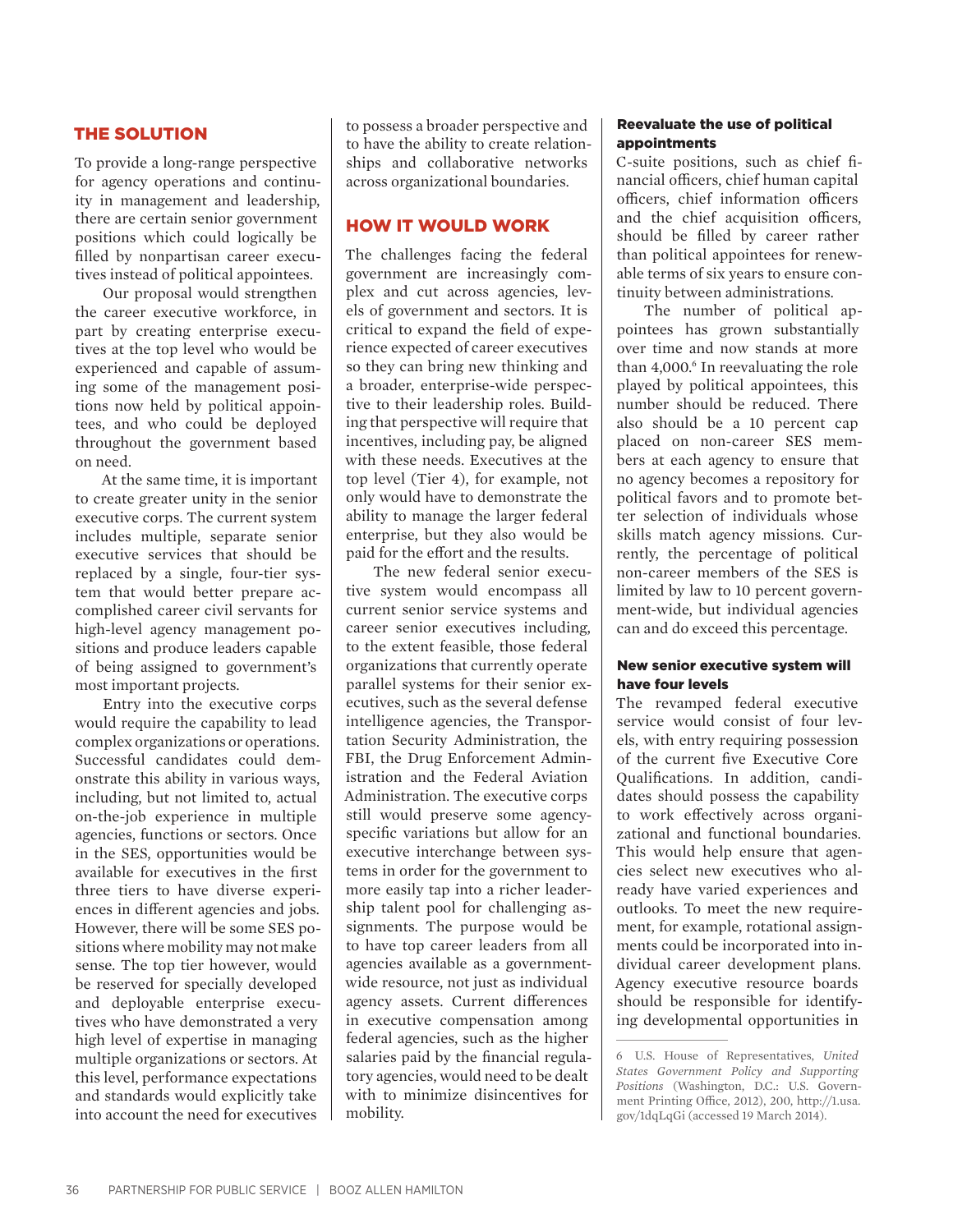### A New SES Classification System



cooperation with the Office of Personnel Management (OPM).

Agencies would be delegated the authority to certify that their selected SES candidates in Tiers 1 through 3 possess the Executive Core Qualifications rather than relying on the current OPM-run Qualifications Review Board that now must approve those chosen for executive positions. OPM would review hiring

decisions annually to ensure agencies are acting appropriately.

Each of the four tiers would include separate tracks for both technical and managerial experts. This would allow agencies to promote skilled professionals for their technical value and not force them to become something they're not supervisors and managers.

As executives are promoted

from Tier 1 through Tier 3, they would be expected to take on increased responsibilities, have the potential to receive higher salaries and gain wider experience. Executives hired from outside government would be eligible for entry into any of the four tiers as long as they meet the qualifications.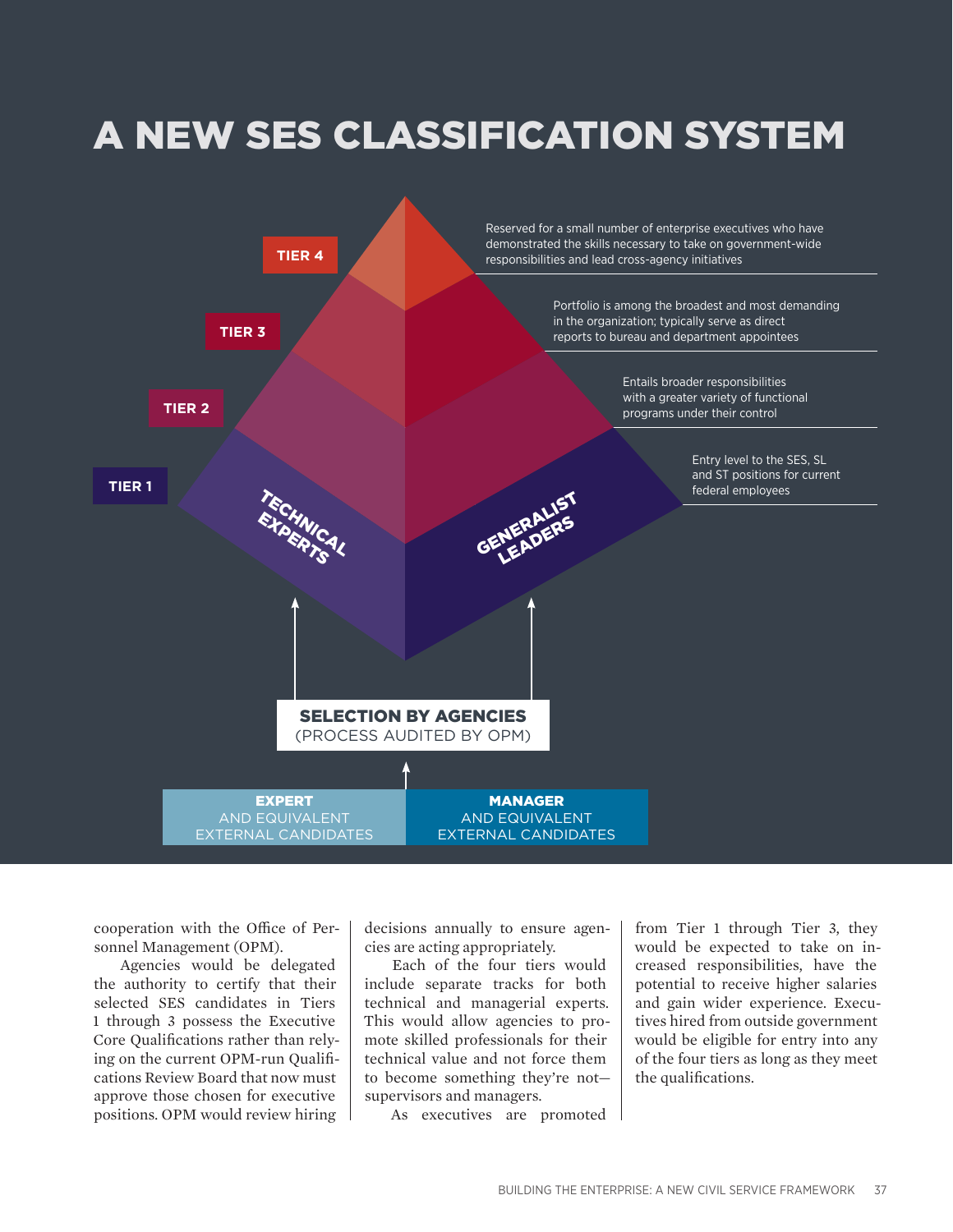#### **Tier 1**

The foundation of the SES PYRAMID pyramid

Tier 1 typically would be the entry level to the SES for current federal employees. Individuals would be promoted competitively upon a determination that they meet the executive competencies and have the requisite breadth as well as depth of experience. Individuals who are or who currently could qualify under the current senior leader (SL) or senior technical expert (ST) designation also would be qualified to hold a position at the Tier 1 level. The Tier 1 responsibilities would be smaller in scope than Tier 2 and would report to senior executives at a higher tier. Pay for Tier 1 executives and technical experts would be capped at Level III of the federal Executive Schedule.7

#### **Tier 2**

#### Executives with increased **RESPONSIBILITIES** responsibilities

Compared with Tier 1, Tier 2 executives would have broader responsibilities with a greater variety of functional programs under their control. They frequently would have one or more Tier 1 executives under their supervision. Pay for Tier 2 executives and technical experts would be capped at a level that is at a midpoint between Level III and Level II of the federal Executive Schedule.

#### **Tier 3**

#### Executives with increased mobility expectations and SCOPE scope

Compared with the first two tiers, the portfolio of a Tier 3 executive or technical expert would be among the broadest and most demanding in the organization. Typically they would be direct reports to bureau and department appointees, or in some cases occupy those positions.

Pay for Tier 3 executives and technical experts would be capped at Level II of the federal Executive Schedule.

#### **Tier 4**

#### The enterprise executives

The top tier would be reserved for a small number of enterprise executives who have demonstrated the skills necessary to take on government-wide responsibilities and lead cross-agency initiatives. There would be special provisions for the management of this cadre of senior leaders and world-class technical experts as described below. Tier 4 pay would be capped at the vice president's salary or, at minimum, Level I of the federal Executive Schedule.

The enterprise executives would be required to have worked at different agencies and perhaps undertaken rotations within their own organizations during their time in the executive service, or worked at other levels of government or in the private sector. They would need to display strong managerial and collaborative skills, an ability to lead across organizational boundaries, to lead without formal authority, to build and leverage inter-organizational networks to exercise influence, and to facilitate interagency collaboration through a shared sense of mission.

A primary role for these new Tier 4 enterprise executives would be to fulfill the leadership needs for the cross-agency priority goals required by the Government Performance and Results Modernization Act of 2010. This was discussed in detail in our August 2013 report, *Building the Enterprise: Nine Strategies for a More Integrated, Effective Government*.

As noted in the 2013 report, this law requires that the Office of Management and Budget (OMB) appoint leaders to head the teams for the administration's cross-agency goals, which over time could be expanded to include many more missions and administrative functions. The enterprise executives would be appointed as cross-agency goal leaders or serve as deputy goal leaders. They also could be assigned to manage other major initiatives involving multiple agencies outside the framework of the government performance law.

#### Enterprise executives will be selected by a new enterprise review board

These elite enterprise executives would be selected for the top tier by a newly created Enterprise Executive Resources Board (EERB) that would operate under the purview of the President's Management Council (PMC). The board would deploy the enterprise executives to specific cross-agency missions and functions, and monitor and evaluate their performance. Those chosen for the top executive level would compete for prestigious enterprise leadership positions.

The enterprise board would be chaired by the OMB deputy director for management and consist of members of the PMC, the OPM director and some of government's most respected former career executives. Enterprise executives drawn from career SES ranks, as well as those selected from outside government, would serve five-year term appointments, be compensated up to the vice president's salary or at a minimum Level I of the federal Executive Schedule and have performance contracts with the PMC. At the conclusion of their terms, enterprise executives with career SES status could remain in their current enterprise executive positions, be assigned to other such positions or returned to Tier 3 career SES positions in their home agencies.

<sup>7</sup> See Appendix Two for the salary levels under the federal Executive Schedule as of Dec. 23, 2013.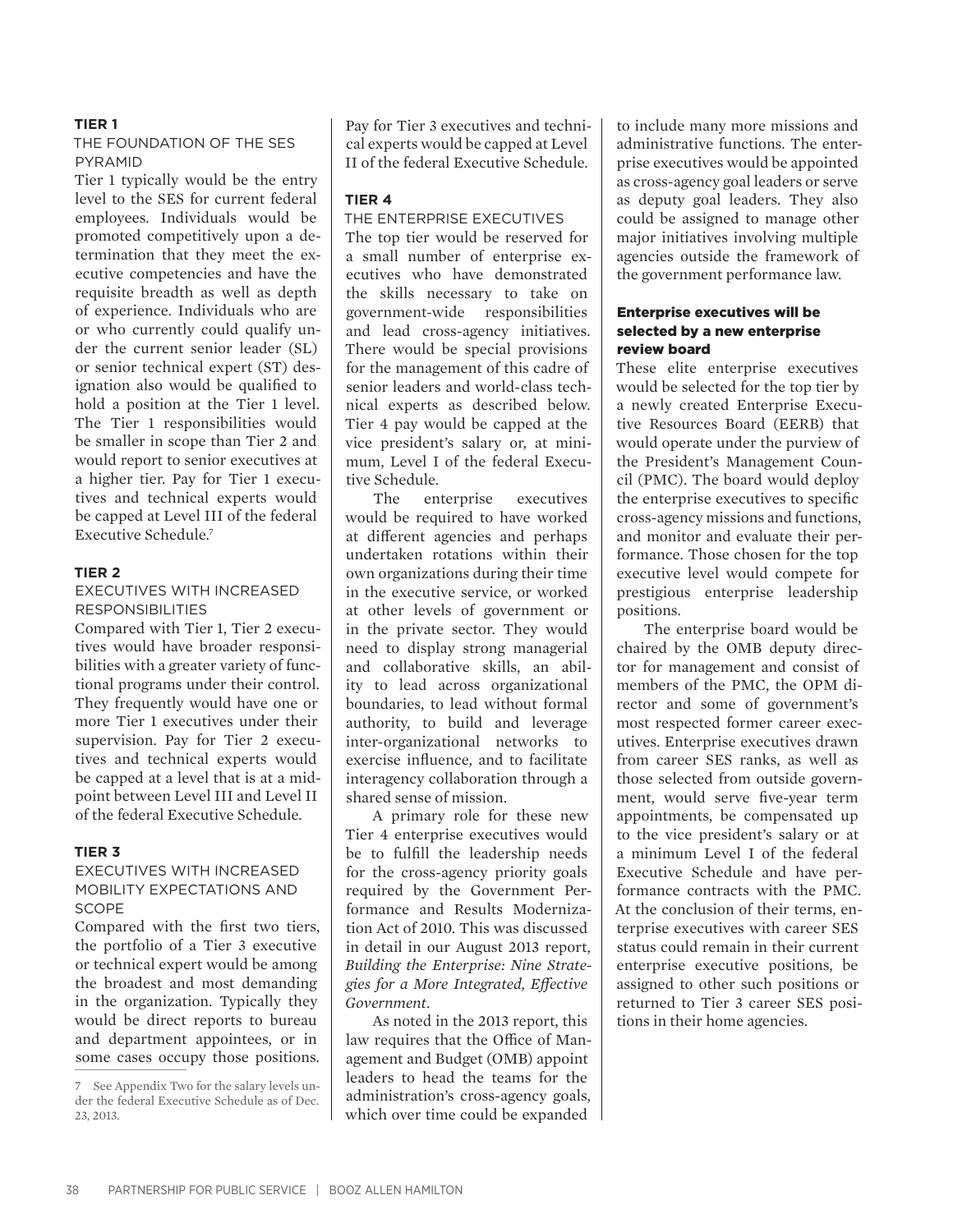### IMPLEMENTATION

Designing a better civil service system is only the start of the change process that our government desperately needs to undertake. The more daunting hurdle is implementing it effectively, and it is critical that this challenge be understood and accounted for in the design process.

We have seen well-designed laws fail to meet expectations because of poor planning and execution. We do not offer a full implementation blueprint in this document, but recommend that the changes begin with the following principles:

- There must be an overarching government strategy that includes input from top federal leadership, unions, career managers and other stakeholders. There also needs to be constant communication among the participants and information technology support. The President's Management Council (PMC) should drive this strategy with the support of designated Tier 4 enterprise executives and teams of career executives and employees who can help drive the change effort across the government. In addition, deputy secretaries and chief operating officers should assemble teams of executives in their agencies to oversee a full change management effort and communicate to their organizations.
- There need to be clear objectives and metrics to hold the PMC, the enterprise executives and individual

agency heads accountable. The Office of Personnel Management (OPM) will need the resources and staff to work with the PMC on the overall strategy and to write regulations that will support any legislative reforms. The implementation process should be subject to major milestone reviews so that individual agencies do not proceed until they are ready for execution.

- The strategy and implementation plan should allow agencies to carry out the changes at different paces, depending on their readiness and other factors. For example, performance-sensitive pay can be effective only if an agency has an effective performance management system in place. Moving on the one phase without the other would be a recipe for failure. However, each agency should develop an implementation plan with key phases and milestones clearly mapped, so that the PMC can ensure all agencies are making progress and can communicate at which point all agencies should be operating under the new civil service system.
- Every major change brings speed bumps and turbulence. The law and implementation plan should be flexible enough to allow for adjustments, and OMB and OPM should be given sufficient administrative authority to make those adjustments without requiring legislation, but subject to congressional oversight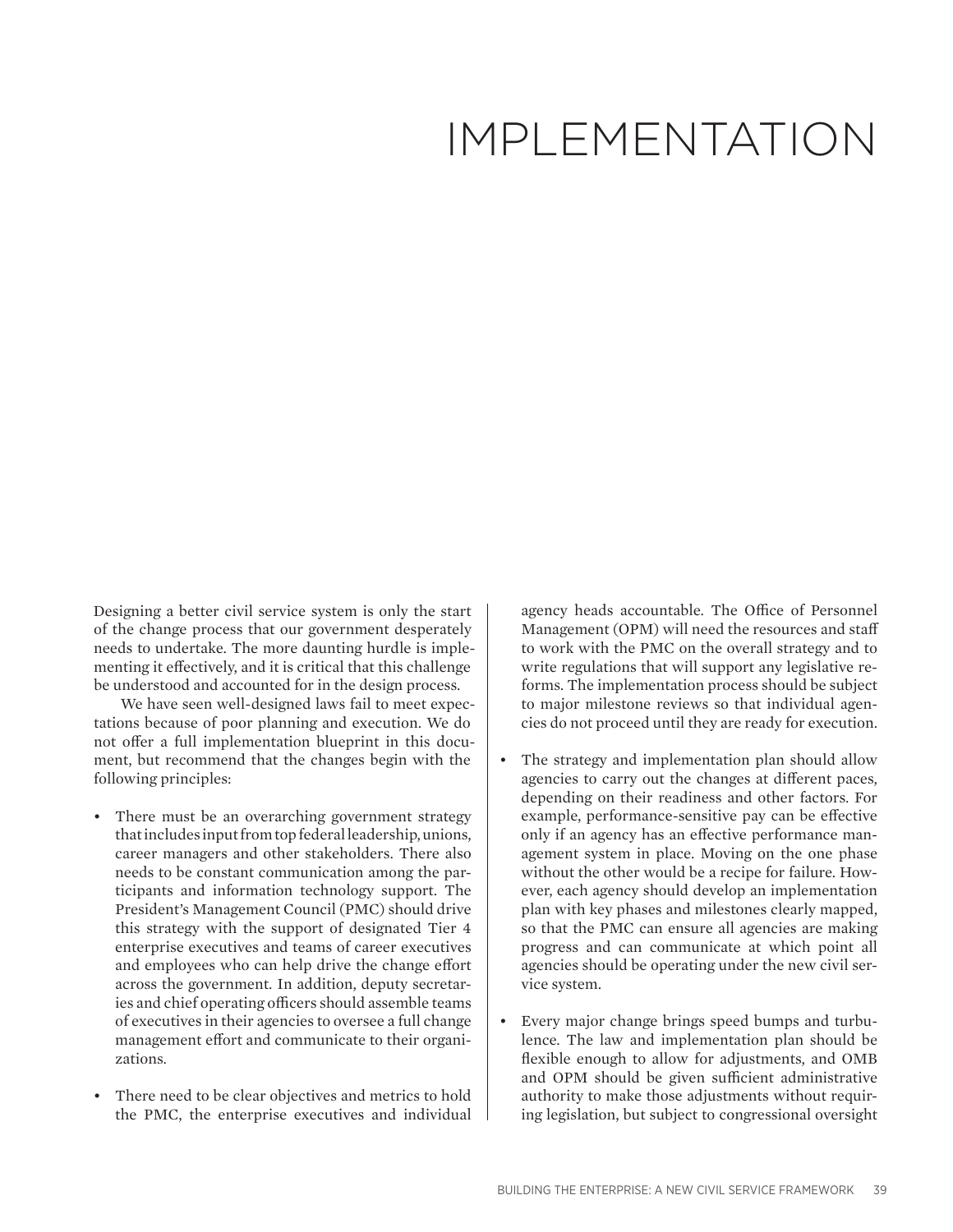and approval. In an institution as complicated as government, there will be clear successes and instances when problems arise, and help will need to be provided to agencies that struggle. OPM will need the capacity and knowledge to be able to provide that technical assistance.

- Stakeholder groups, including unions, management associations, congressional staff, veterans organizations and civil rights groups, will need to be engaged to inform both the government-wide strategy and agency-specific plans.
- In implementing the pay reforms, there must be a presumption that current employees will not suffer a loss of pay as a result of implementation. For example, if employees are found to be paid at a salary above market rates for their occupation, they would retain their pay until the market caught up.

While we have attempted to offer a balanced, comprehensive plan, this package could be legislated piecemeal and implemented incrementally. However, we caution that many elements are interrelated, and it is important to understand and take into account those relationships. For example, it would be very difficult to alter the paysetting elements as we propose without also addressing the job classification system.

With action urgently needed, we see this proposal as a way to ignite a serious and long overdue dialogue with Congress, the White House, employee unions, veterans groups, universities, the business community and others to begin addressing many of the fundamental flaws in the civil service system. The goal is to create an environment that supports the federal workforce, that will lead to better government performance and that will gain the trust and respect of the American public.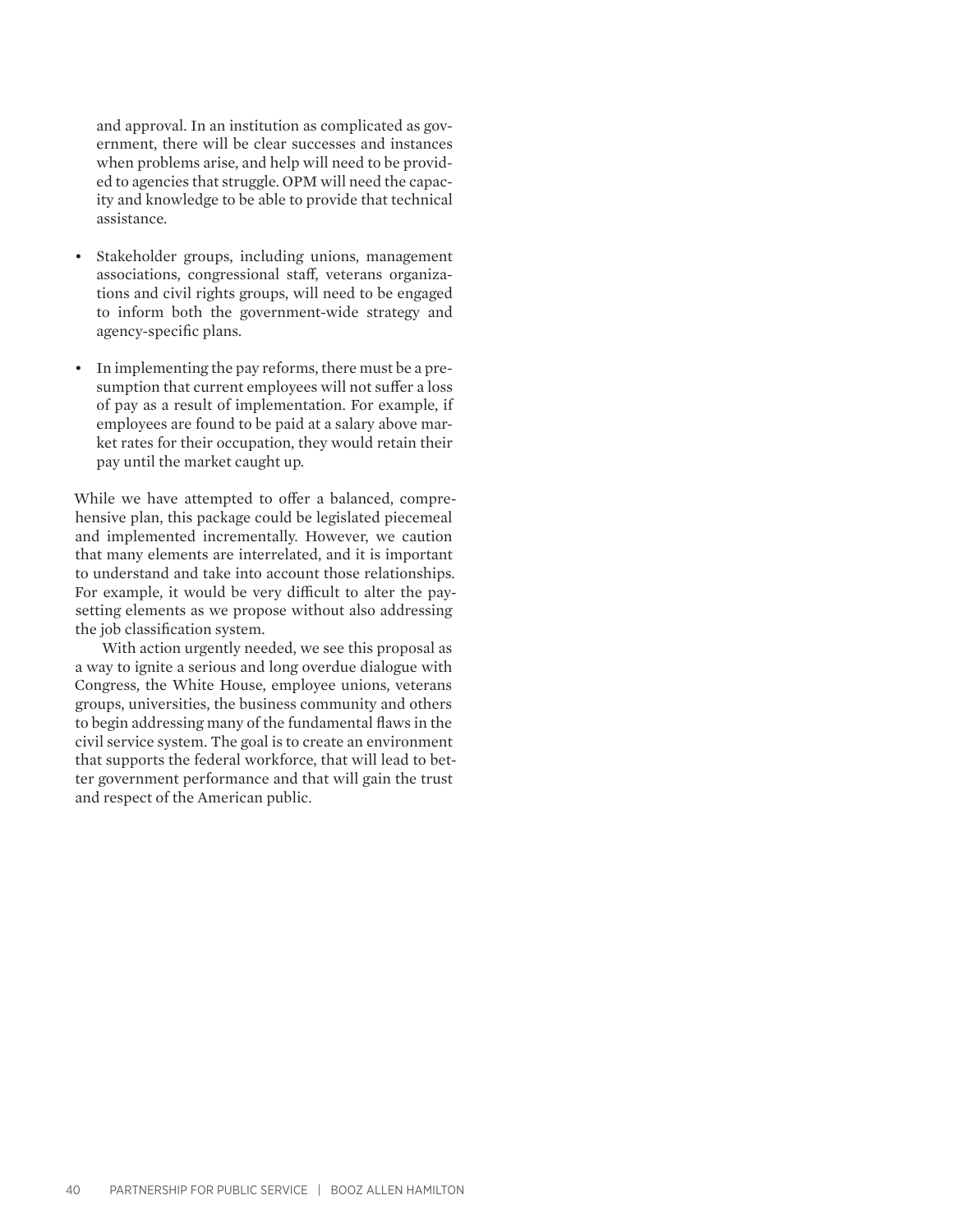#### **Appendix ONE**

#### Federal agencies with their own compensation systems

According to a GAO report, Congress has granted 10 federal financial regulatory agencies the flexibility to establish their own compensation systems so they can recruit and retain employees critical to their organizational missions, placing them at an advantage over other federal entities in the hunt for talent.<sup>8</sup> The agencies are the Commodity Futures Trading Commission, the Farm Credit Administration, the Federal Deposit Insurance Corporation, the Federal Housing Finance Board, the Board of Governors of the Federal Reserve System, the National Credit Union Administration, the Office of the Comptroller of the Currency, the Office of Federal Housing Enterprise Oversight, the Office of Thrift Supervision and the Securities and Exchange Commission (SEC).

In addition, a number of other agencies have been given the authority to establish their own pay systems for selected occupations, including law enforcement agencies, the Department of Defense, the CIA, the Internal Revenue Service, the National Institute of Standards and Technology, the Patent and Trademark Office, the Federal Aviation Administration and the Department of Veterans Affairs. For more information on pay flexibilities, see the Office of Personnel Management's Human Resources Flexibilities and Authorities in the Federal Government.<sup>9</sup>

#### **Appendix TWO**

EXECUTIVE ORDER 13655 ADJUSTMENTS OF CERTAIN RATES OF PAY THE WHITE HOUSE, December 23, 2013

#### SCHEDULE 5—EXECUTIVE SCHEDULE

Effective on the first day of the first applicable pay period beginning on or after January 1, 2014

#### SCHEDULE 6—VICE PRESIDENT AND MEMBERS OF CONGRESS

Effective on the first day of the first applicable pay period beginning on or after January 1, 2014

| Majority leader and minority leader of the House of Representatives\$193,400 |  |
|------------------------------------------------------------------------------|--|
|                                                                              |  |

<sup>8</sup> U.S. Government Accountability Office, *Financial Regulators: Agencies Have Implemented Key Performance Management Practices, but Opportunities for Improvement Exist (Washington, D.C.,* June 2007), 1-2, http://1.usa.gov/1dpYNft (accessed 19 March 2014).

<sup>9</sup> U.S. Office of Personnel Management, *Human Resources Flexibilities and Authorities in the Federal Government* (Washington, D.C., Aug. 2013), 41-51, http://1.usa.gov/1gAUBEa (accessed 19 March 2014).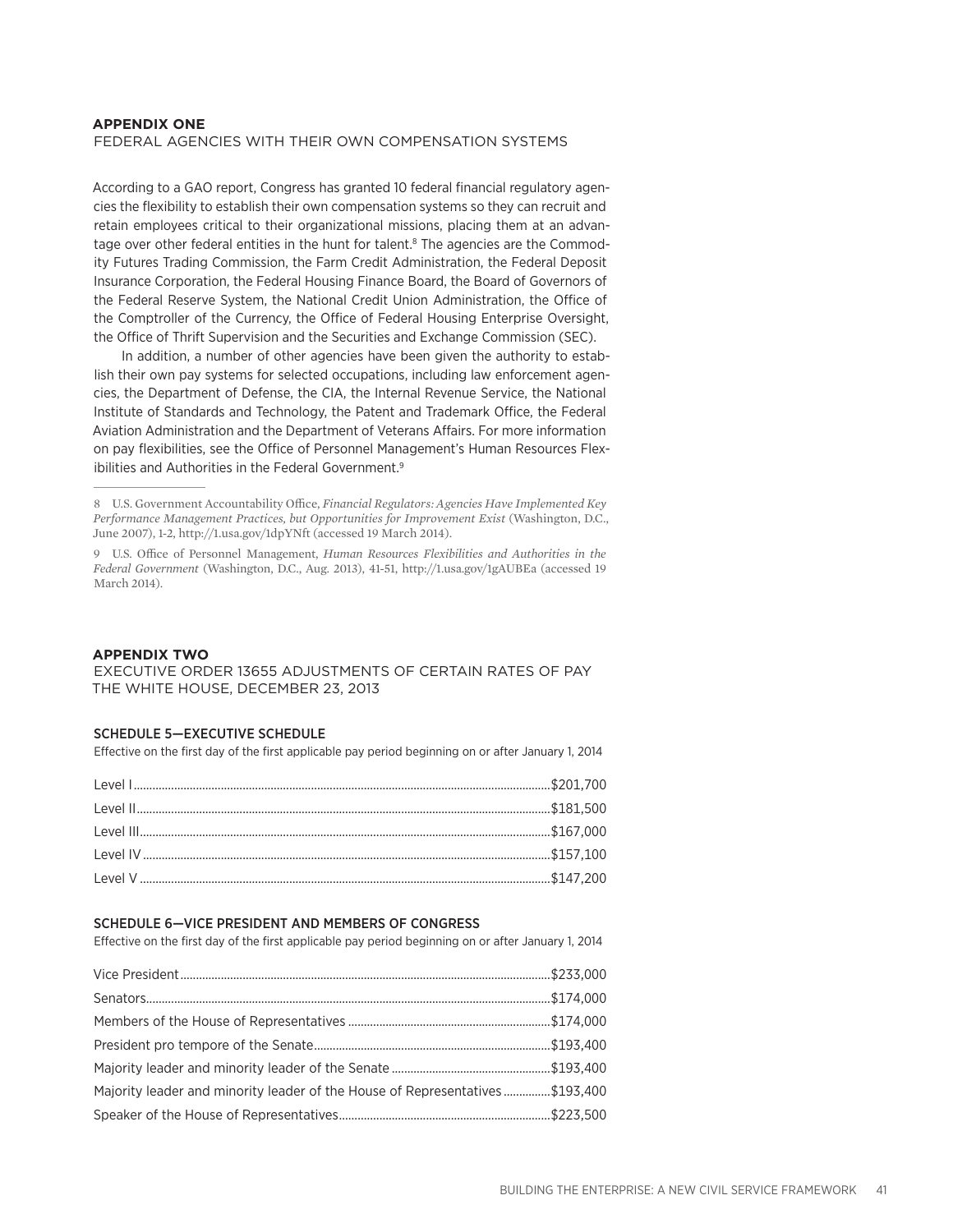#### **Appendix THREE**

SPECIAL THANKS

The individuals listed below generously offered their input regarding the federal civil service system. We greatly appreciate their time, effort and insights. The contents of this report do not necessarily reflect the views of those who provided their advice and counsel.

#### Technical Advisory Committee

Jonathan Breul Former Executive Director IBM Center for the Business of Government Steve Cohen Former Acting Director and Senior Advisor Office of Personnel Management Adam Cole Senior Director Corporate Executive Board Doris Hausser Former Senior Advisor Office of Personnel Management Jennifer Hemingway Deputy Policy Director, Committee on Oversight and Government Reform U.S. House of Representatives Don Kettl Dean, School of Public Policy University of Maryland Gail Lovelace Former Chief People Officer General Services Administration Jean Martin-Weinstein Executive Director, Human Resources Practice Corporate Executive Board Christopher Mihm Managing Director, Strategic Issues Government Accountability Office Larry Novey Associate Staff Director and Chief Counsel for Governmental Affairs, Committee on Homeland Security and Governmental Affairs U.S. Senate Hannah Sistare Former Executive Director Volcker Commission Robert Tobias Director, Institute for the Study of Public Policy Implementation American University

#### Pay and Compensation Reform Discussion Group

Tim Barnhart President Federal Management Partners, Inc. Andrew Biggs Resident Scholar American Enterprise Institute Dustin Brown Deputy Assistant Director for Management Office of Management and Budget Stephen Condrey President American Society for Public Administration Chairman Federal Salary Council Chris Dobyns Manager, Office of Human Resource Strategies Department of Defense John Donahue Faculty Chair, Master of Public Policy Program Harvard Kennedy School of Government Joshua Franzel Vice President, Research Center for State and Local Government Excellence Sheldon Friedman Chair and Senior Advisor for Pay Reform Office of Personnel Management Maury Gittleman Research Economist Bureau of Labor Statistics Robert Goldenkoff Director, Strategic Issues Government Accountability Office Charles Grimes Former Chief Operating Officer Office of Personnel Management Doris Hausser Former Senior Advisor Office of Personnel Management Michael McManus Former Senior Compensation Analyst National Geospatial-Intelligence Agency Senior Advisor Federal Management Partners Christopher Mihm Managing Director, Strategic Issues Government Accountability Office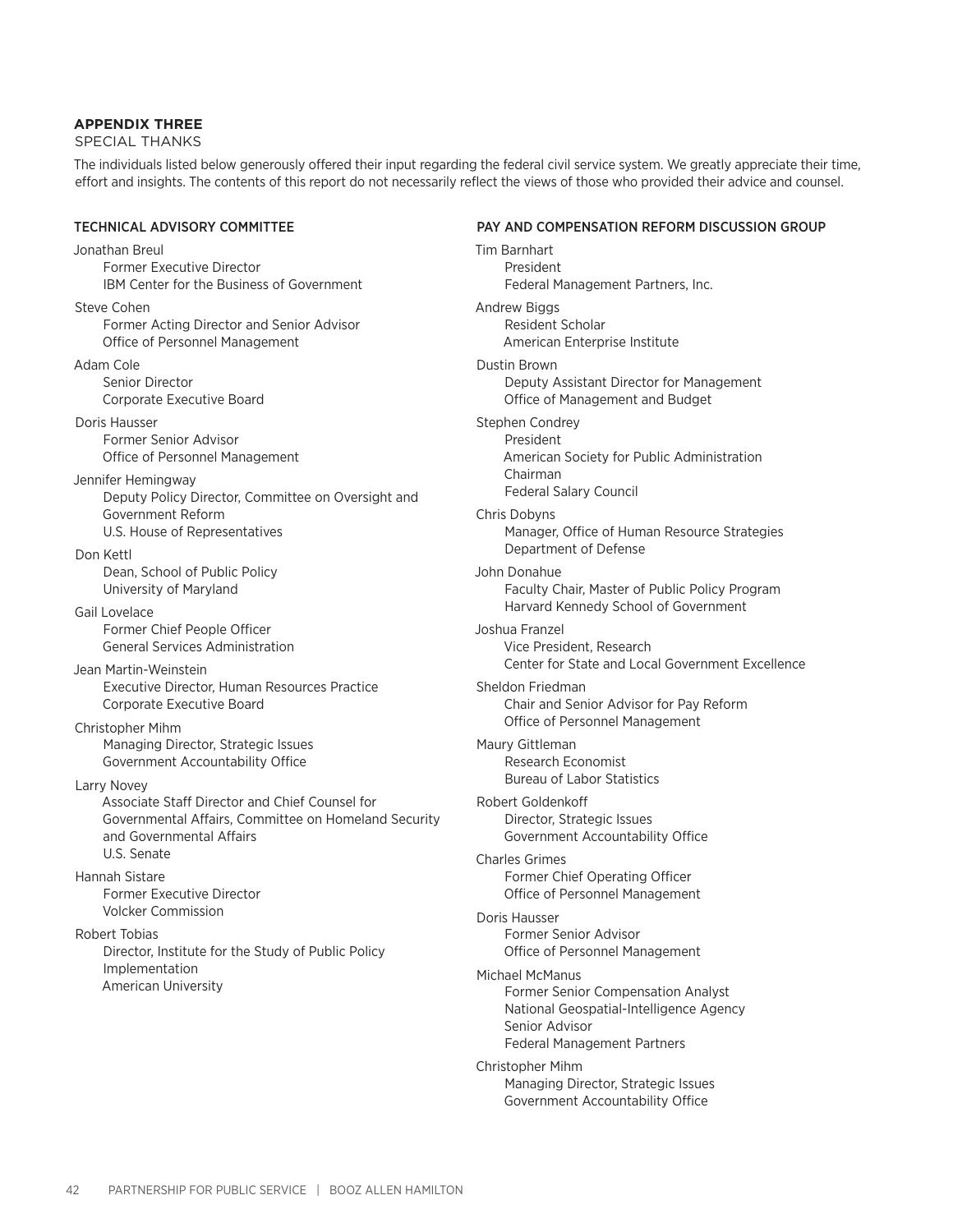Neil Reichenberg Executive Director International Public Management Association for Human Resources

Howard Risher Private Consultant on Pay and Performance **HRSolutions** 

#### Paul Rowson Director, Human Resources Business Partners Verisign

John Schmitt Senior Economist Center for Economic and Policy Research

Dennis Slagter Chief Human Capital Officer Consumer Financial Protection Bureau

Jane Weizmann Senior Consultant Watson Wyatt

Cara Welch Vice President, Public Policy, News and Publications **WorldatWork** 

#### Other Briefings AND MEETINGS

Shea Bader Senior Analyst, Strategic Issues Government Accountability Office

Dan Blair President and CEO National Academy of Public Administration

Carol Bonosaro President Senior Executives Association

Jason Briefel Legislative Assistant Senior Executives Association

Thomas Burger Executive Director Professional Managers Association

William Dougan National President National Federation of Federal Employees

James Eisenmann Executive Director Merit Systems Protection Board

Rex Facer Council Member Federal Salary Council Committee

Karin Fangman Deputy Assistant General Counsel Government Accountability Office

Tom Gilbert Assistant Director, Strategic Issues Government Accountability Office Chelsa Gurkin Assistant Director, Strategic Issues Government Accountability Office Jenny Mattingley Legislative Director Senior Executives Association Ulyana Panchishin Senior Analyst, Strategic Issues Government Accountability Office James Read Special Advisor to the Board Merit Systems Protection Board Tyler Robinson Chairman of the Board and Director of YGL Institute for Public Policy Young Government Leaders Executive Board Debra Roth General Counsel Senior Executives Association John Salamone Former Executive Director Chief Human Capital Officers Council Vice President Federal Management Partners, Inc. David Uejio Former President Young Government Leaders

The Partnership and BAH also consulted many other experts and stakeholders in the design of this framework and wish to extend our gratitude to those not listed.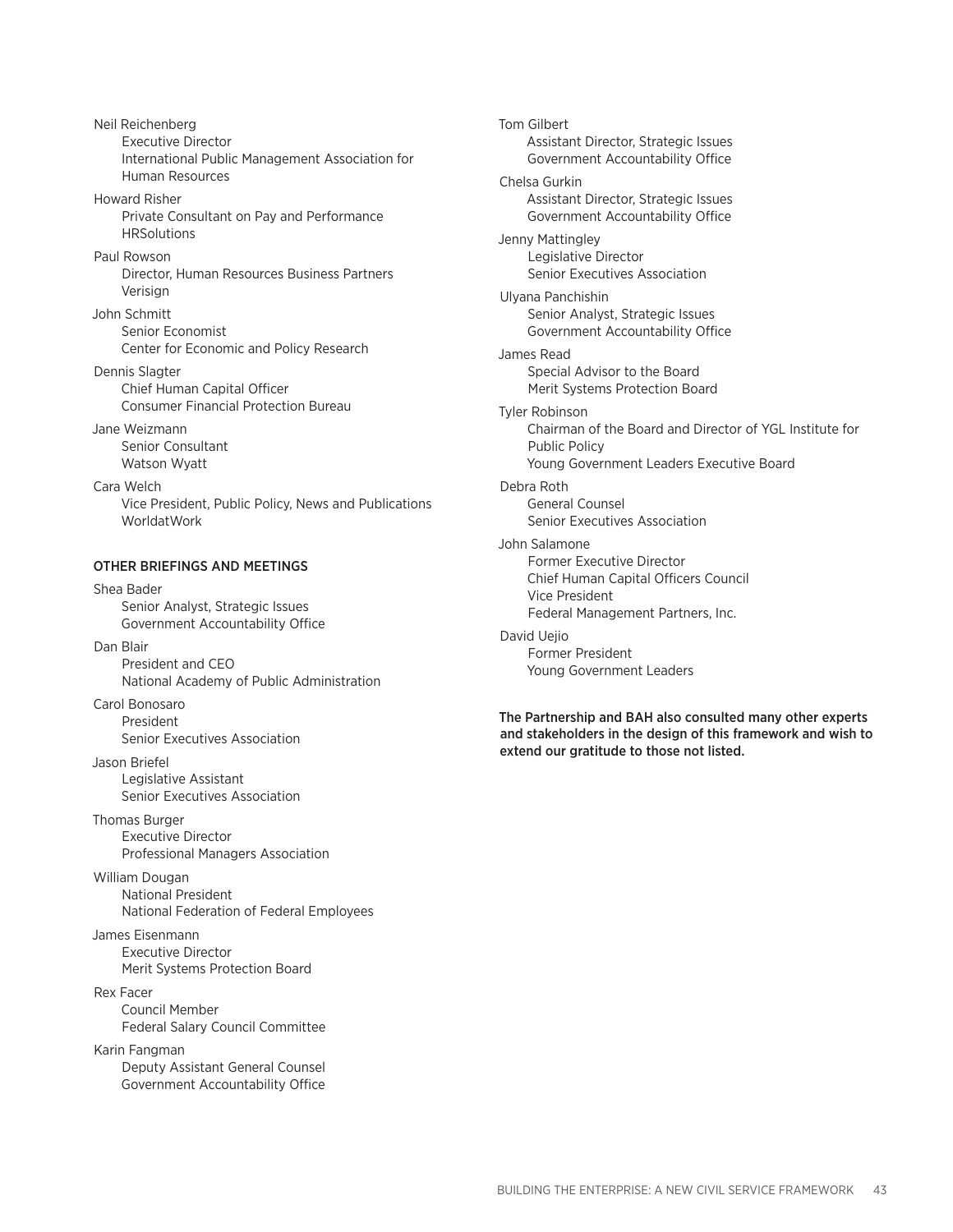#### **Appendix FOUR**

PROJECT TEAM

#### Partnership for Public Service

Benjamin Bennett, Research Associate Bob Cohen, Writer/Editor Nathan Dietz, Senior Research Program Manager Sally Jaggar, Strategic Advisor Bevin Johnston, Creative Director Stephanie Mabrey, Fellow William McConnell, Fellow John Palguta, Vice President of Policy Audrey Pfund, Associate Designer Lara Shane, Vice President of Research and Communications Erin Simpler, Research Associate Max Stier, President and CEO

#### Booz Allen Hamilton

Ron Sanders, Vice President Dave Mader, Senior Vice President Andrew Smallwood, Lead Associate Emily Ecklund, Senior Consultant